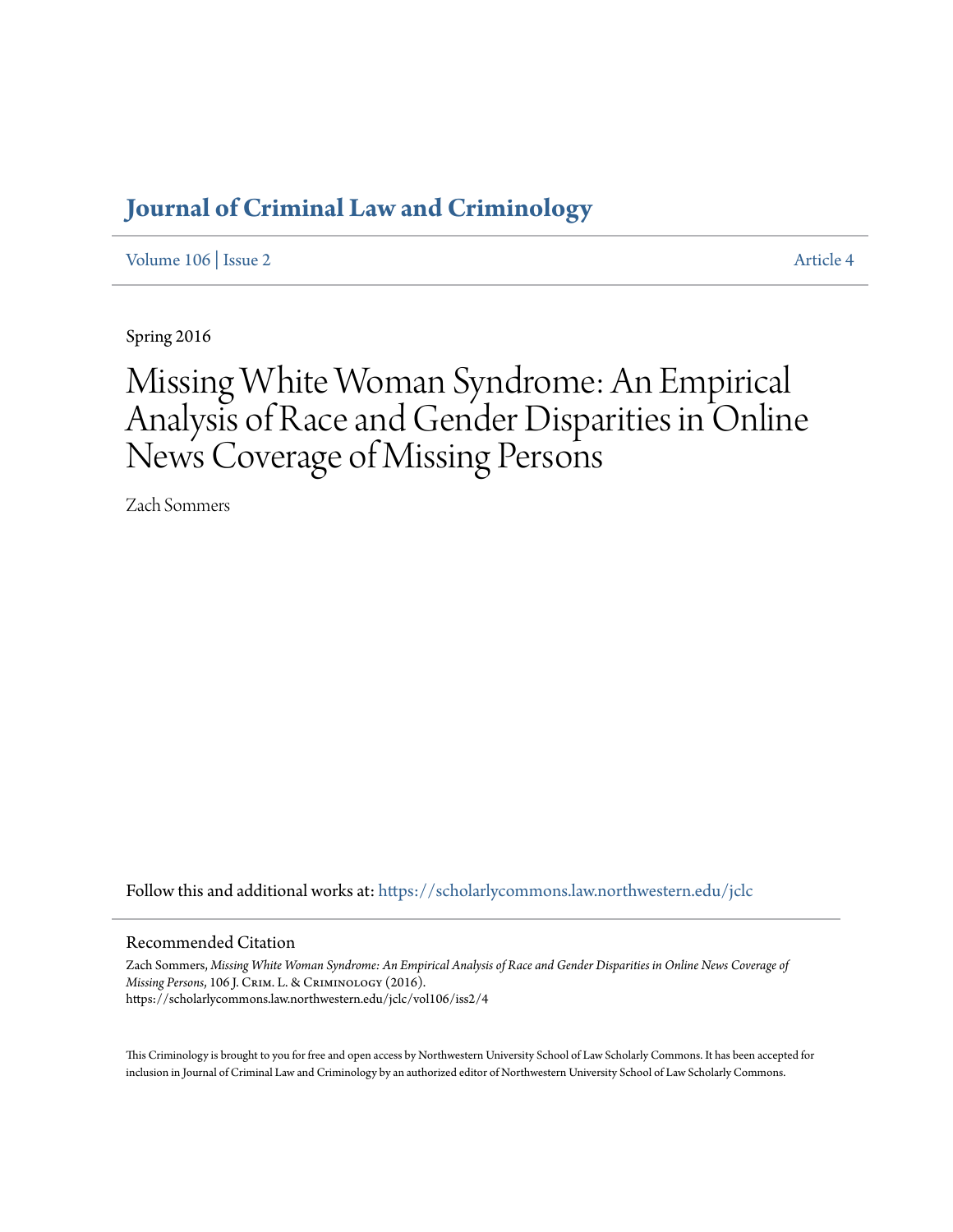# **MISSING WHITE WOMAN SYNDROME: AN EMPIRICAL ANALYSIS OF RACE AND GENDER DISPARITIES IN ONLINE NEWS COVERAGE OF MISSING PERSONS**

# **ZACH SOMMERS\***

*At any given time, there are tens of thousands of Americans categorized as "missing" by law enforcement. However, only a fraction of those individuals receive news coverage, leading some commentators to hypothesize that missing persons with certain characteristics are more likely to garner media attention than others: namely, white women and girls. Empirical investigation into this theory is surprisingly sparse and also limited in multiple ways. This paper aims to fill those voids by empirically exploring whether that inequality, dubbed "Missing White Woman Syndrome," truly exists. Based on a multi-method approach using Federal Bureau of Investigation data and data culled from four major online news sources, the results indicate not only that there are, in fact, race and gender disparities consistent with Missing White Woman Syndrome, but that they manifest themselves in two distinct ways: (1) disparities in the threshold issue of whether a missing person receives any media attention at all; and (2) disparities in coverage intensity among the missing persons that do appear in the news. The paper concludes with an examination of the theoretical and practical implications of the results and a discussion of possible future directions for research.*

Law and Science Fellow, Northwestern University. Many thanks to Quincy Stewart and Shari Diamond for your patience and words of wisdom throughout the writing process. Thank you as well to Lincoln Quillian, Heather Schoenfeld, Ben Sommers, Brittany Friedman, Christopher Robertson, and Ari Tolman for your sage advice on earlier drafts.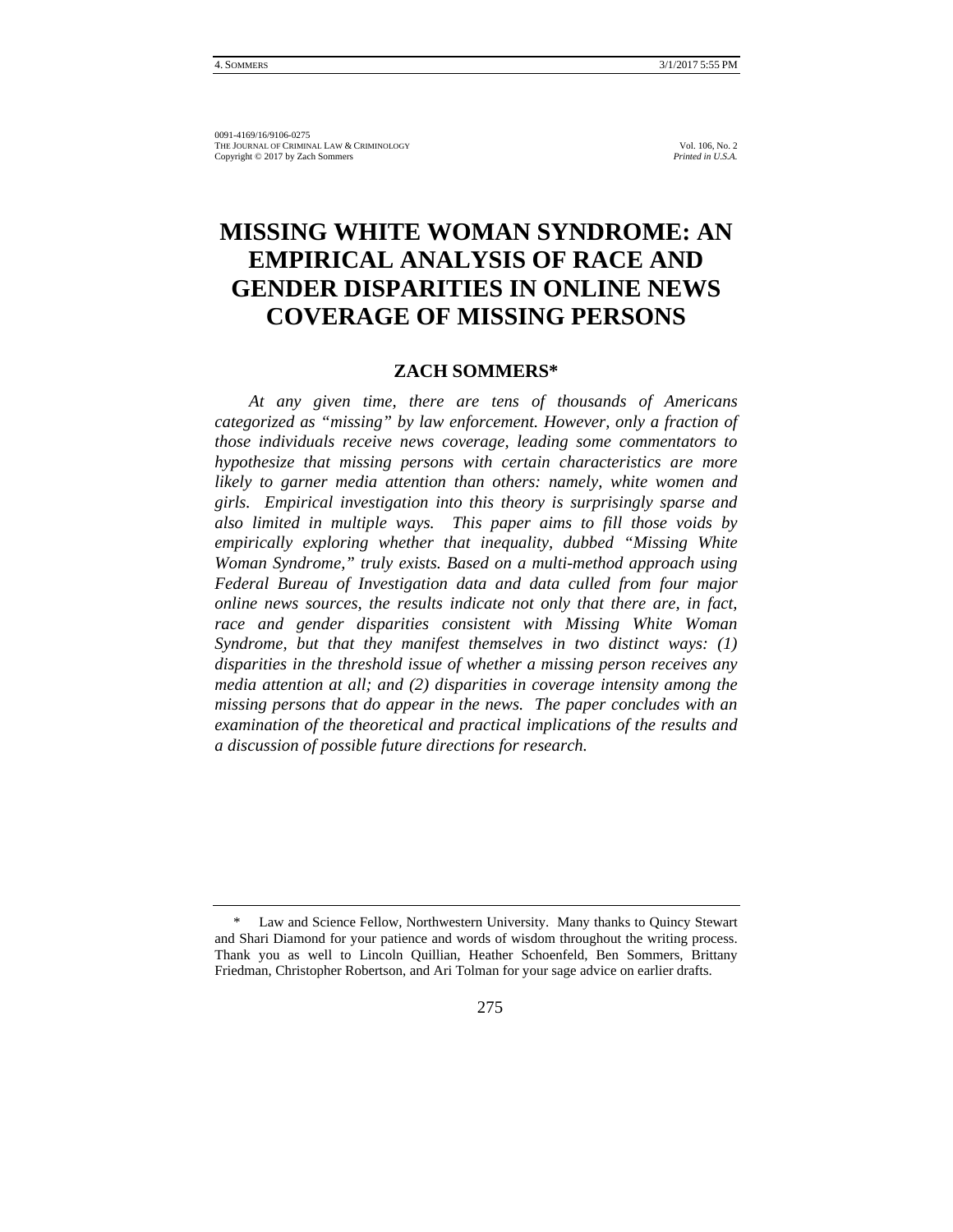# 276 *SOMMERS* [Vol. 106

# TABLE OF CONTENTS

| I. PRIOR LITERATURE: DEMOGRAPHIC DISPARITIES IN MEDIA          |     |
|----------------------------------------------------------------|-----|
| COVERAGE OF ABDUCTION AND CRIME MORE GENERALLY 281             |     |
| A. Race in Media Coverage of Crime: The Benefits of            |     |
|                                                                | 282 |
| B. Gender and Intersectionality in Media Coverage of Crime 284 |     |
| C. Theories Explaining Race and Gender Disparities in News     |     |
|                                                                |     |
|                                                                |     |
| A. Stage I Analysis: Who Garners Missing Person Media          |     |
|                                                                |     |
| 1. Subset of Missing Persons Covered by Internet News          |     |
|                                                                | 291 |
| 2. Overall Missing Person Data: FBI Missing Person File 294    |     |
| 3. Comparative Analysis of Missing Individuals in the          |     |
| Media and Overall Missing Person Population 295                |     |
| B. Stage II Analysis: Do Certain Groups Receive a Higher       |     |
|                                                                |     |
|                                                                |     |
|                                                                |     |
|                                                                |     |
| C. Stage I: The Intersection of Race and Gender Across         |     |
|                                                                |     |
|                                                                |     |
|                                                                |     |
| F. Stage II: The Intersection of Race and Gender and Coverage  |     |
|                                                                |     |
| G. Stage II: Regression Analysis and Coverage Intensity 305    |     |
|                                                                |     |
|                                                                |     |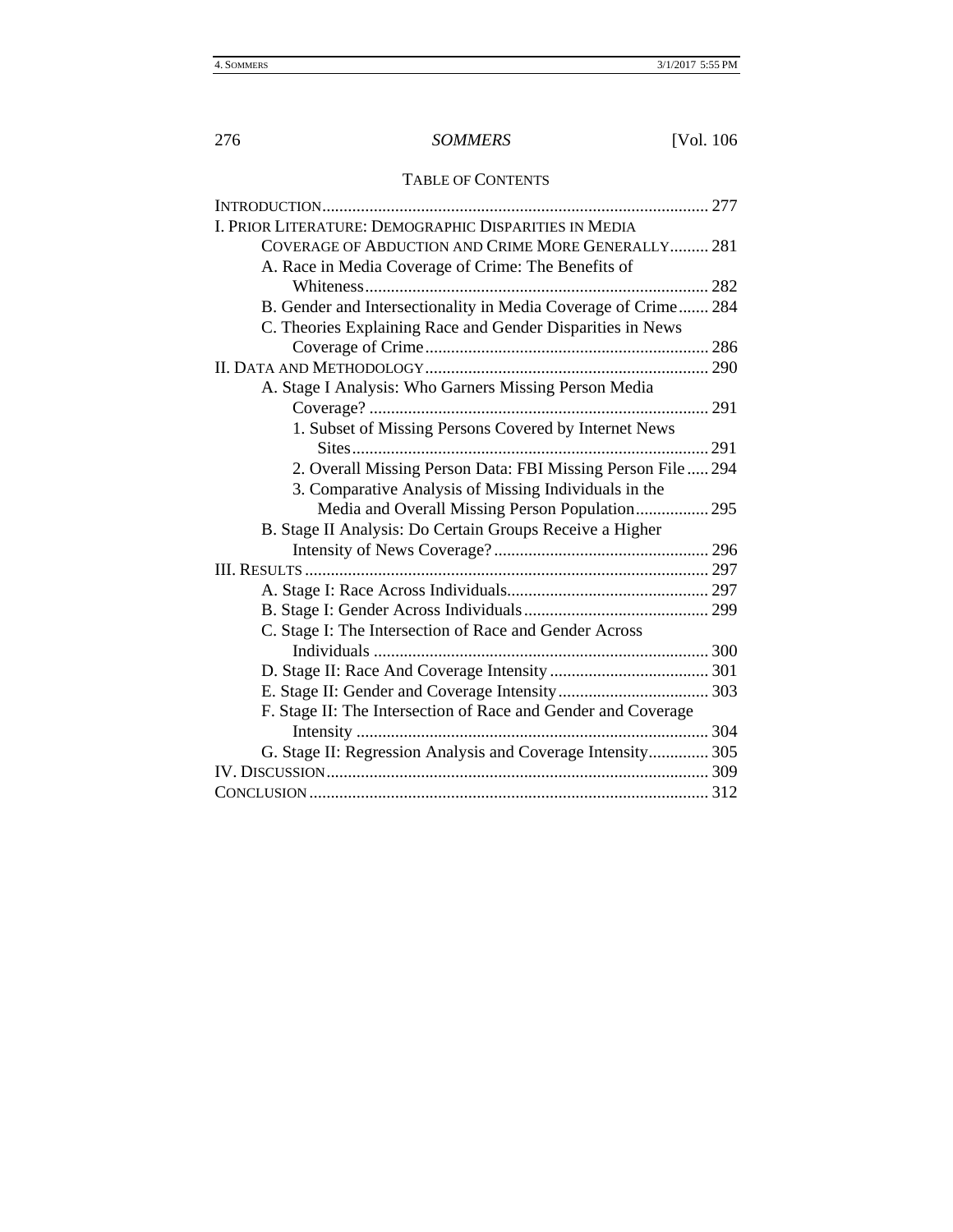#### **INTRODUCTION**

On Sunday morning, November 3, 2013, Aaron Hubbard went to church.<sup>1</sup> It was the last time his family would see him alive.<sup>2</sup> A few hours later, Chicago police received a report that Hubbard had been kidnapped.<sup>3</sup> According to witnesses, Hubbard, a seventeen-year-old high school student, was attacked and thrown into a truck that quickly drove away.<sup>4</sup> After eight days of searching, police found Hubbard's decomposing body in an abandoned building not far from where the abduction had occurred.<sup>5</sup> A handful of short news stories documented the story in Hubbard's hometown of Chicago,<sup>6</sup> but the case received no coverage on a regional or national scale.

Three months earlier, in August, California native Hannah Anderson disappeared, triggering a massive manhunt for her and her alleged kidnapper.<sup>7</sup> The incident sparked a media firestorm, with news agencies across the country covering the sixteen-year-old's disappearance.<sup>8</sup> Local

<sup>1</sup> Erica Demarest, *Three Teenage Friends Found Slain Within 10 Days in West Englewood*, DNAINFO (Nov. 13, 2013, 6:27 AM), http://www.dnainfo.com/chicago/ 20131113/west-englewood/three-teenage-friends-murdered-within-10-days-west-englewood. 2 *Id.*

<sup>3</sup> *Id.*; Carlos Sadovi & Jeremy Gorner, *Teen Kidnapped Week Ago Found Shot to Death*, CHI. TRIB. (Nov. 12, 2013), http://articles.chicagotribune.com/2013-11-12/news/chi-manshot-in-the-uptown-neighborhood-20131111\_1\_west-englewood-south-winchester-avenuesedevic.<br>
<sup>4</sup> Demarest, *supra* note 1.<br>
<sup>5</sup> *Id.*<br>
<sup>6</sup> See a. 3 *id*: Michael 1

<sup>6</sup> *See, e.g.*, *id.*; Michael Lansu, *Authorities: Friends Aaron Hubbard, Corderro Brown Found Shot Dead in Separate West Englewood Stairwells*, CHI. SUN-TIMES (Nov. 12, 2013), http://homicides.suntimes.com/2013/11/12/aaron-hubbard-corderro-brown-found-shot-deadin-separate-west-englewood-stairwells; Sadovi & Gorner, *supra* note 3. 7 *See* Miguel Marquez & Michael Martinez, *Oregon Police Issue Amber Alert for* 

*Missing California Children*, CNN (Aug. 8, 2013, 6:43 AM), http://www.cnn.com/2013/08/ 07/justice/california-amber-alert. 8 *See, e.g.*, *Ethan Anderson, Hannah Anderson Missing: San Diego Police Search for* 

*Children*, HUFFINGTON POST (Aug. 6, 2013, 12:08 PM), http://www.huffingtonpost.com/ 2013/08/06/ethan-hannah-anderson-missing\_n\_3713764.html [hereinafter *Anderson*]; Alyssa Newcomb & Alexis Shaw, *California Missing Kids' Dad Begs Suspect to 'Let My Daughter Go*,*'* ABC NEWS (Aug. 7, 2013), http://abcnews.go.com/US/california-missing-kids-dadbegs-suspect-daughter/story?id=19894929; Tony Perry & Hailey Branson-Potts, *Kidnapped Girl 'In Grave Danger': Amber Alert Continues*, L.A. TIMES (Aug. 7, 2013), http://articles. latimes.com/2013/aug/07/local/la-me-ln-kidnapped-girl-in-grave-danger-amber-alert-

continues-20130807; Elliot Spagat, *Dad of Missing Kids Asks Suspect To Turn Self In*, YAHOO! NEWS (Aug. 6, 2013), http://news.yahoo.com/dad-missing-kids-asks-suspect-turnself-014933614.html; Kristy Wolski, *Vigil Held for Missing Teen Hannah Anderson*, FOX 5 SAN DIEGO (Aug. 7, 2013, 12:35 AM), http://fox5sandiego.com/2013/08/07/vigil-held-formissing-teen-hannah-anderson.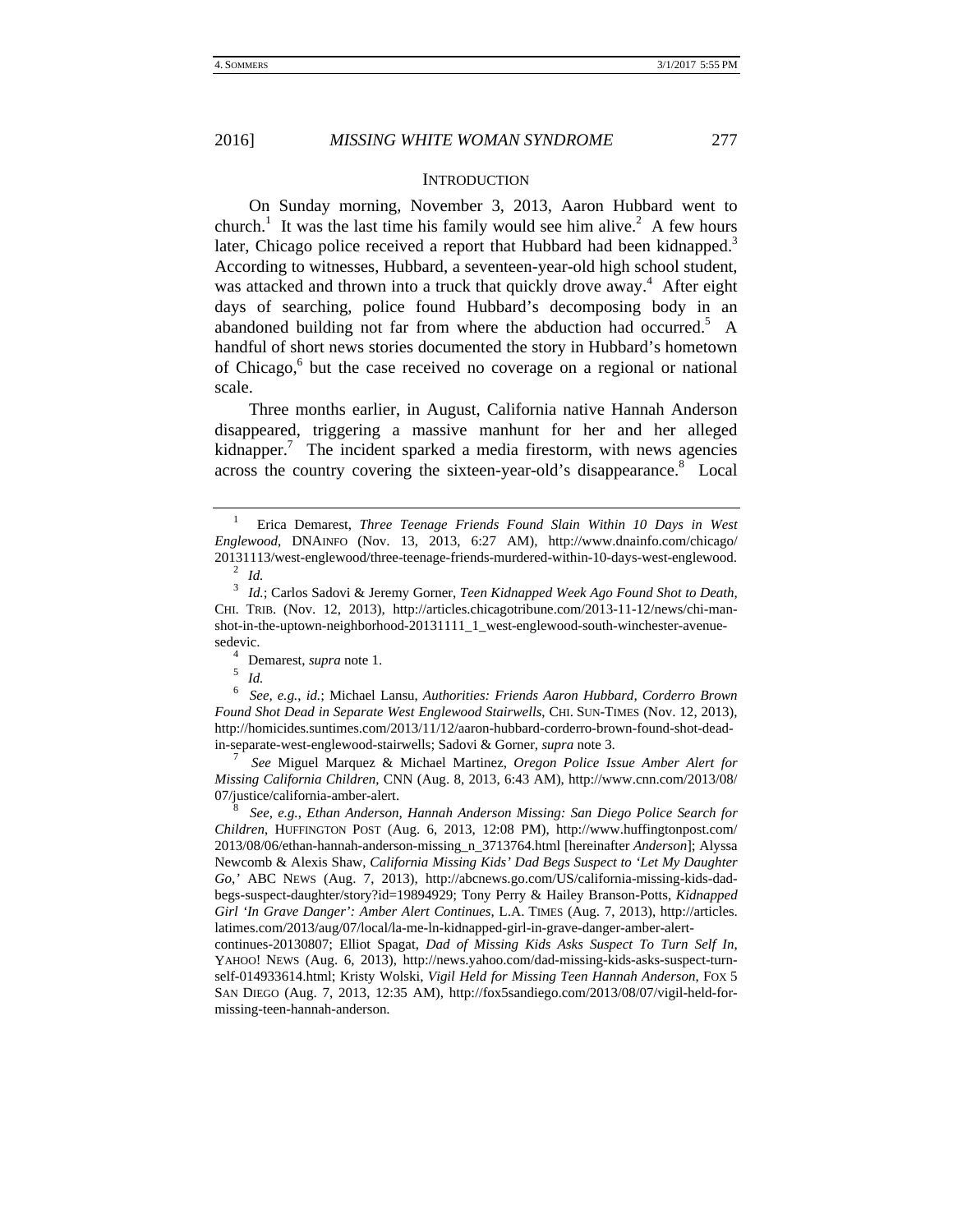and national media outlets tracked the investigation,<sup>9</sup> with CNN.com alone publishing more than twenty print stories and over thirty video segments on the developments.<sup>10</sup> One week later, the Federal Bureau of Investigation (FBI) found Anderson alive and killed her captor. $^{11}$ 

Much about the two cases was similar. The incidents, which occurred within a few months of each other, both involved abducted teenagers who were located about one week later. Why, then, was there such a huge disparity in the amount of media attention paid to the two cases? Perhaps it was because a suspect was identified early on in Anderson's case,  $^{12}$  whereas the initial investigation into Hubbard's disappearance was less successful.<sup>13</sup> Or, alternatively, maybe geography played a role. National or regional news agencies might deem an abduction in Chicago as less newsworthy than one in southern California. But what if the disparity resulted from the simple fact that at the time, Hubbard was a young black man and Anderson was a young white woman?

Many bloggers and commenters have argued that there are widespread and systematic race and gender disparities in the amount of media coverage dedicated to abduction or missing persons cases like those of Hubbard and Anderson.<sup>14</sup> They have termed the phenomenon "Missing White Woman Syndrome," or alternatively "Missing White Girl Syndrome," based on the belief that white women<sup>15</sup> tend to disproportionately receive the most amount of news coverage.<sup>16</sup> Academics have joined the fray in theorizing

gender of missing persons. While some observant readers will note that sometimes these nouns are referring to populations or datasets that include both children and adults, use of the words "female" and "male" as nouns has grown more unpopular. *See, e.g.*, Kara Brown, *The Problem with Calling Women 'Females'*, JEZEBEL (Feb. 5, 2015, 2:40 PM), http://jezebel. com/the-problem-with-calling-women-females-1683808274. Thus, I use the terms "women" and "men" in a broader sense that sometimes encompasses girls and boys.<br><sup>16</sup> The term Missing White Woman Syndrome has been credited to PBS news anchor

<sup>9</sup> *See, e.g.*, *Anderson*, *supra* note 8; Newcomb & Shaw, *supra* note 8; Perry & Branson-Potts, *supra* note 8; Spagat, *supra* note 8; Wolski, *supra* note 8.<br><sup>10</sup> Data available upon request from author.<br><sup>11</sup> Greg Botelho & Holly Yan, *Grief to Euphoria: California Teen Rescued After* 

*Suspect DiMaggio Killed in Idaho*, CNN (Aug. 11, 2013), http://www.cnn.com/2013/08/11/

justice/california-amber-alert.<br>
<sup>12</sup> See Anderson, supra note 8 (reporting on the issued Amber Alert).<br>
<sup>13</sup> See Lansu, supra note 6.<br>
<sup>14</sup> See, e.g., John Ridley, *Missing White Girl Syndrome Ends Here*, HUFFINGTON POST (June 11, 2007, 2:43 PM), http://www.huffingtonpost.com/john-ridley/missing-white-girlsyndro\_b\_51632.html; *see also* A. Barton Hinkle, *What the Hannah Graham Disappearance Says About U.S. Culture and the Media*, REASON.COM (Oct. 2, 2014), http://reason.com/ archives/2014/10/06/what-the-hannah-graham-disappearance-say.<br><sup>15</sup> Throughout this paper, the terms "women" and "men" are used when referring to the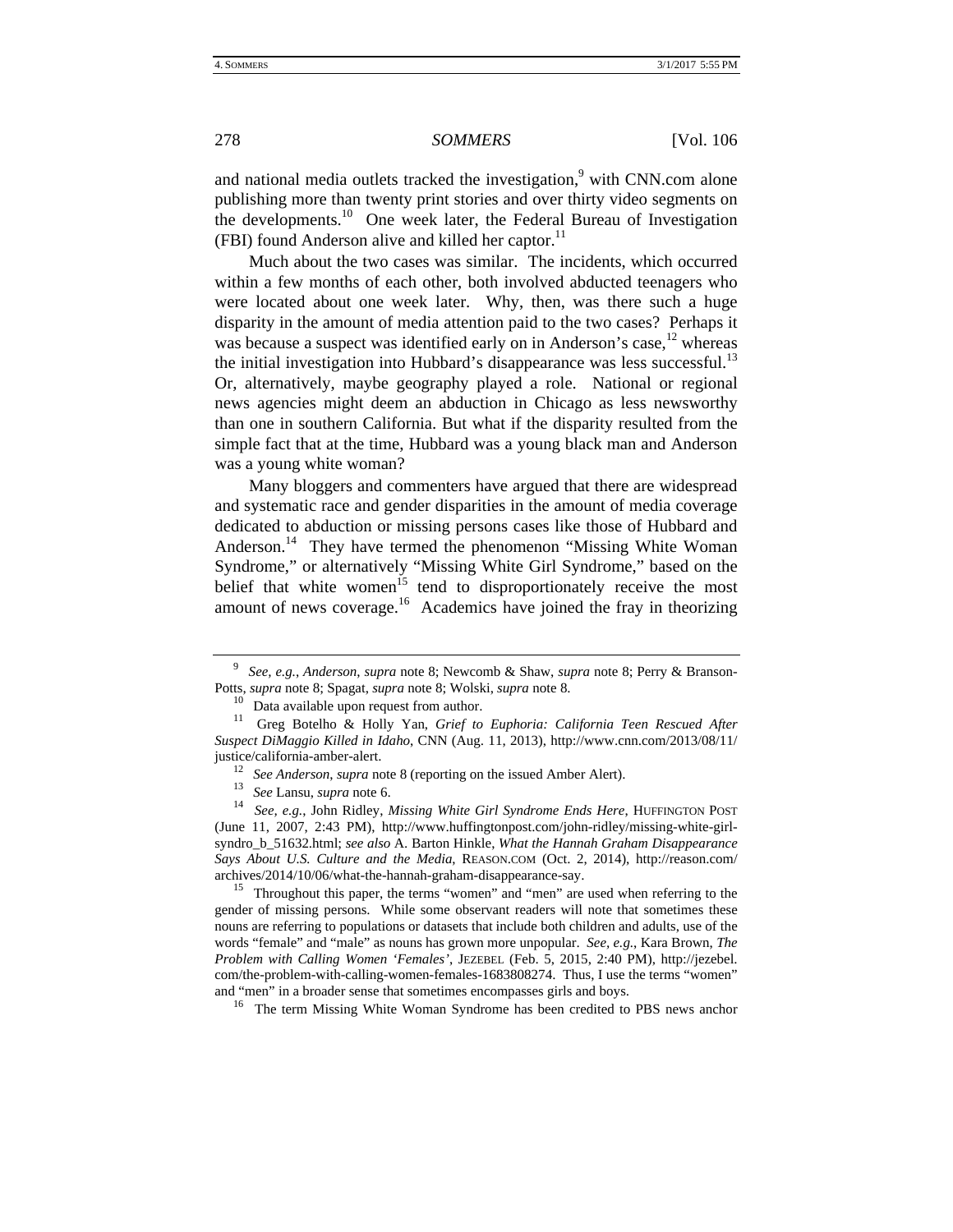and trying to understand why these perceived disparities exist.<sup>17</sup> However, even with those theoretical contributions, surprisingly little work has been done to actually establish empirically that the disparity is real. The two articles most directly examining the issue in the American context are limited only to missing juveniles, rather than missing persons of all ages.<sup>18</sup> Other, more tangential studies have instead focused primarily on race and crime more broadly while also largely ignoring Internet news as a medium.<sup>19</sup> As a result, that literature only indirectly speaks to Missing White Woman Syndrome (MWWS), and more commonly only to its race component.<sup>20</sup> Additionally, there is a tendency among crime and media studies of all types to focus on the threshold question of who receives any coverage at all while disregarding the issue of differing levels of coverage intensity, or the amount of coverage that different victims in the media receive $^{21}$ 

This article aims to remedy those deficiencies by: (1) further extending the crime and media literature to the specific realm of abduction; (2) using an intersectional approach to test both the race and gender components of MWWS across both juveniles and adults; (3) examining Internet news, rather than TV news or newspapers; and (4) using two different units of measurement to investigate disparities in both the reception of any media coverage at all and differing levels of coverage intensity. Conducting these tests consisted first of compiling all articles about missing persons published on four prominent news websites during the calendar year  $2013^{22}$ 

<sup>18</sup> *See, e.g.*, Seong-Jae Min & John C. Feaster, *Missing Children in National News Coverage: Racial and Gender Representations of Missing Children Cases*, 27 COMM. RES. REP. 207 (2010); Clara Simmons & Joshua Woods, *The Overrepresentation of White Missing Children in National Television News*, 32 COMM. RES. REP. 239, 240 (2015).

<sup>19</sup> *See, e.g.*, Travis L. Dixon et al., *The Portrayal of Race and Crime on Television Network News*, 47 J. BROADCASTING & ELECTRONIC MEDIA 498 (2003); Daniel Romer et al., *The Treatment of Persons of Color in Local Television News: Ethnic Blame Discourse or Realistic Group Conflict?*, 25 COMM. RES. 286 (1998); Min and Feaster, *supra* note 18. 20 *See, e.g.*, Dixon et al., *supra* note 19.

<sup>22</sup> The websites are www.CNN.com, www.AJC.com (*the Atlanta Journal Constitution* 

Gwen Ifill. Tracy Everbach, *Women's (mis) Representation in News Media*, *in* MEDIA DISPARITY: A GENDER BATTLEGROUND 15, 21 (Cory L. Armstrong ed., 2013). Many commentators also believe that age and physical looks play a role as well in the determination of a missing person's newsworthiness. *See, e.g.*, Ridley, *supra* note 14*.* This article considers the role of age, but the issue of physical attractiveness is beyond its scope. Future empirical work addressing the understudied effect of attractiveness in this area would be a useful addition to the literature. 17 *See, e.g.*, Eduardo Bonilla-Silva, *The Invisible Weight of Whiteness: The Racial* 

*Grammar of Everyday Life in Contemporary America*, 35 ETHNIC & RACIAL STUD. 173, 177– 78 (2012).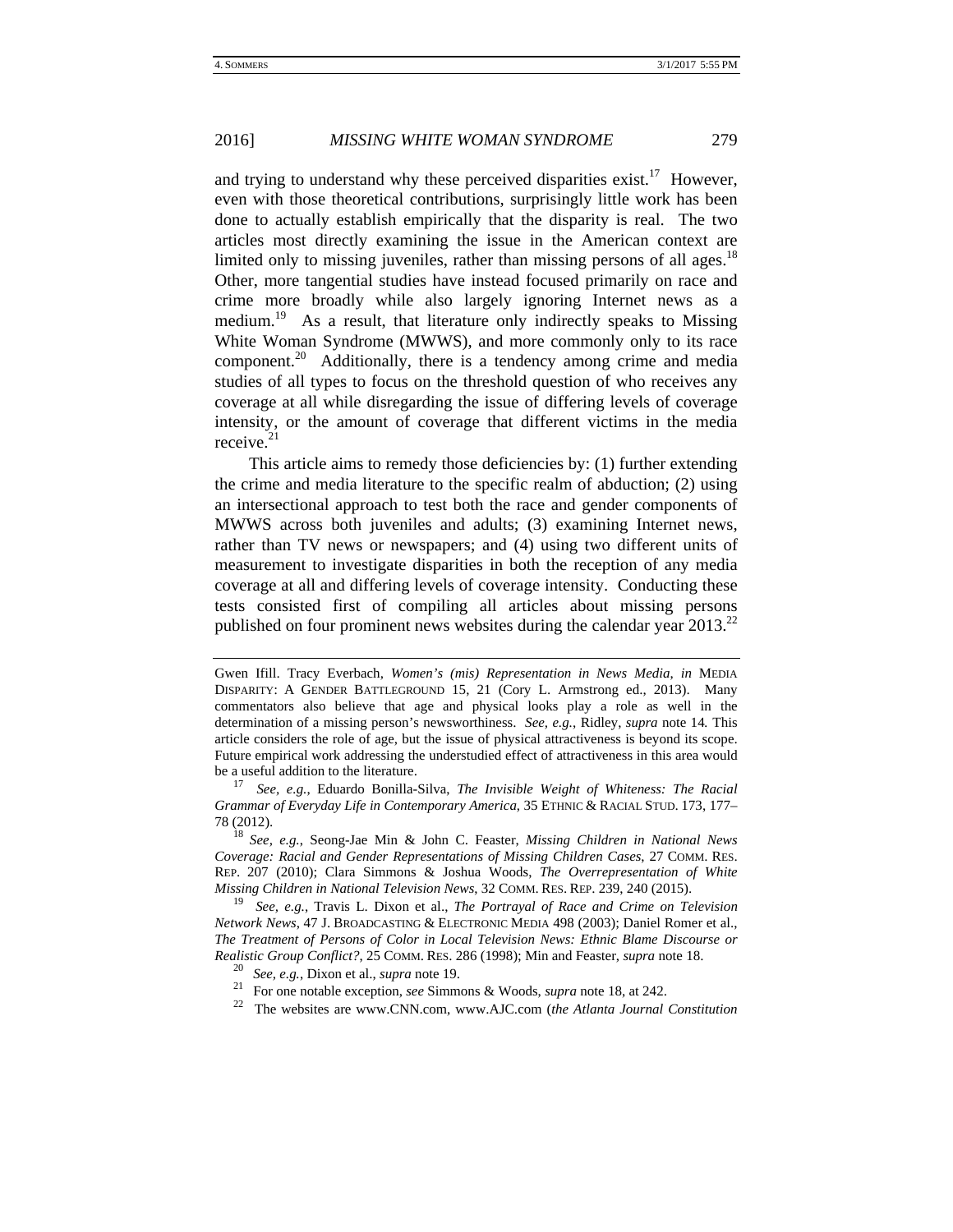#### 280 *SOMMERS* [Vol. 106

These news website data provide a population of missing persons that received online news coverage that can be compared and contrasted with the overall population of missing persons in the United States, as collated by the FBI. Furthermore, the media data can also be evaluated using multiple regression analysis to explore differences in the intensity of coverage that missing persons in the news receive. The results of these two analytic steps suggest that there is indeed empirical evidence to support the perceptions of demographic disparities in abduction news coverage that manifest themselves in two distinct ways. Not only are missing blacks and missing men less likely at the outset to garner media coverage than other types of missing persons, but they also receive a lower intensity of coverage when their stories are, in fact, picked up by news outlets. In other words, there is a two-stage discrepancy that limits the amount of coverage certain types of missing persons receive.

This article is organized as follows. Part I reviews the relevant prior literature in the area, beginning in Part I.A with the empirical research that has focused on race. Although limited research on media coverage disparities in abduction cases exists, there is a rich body of work concerning racial disparities in coverage of crime more broadly. Next, Part I.B presents the even more limited empirical evidence focused on gender and intersectional disparities in news coverage of crime. Lastly, Part I.C surveys the theories that have been put forth to explain the findings in these areas.

Part II describes the data and methodology. This section details the data collection process used to scrape the Internet data, describes the FBI data used as a comparison, and outlines the analytic techniques used to examine the data. Part III presents the results of the two-stage analysis. First, the results of a comparative analysis on the individual level between the Internet data and the FBI data are explained. Then, the results of a second, slightly different comparative analysis, along with a multiple regression analysis, are presented to explore differences in coverage intensity. Part IV discusses the findings and their theoretical implications. Lastly, Part V concludes, discusses limitations, and presents possible future directions for research in this area.

website), www.startribune.com (*the Minneapolis Star Tribune* website), and www.ChicagoTribune.com. See *infra* Part II for a discussion of why these sites were selected.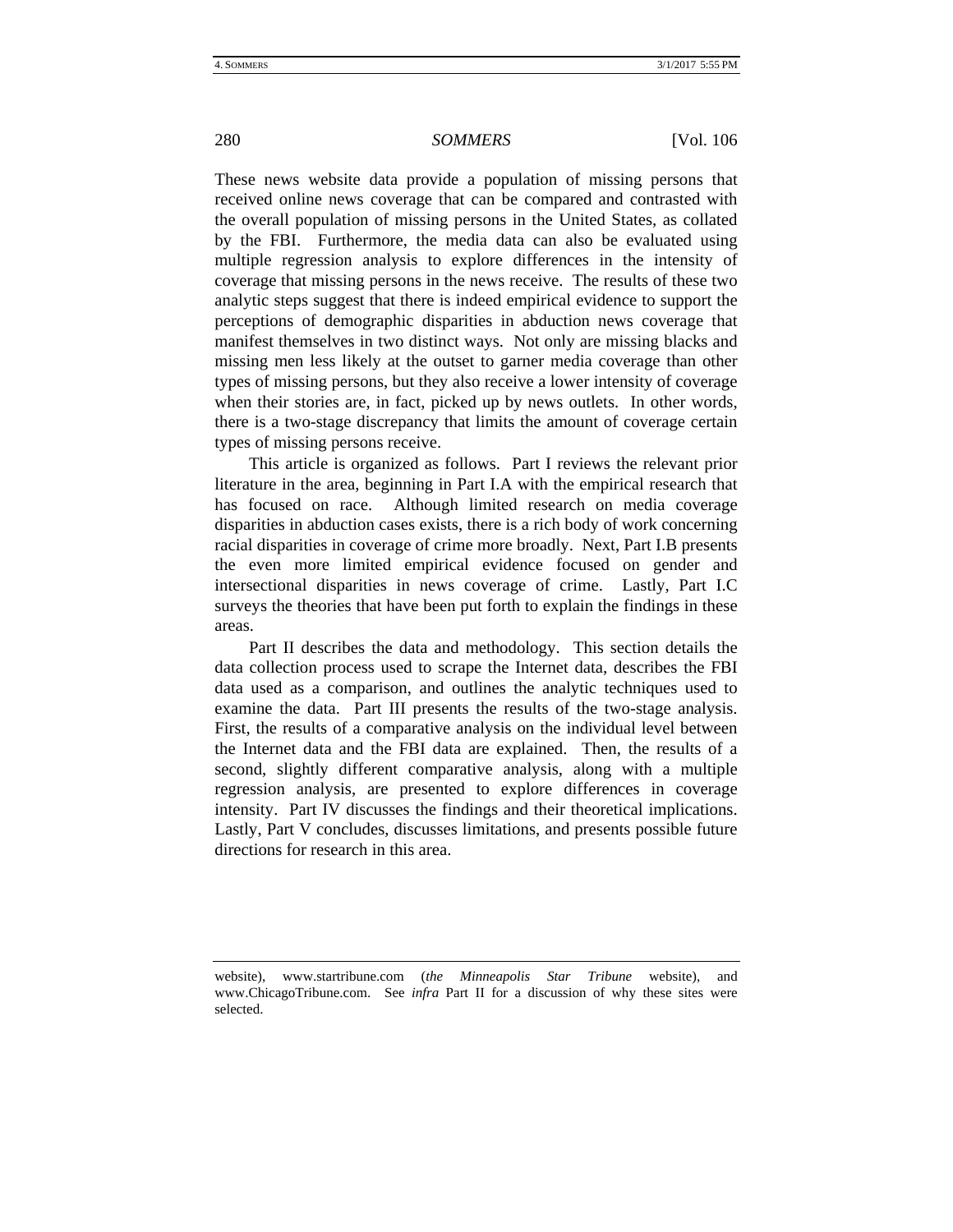# I. PRIOR LITERATURE: DEMOGRAPHIC DISPARITIES IN MEDIA COVERAGE OF ABDUCTION AND CRIME MORE GENERALLY

The existing literature pertaining to MWWS is conspicuously underdeveloped. Very little empirical data exist to support the idea that certain kinds of missing persons are more likely to receive media attention than others. Moreover, the few studies that have been conducted in the area limit their examination only to children<sup>23</sup> or focus on local, non-American contexts.<sup>24</sup> The literature is far more comprehensive when expanding the scope of the subject matter to crime more generally, although it is still sparse when it comes to Internet news, the intersection of race and gender, and coverage intensity.

The issue of coverage intensity is a particularly important one, as there is a significant difference between a case that is the subject of a single news story and a high-profile case that dominates the news, or a "signal crime."<sup>25</sup> Signal crimes that receive extensive news coverage are much more visible than cases that only receive a stray news story or two, and thus are likely to have a greater influence on the perceptions and beliefs of viewers and readers. As a result, examining coverage intensity, in addition to the threshold issue of who receives any media attention at all, allows for a more comprehensive and nuanced illustration of the types of disparities hypothesized by MWWS.

Although the literature relating to MWWS is limited in multiple respects, there is a wealth of work investigating the broader issue of the effect of race on the threshold question of who receives any newspaper or TV crime coverage. $26$  Part I.A of this article provides an overview of the empirical trends found in the narrow literature on media, race, and abduction before turning to the empirical trends that have emerged in the

<sup>23</sup> *See* Min & Feaster, *supra* note 18; Simmons & Woods, *supra* note 18; Scripps Howard News Service, *News Coverage Ignoring Missing Minority Children*, THE GAINESVILLE SUN (Dec. 2, 2005, 6:01 AM), http://www.gainesville.com/article/20051202/ WIRE/212020316?p=all&tc=pgall&tc=ar. 24 *See* Kristen Gilchrist, *"Newsworthy" Victims: Exploring Differences in Canadian* 

*Local Press Coverage of Missing/Murdered Aboriginal and White Women*, 10 FEMINIST MEDIA STUD. 373 (2010); *see also* Yasmin Jiwani & Mary Lynn Young, *Missing and Murdered Women: Reproducing Marginality in News Discourse*, 31 CAN. J. COMM. 895 (2006). 25 Martin Innes, *'Signal Crimes': Detective Work, Mass Media, and Constructing* 

*Collective Memory*, *in* CRIMINAL VISIONS: MEDIA REPRESENTATIONS OF CRIME AND JUSTICE 51, 52 (Paul Mason ed., 2013). <sup>26</sup> *See, e.g.*, Dixon et al., *supra* note 19; Robert M. Entman, *Modern Racism and the* 

*Images of Blacks in Local Television News*, 7 CRITICAL STUD. MASS COMM. 332 (1990); Romer et al., *supra* note 19.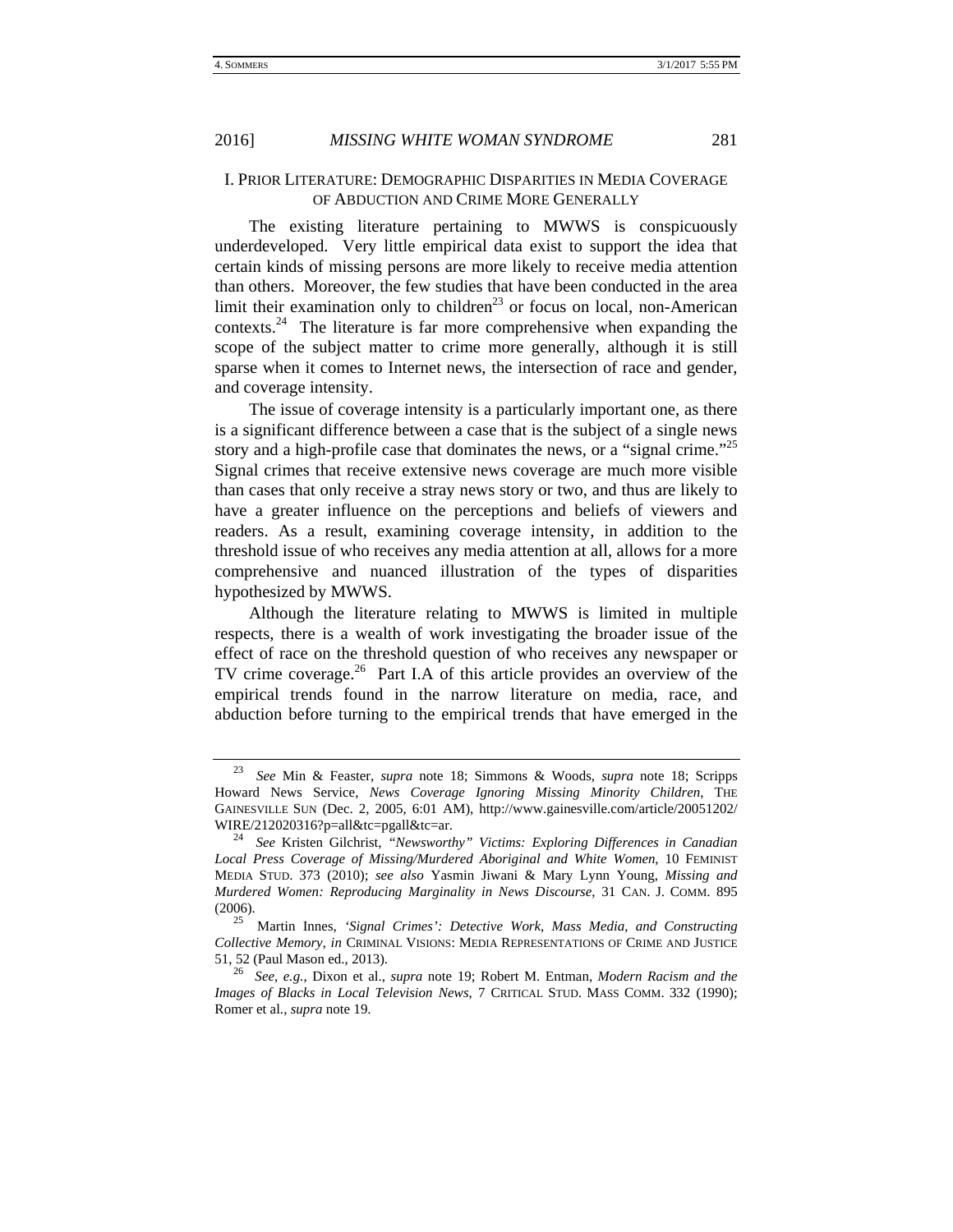broader literature focusing on media, race, and all types of violent crime. Next, Part I.B considers the data related to the role of gender—both independently and in its intersection with race—in media coverage of crime. Finally, Part I.C presents the theoretical contributions and explanations of the empirical scholarship in this area.

# A. RACE IN MEDIA COVERAGE OF CRIME: THE BENEFITS OF WHITENESS

For the most part, researchers in this area have dedicated their energies to the broader nexus of race, media, and crime rather than race, media, and abduction. Still, there is some evidence to suggest that missing whites are more likely to garner media attention than their non-white counterparts.<sup>27</sup>

A study done by the Scripps Howard News Service analyzed CNN and Associated Press (AP) news reports pertaining to child abductions from 2000 to 2004.<sup>28</sup> The study found that the 162 AP stories and 43 CNN reports dramatically overrepresented white children.<sup>29</sup> To establish a baseline racial composition for comparison, the researchers used data from the Department of Justice and the National Center for Missing and Exploited Children to estimate that between 53% and 54% of missing children from that timeframe were white.<sup>30</sup> In contrast, 67% of the AP reports and an even higher 76% of CNN stories focused on white children.<sup>31</sup> As a result, there were disproportionately fewer stories highlighting black and Hispanic children. $32$ 

Similarly, Professors Seong-Jae Min and John C. Feaster found that missing black children were underrepresented in their sample of 161 nationally broadcast television news segments when compared to the racial composition of the overall missing children population,  $33$  a finding that a later study replicated.<sup>34</sup> These three studies lay a foundation for establishing empirical evidence in support of MWWS, but they only address the juvenile subset of the missing persons population. Likewise, they do not fully disentangle the issues of individuals appearing in the news and the intensity with which they are covered.

<sup>27</sup> *See* Min & Feaster, *supra* note 18, at 212; Simmons & Woods, *supra* note 18, at 242, 244; Scripps Howard News Service, *supra* note 23. 28 Scripps Howard News Service, *supra* note 23.

 $\frac{29}{30}$  *Id.* 

 $rac{30}{31}$  *Id.*<br> $rac{31}{32}$  *Id.* 

 $rac{32}{33}$  *Id.* 

<sup>33</sup> Min & Feaster, *supra* note 18, at 212. 34 Simmons & Woods, *supra* note 18, at 242.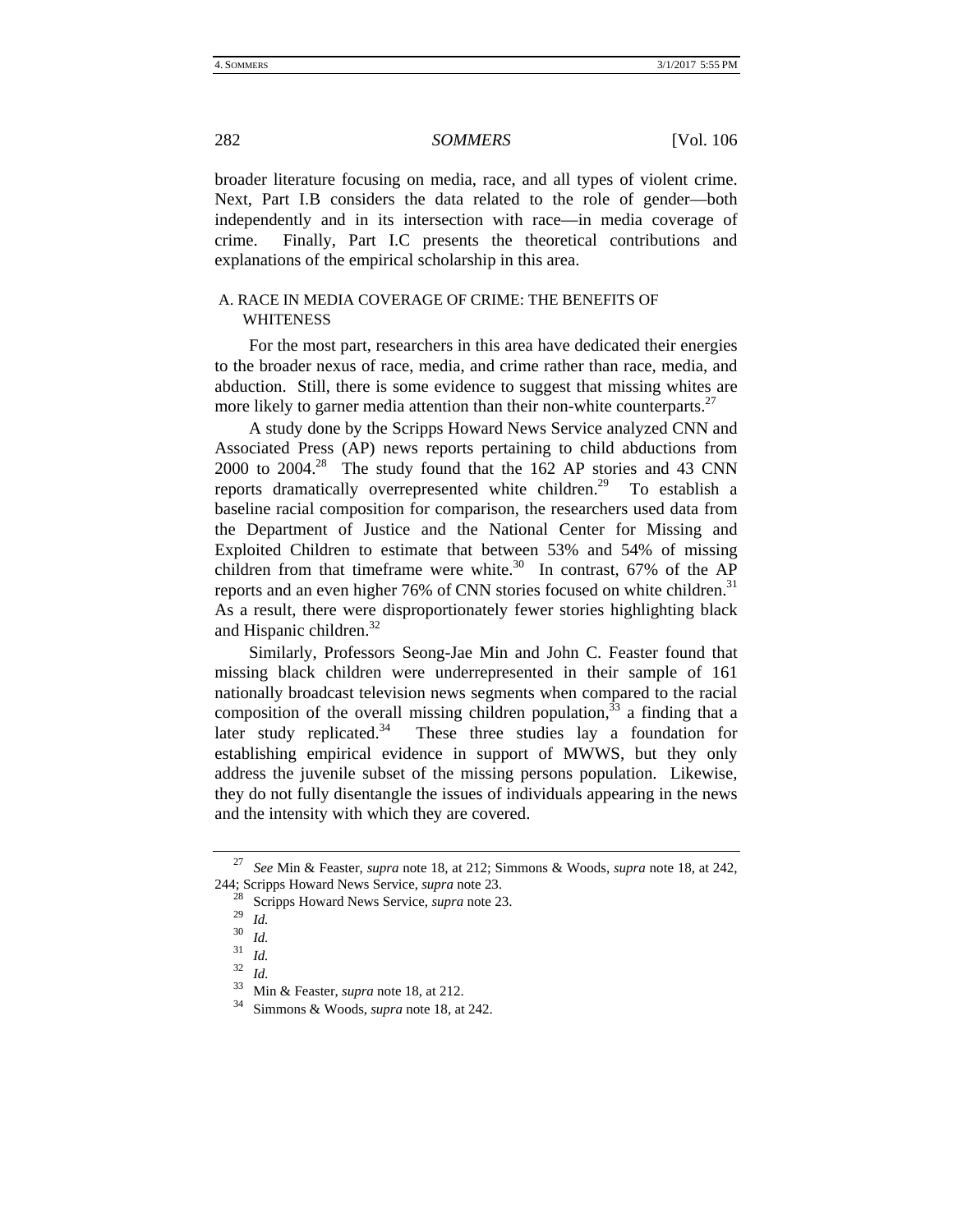When considering the evidence in the broader criminal context, a comparable pattern emerges. Numerous studies have concluded that whites are more likely than non-whites to appear in news stories as victims of crime.<sup>35</sup> These findings hold even when accounting for how often different racial groups are actually victimized by crime; in other words, whites' disproportionate overrepresentation and non-whites' disproportionate underrepresentation in news coverage cannot be explained by differences in real-world victimization rates.<sup>36</sup> Furthermore, there is limited evidence that suggests that stories of white victims with black perpetrators are even more likely to receive media attention.<sup>37</sup>

Even when only considering perpetrators, rather than a victimperpetrator interplay, scholars have often concluded that the media treats racial groups differently.<sup>38</sup> In general, persons of color are more likely than their white counterparts to be portrayed as perpetrators in news stories,<sup>39</sup> with one study finding that "violent crime committed by blacks was the largest category of local news" among all types of stories.<sup>40</sup> The nature and tone of coverage of criminal suspects also differs. One study found that black and Hispanic perpetrators were substantially more likely than whites to be shown victimizing strangers.41 Researchers have also demonstrated that black suspects are more likely than their white counterparts to be presented in what the authors deem "threatening" manners: in mug shots or while being physically restrained in some way by the police.<sup> $42$ </sup> Intra-race

<sup>35</sup> Dixon et al., *supra* note 19, at 511 (finding that whites were 1.69 times more likely than blacks to appear as victims of crime in a sample of national network TV news segments); Romer et al., *supra* note 19, at 296 (asserting that local TV news stations broadcast stories about white victims of crime at a higher rate than would be expected given the number of stories detailing white perpetrators of crime); John W.C. Johnstone et al., *Homicide Reporting in Chicago Dailies*, 71 JOURNALISM Q. 860, 867 (1994) (concluding that two daily newspapers in Chicago were between two and four times more likely to report on a murder if the victim were white, rather than black or Hispanic).<br><sup>36</sup> Dixon et al., *supra* note 19, at 514–15; Romer et al., *supra* note 19 at 297–98.<br><sup>37</sup> Entman, *supra* note 26, at 337 (determining that "white victimi

appeared to have especially high priority"). 38 *See, e.g.*, Romer et al., *supra* note 19, at 286.

<sup>&</sup>lt;sup>40</sup> Entman, *supra* note 26, at 336. *But see* Dixon et al., *supra* note 19, at 511 (finding that whites were actually more likely to be presented as perpetrators than blacks). 41 Ted Chiricos & Sarah Eschholz, *The Racial and Ethnic Typification of Crime and the* 

*Criminal Typification of Race and Ethnicity in Local Television News*, 39 J. RES. CRIME &

 $^{42}$  ROBERT ENTMAN & ANDREW ROJECKI, THE BLACK IMAGE IN THE WHITE MIND: MEDIA AND RACE IN AMERICA 83 (2000) (claiming that black defendants were more likely than white defendants to be shown in "street or jail clothing" to a statistically significant degree); Entman, *supra* note 26, at 337 (asserting that TV news segments describing black suspects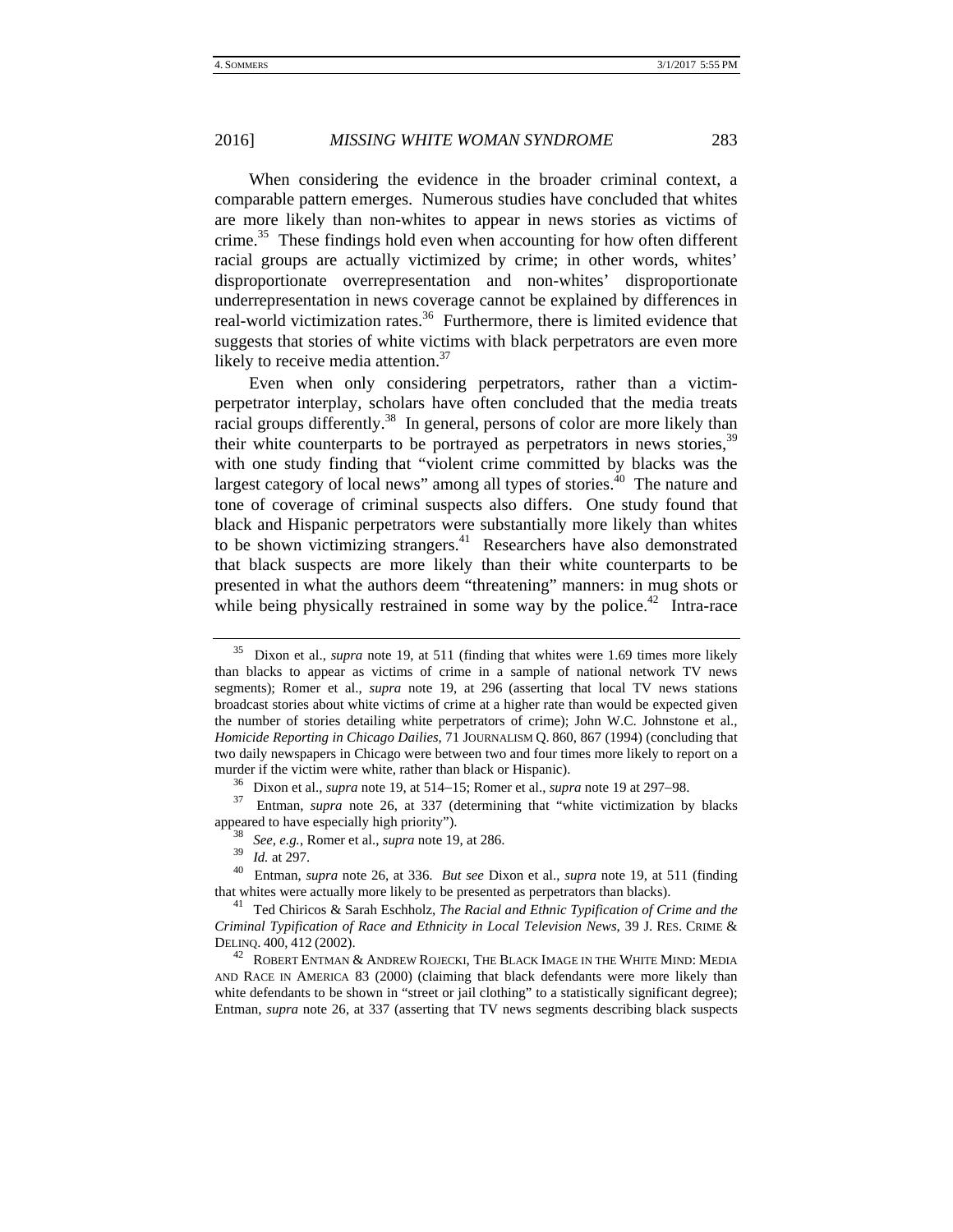comparisons, in addition to inter-race comparisons, also reveal disparities. Within news stories on crime, minorities are more likely to be presented as perpetrators than as victims or law enforcement officers.<sup>43</sup>

# B. GENDER AND INTERSECTIONALITY IN MEDIA COVERAGE OF CRIME

Although there is substantial literature on race in media representations of crime, there is much less work surveying the role of gender. That gap in the literature mirrors a broader historical tendency for criminological research to overlook the role of women and girls. Scholars traditionally were more interested in explaining men's roles as crime perpetrators and victims.<sup>44</sup> In recent decades, that trend has begun to reverse.<sup>45</sup> Increasingly, studies have focused on women as both offenders and victims.46 Some criminologists have taken ideas traditionally applied to male offenders and deployed them as explanations for female offending.<sup>47</sup> Or, alternatively, when that strategy has proven inadequate, researchers have reformulated and added to those ideas to make their application more suitable to female perpetrators.<sup>48</sup> With respect to female victimization, research can be difficult because the crimes most commonly committed against women, such as sexual or domestic abuse, are "some of the most invisible and under-reported crimes."<sup>49</sup>

Based on those developments, we might expect female missing persons in the news to be underrepresented when compared to male missing persons. However, recent work on gender, media, and crime has suggested that women and girls are, in fact, *overrepresented* as victims.<sup>50</sup>

WOMEN & CRIM. JUST. 1, 21 (2005) (reporting "a glaring and persistent deficiency of female representation in criminological research" during the twentieth century). 45 *See, e.g.*, JOANNE BELKNAP, THE INVISIBLE WOMAN: GENDER, CRIME, AND JUSTICE 4

(4th ed. 2014).<br><sup>46</sup> *See, e.g., id.* at 4–5.<br><sup>47</sup> *Id.* at 4 (citing other theorists who have pursued this strategy); *see, e.g.*, EILEEN B. LEONARD, WOMEN, CRIME, AND SOCIETY (1982). 48 BELKNAP, *supra* note 45, at 4.

<sup>50</sup> HELEN BENEDICT, VIRGIN OR VAMP: HOW THE PRESS COVERS SEX CRIMES 23 (1993) (lamenting that the media "[p]ushe[s] [women] into subordinate roles of . . . crime victims");

usually included "glowering mug shots" of the suspect or video of the individual being escorted by police while in handcuffs). 43 Dixon et al., *supra* note 19, at 512 (finding that blacks were twice as likely to appear

on TV news as perpetrators than as victims, and seventeen times more likely to be shown as perpetrators than as police officers); Romer et al., *supra* note 19, at 297–98 (calculating that non-white individuals were shown as perpetrators (around 63%) far more often than they were shown as victims (around 22%)).<br><sup>44</sup> Lorine A. Hughes, *The Representation of Females in Criminological Research*, 16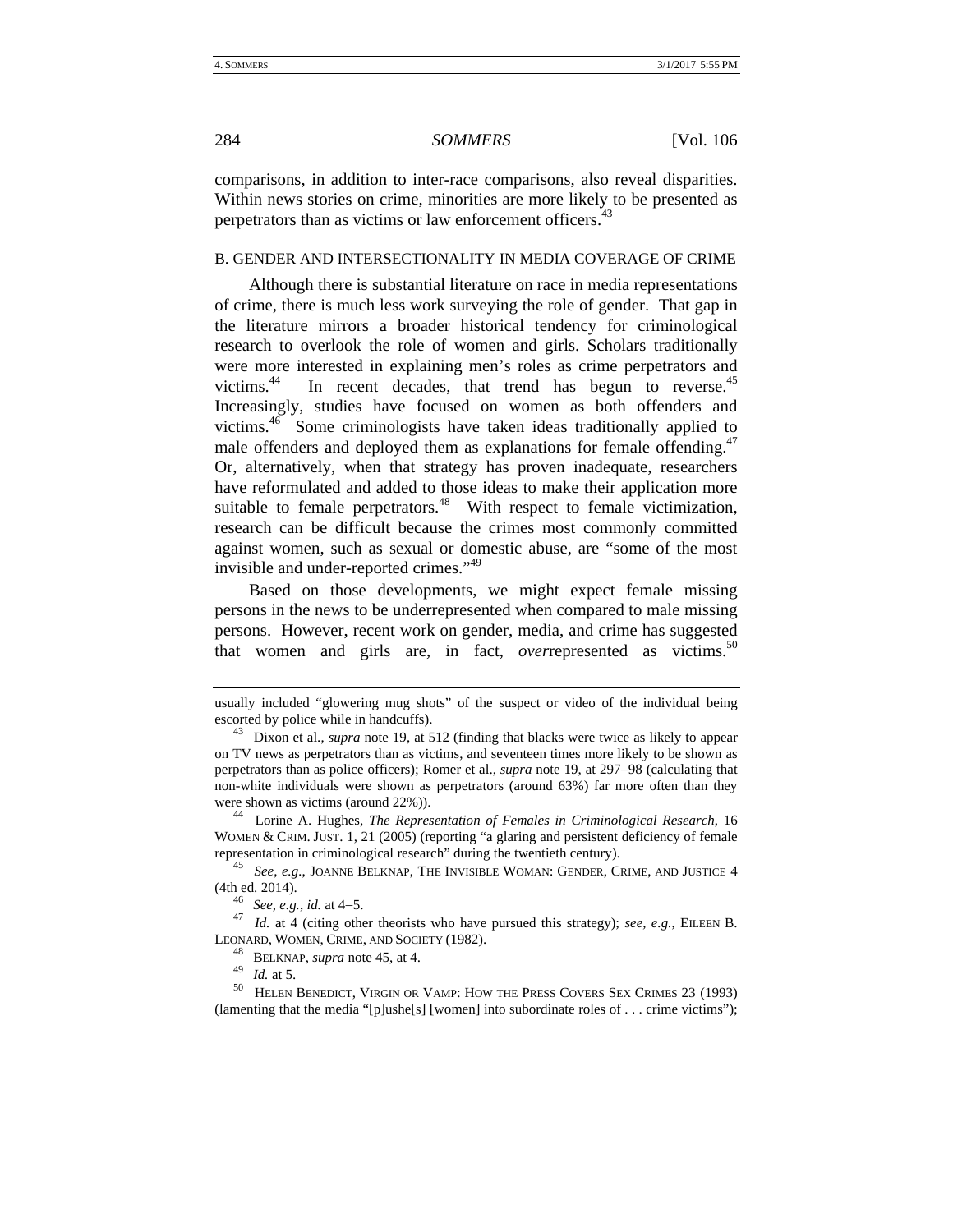Consequently, the available empirical data are generally consistent with the gender component of MWWS.

But Missing White Woman Syndrome is, by definition, an intersectional theory.<sup>51</sup> It combines the two elements of race and gender while also at times incorporating issues of class and age. So how do the findings in the literature change when using an intersectional approach to consider gender in conjunction with race? Given that MWWS has not been the subject of much empirical investigation, it is unsurprising that the broader literature in crime and the media has not tended to focus on that kind of intersectional inquiry. As seen in Part I.A, the bulk of the empirical work on crime in the news has emphasized differences by race. $52$ 

In the most direct examinations of the intersectionality of MWWS, Min and Feaster concluded that non-African American girls were overrepresented in TV news segments depicting kidnapping cases,<sup>53</sup> although a follow-up study failed to replicate this finding.<sup>54</sup> Bonilla-Silva found that black and Latina missing or murdered women "seldom" appeared on network crime shows, and also that those who did were far less likely to be described as "beautiful" than white women.<sup>55</sup> Likewise, Gilchrist demonstrated that three missing or murdered white women from Ontario received six times as much news coverage as three missing or murdered Aboriginal women from Saskatchewan.<sup>56</sup> Thus, although more generalizable corroborating evidence is still needed, there are some data that support the intersectional element of MWWS, or the idea that missing white women are more likely to appear in the news than other missing

RAY SURETTE, MEDIA, CRIME, AND CRIMINAL JUSTICE 57 (2010) (stating that the media "overrepresent[s] young women in excess of their real victimization rates"); Maria Elizabeth Grabe, *Television News Magazine Crime Stories: A Functionalist Perspective*, 16 CRITICAL STUD. MASS COMM. 155, 166 (1999) (showing that women made up a disproportionate number of victims in TV news crime stories). *But see* Min & Feaster, *supra* note 18, at 213 (finding that girls were underrepresented as victims in the news when compared to actual victimization rates).<br><sup>51</sup> For a more detailed discussion and definition of the theory of intersectionality, see

*infra* Part I.C.

<sup>&</sup>lt;sup>53</sup> Min & Feaster, *supra* note 18, at 212–13. Because of limitations of the FBI dataset used as their point of comparison, the authors were limited to a dichotomous race variable of African American/non-African American. This paper makes use of the same FBI dataset and faces similar limitations. See *infra* note 114.<br><sup>54</sup> Simmons & Woods, *supra* note 18, at 243–44 (finding girls across all races to be

underrepresented in one time period and neither over- nor underrepresented in a second time period). 55 Bonilla-Silva, *supra* note 17, at 177. 56 Gilchrist, *supra* note 24, at 379.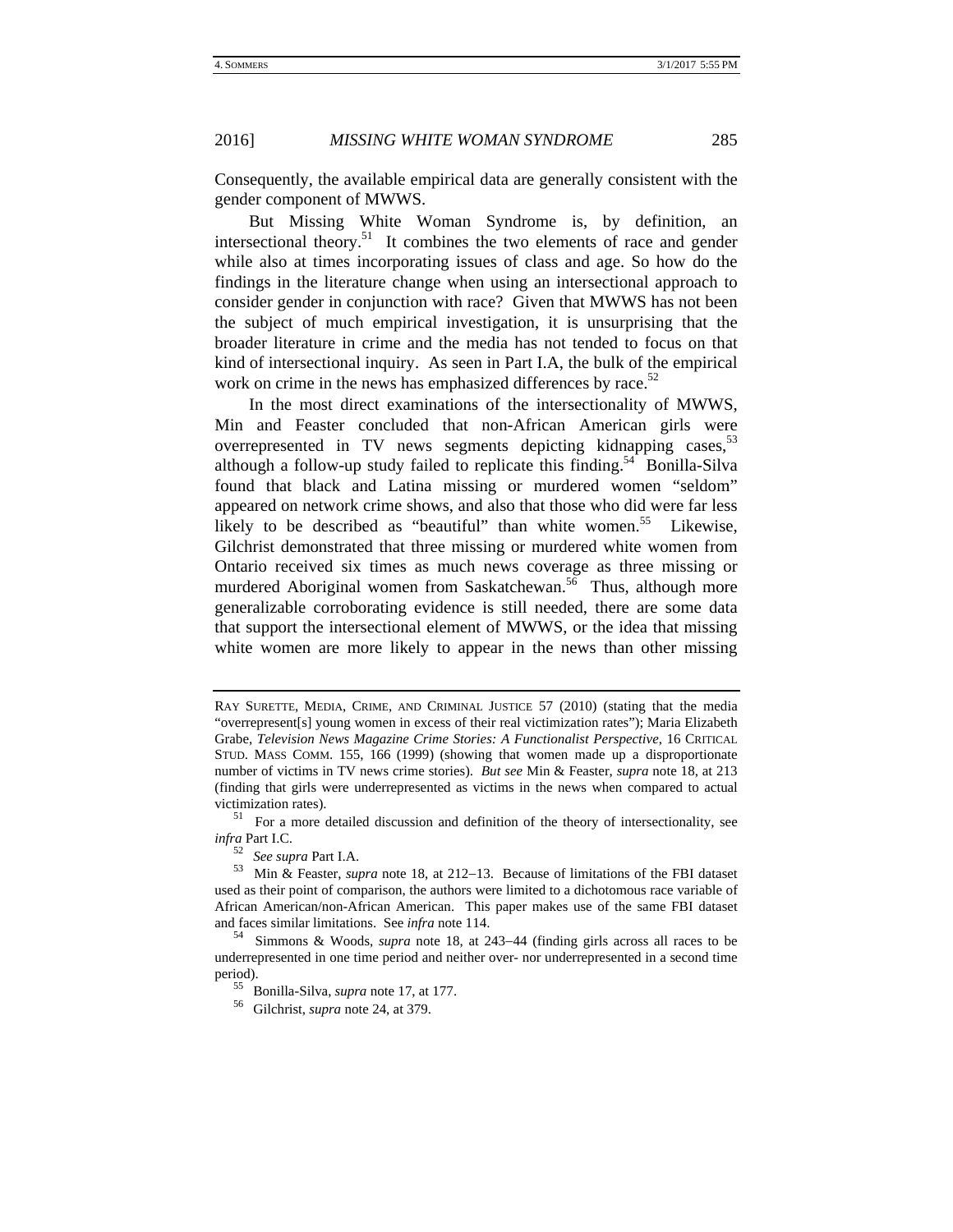persons.

# C. THEORIES EXPLAINING RACE AND GENDER DISPARITIES IN NEWS COVERAGE OF CRIME

As detailed above in Part I.A, the existing scholarship exploring crime and the news reveals a pattern of disparities in news coverage based on race. Academics have consequently attempted to theorize and explain that pattern.<sup>57</sup> Some have posited that the disproportionate focus on crimes with white victims and non-white perpetrators can be explained by ethnic blame discourse, in which an in-group (whites) blames an out-group (non-whites) for its problems.<sup>58</sup> Others have argued that disproportionately emphasizing people of color as criminal perpetrators in the news is more reflective of group contact theory, which is characterized by intergroup competition—in this case, between whites and non-whites—over both tangible and intangible resources.<sup>59</sup>

While both of these theories are compelling in some ways, neither is a completely satisfactory explanation of disparities in coverage of missing person cases specifically. Media reports on these cases are unique in that they often focus heavily on the victim, rather than the perpetrator, who commonly has not yet been identified at the time of coverage.<sup>60</sup> This shift in focus likely results from the fact that in many open abduction cases, little is initially known about the situation aside from the missing person and her  $characteristics.<sup>61</sup>$  The relative lack of substantial physical evidence also distinguishes open abduction cases from other violent crimes like homicide; in short, with abduction, there is no body. Thus, the suspect-victim interplay present in both ethnic blame discourse and group contact theory is less

06/us/missing-teen-letter-home. 61 *See, e.g.*, *Man, 57, Missing from Northwest Side Home*, CHI. TRIB. (July 23, 2013), http://articles.chicagotribune.com/2013-07-23/news/chi-man-57-missing-from-northwestside-home-20130722\_1\_northwest-side-kilbourn-park-neighborhood-diversey-harbor; *Police: 21-Month-Old Girl Kidnapped from Vehicle Outside East Oakland Supermarket*, MINNEAPOLIS STAR TRIB. (July 10, 2013, 11:35 PM), http://www.startribune.com/toddlertaken-from-suv-outside-east-oakland-store/215005111.

<sup>57</sup> *See, e.g.*, Lawrence Bobo, *Attitudes Toward the Black Political Movement: Trends, Meaning, and Effects on Racial Policy Preferences*, 51 SOC. PSYCHOL. Q. 287 (1988); Bonilla-Silva, *supra* note 17; Romer et al., *supra* note 18.<br><sup>58</sup> *See, e.g.*, Romer et al., *supra* note 19, at 301–02.

<sup>59</sup> *See, e.g.*, Bobo, *supra* note 57, at 288.

<sup>60</sup> *See, e.g.*, Brad Lendon, *Search on for Woman Kidnapped from Gas Station*, CNN (Apr. 29, 2013, 1:59 PM), http://www.cnn.com/2013/04/29/justice/michigan-womanabducted; Julia Lull & Leigh Remizowski, *Authorities: Letter from Missing New Hampshire Teen Appears to be Genuine*, CNN (Dec. 7, 2013, 10:05 AM), http://www.cnn.com/2013/12/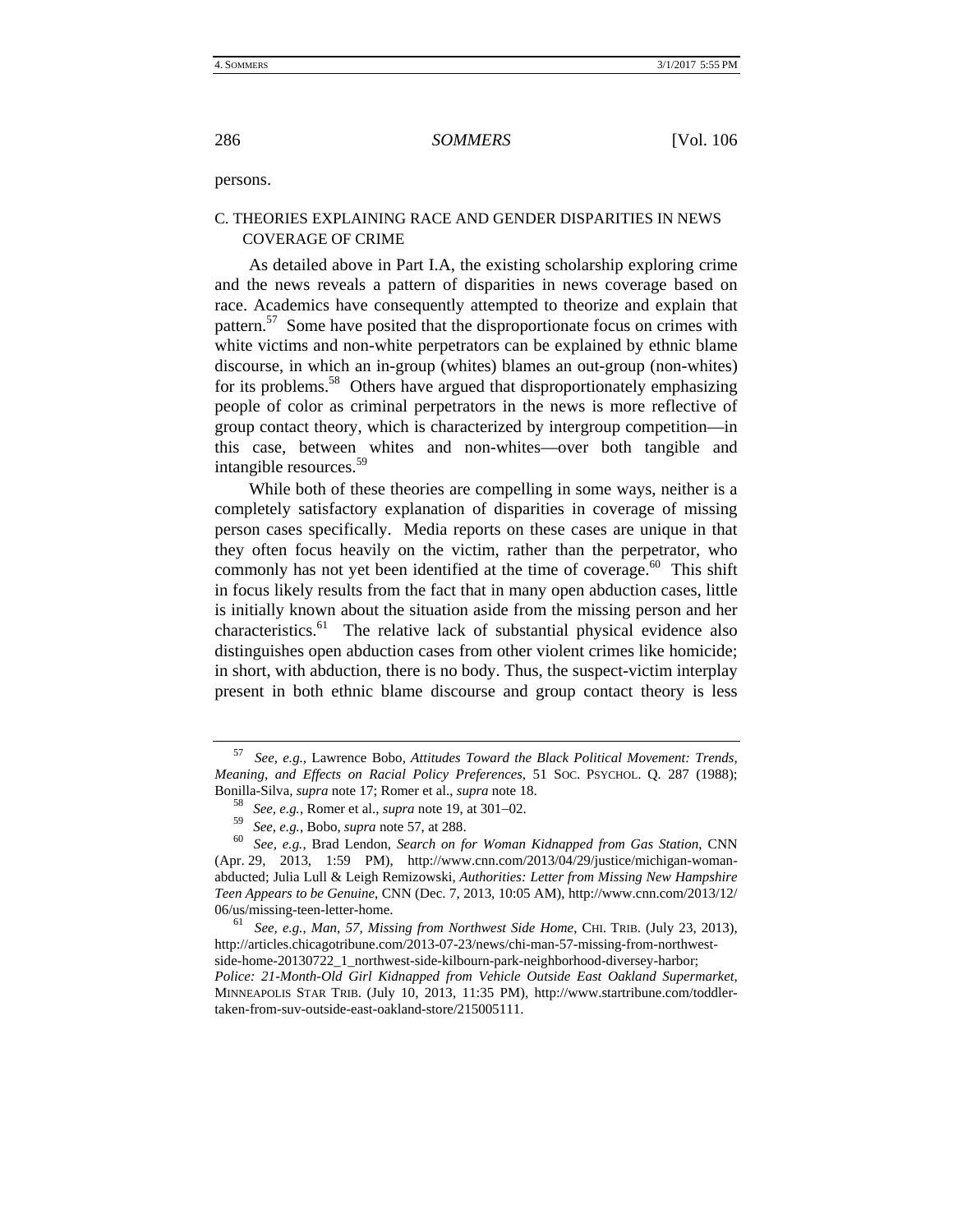relevant in this realm and more suited to the broader issue of crime in the media.

Professor Eduardo Bonilla-Silva offers a more suitable theory for the racial component of MWWS using his original concept of "racial grammar" to explain racism in its modern, subtler form.<sup>62</sup> He defines racial grammar as white supremacy that is normalized by implicit or even invisible standards. $63$  These standards "reproduce racial order as just the way things are."64 In other words, racial grammar reinforces the status quo, and does so in several different ways. To fully explain the concept, he turns in part to racial disparities in news coverage of abductions.<sup>65</sup> Although he operates with a necessarily limited empirical foundation because of the sparse data currently available in this realm, Bonilla-Silva argues that missing whites dominate the news because others see them as "universal beings."<sup>66</sup> Put another way, people are, at least theoretically, able to identify more easily with and care more about missing whites than they are missing individuals of color. Thus, this subtle standard of placing a premium on white lives in the news helps maintain a racial hierarchy with whites at the top.

Other researchers have focused more on the gender disparities in reporting on crime, but also have returned to the idea of a social hierarchy.<sup>67</sup> From a theoretical standpoint, female missing persons being disproportionately shown on the news is not altogether surprising. Researcher Sarah Stillman argues that news stories about missing women take advantage of the classic trope of "damsels in distress," in which a helpless girl or woman must be saved by a man. $68$  The concept of a damsel in distress is so engrained in Western culture that audiences readily accept women and girls as victims.<sup>69</sup> Stillman finds the phenomenon especially troubling because of its exploitative nature: news corporations use the stories of abduction, which are often associated with fears of rape and sexual abuse, to cash in on the victims' bodies. $\frac{70}{2}$ 

Yet Stillman also recognizes that only a certain subset of the female

<sup>62</sup> Bonilla-Silva*,* supra note 17, at 174. 63 *Id.* <sup>64</sup> *Id.*

<sup>&</sup>lt;sup>65</sup> *Id.* at 177–78, 181–82.<br><sup>66</sup> *Id.* at 178.<br><sup>67</sup> *See, e.g.*, Sarah Stillman, *'The Missing White Girl Syndrome': Disappeared Women and Media Activism*, 15 GENDER & DEV. 491 (2007).<br><sup>68</sup> Stillman, *supra* note 67, at 492.<br><sup>69</sup> *Id.* at 494.<br><sup>70</sup> *Id.*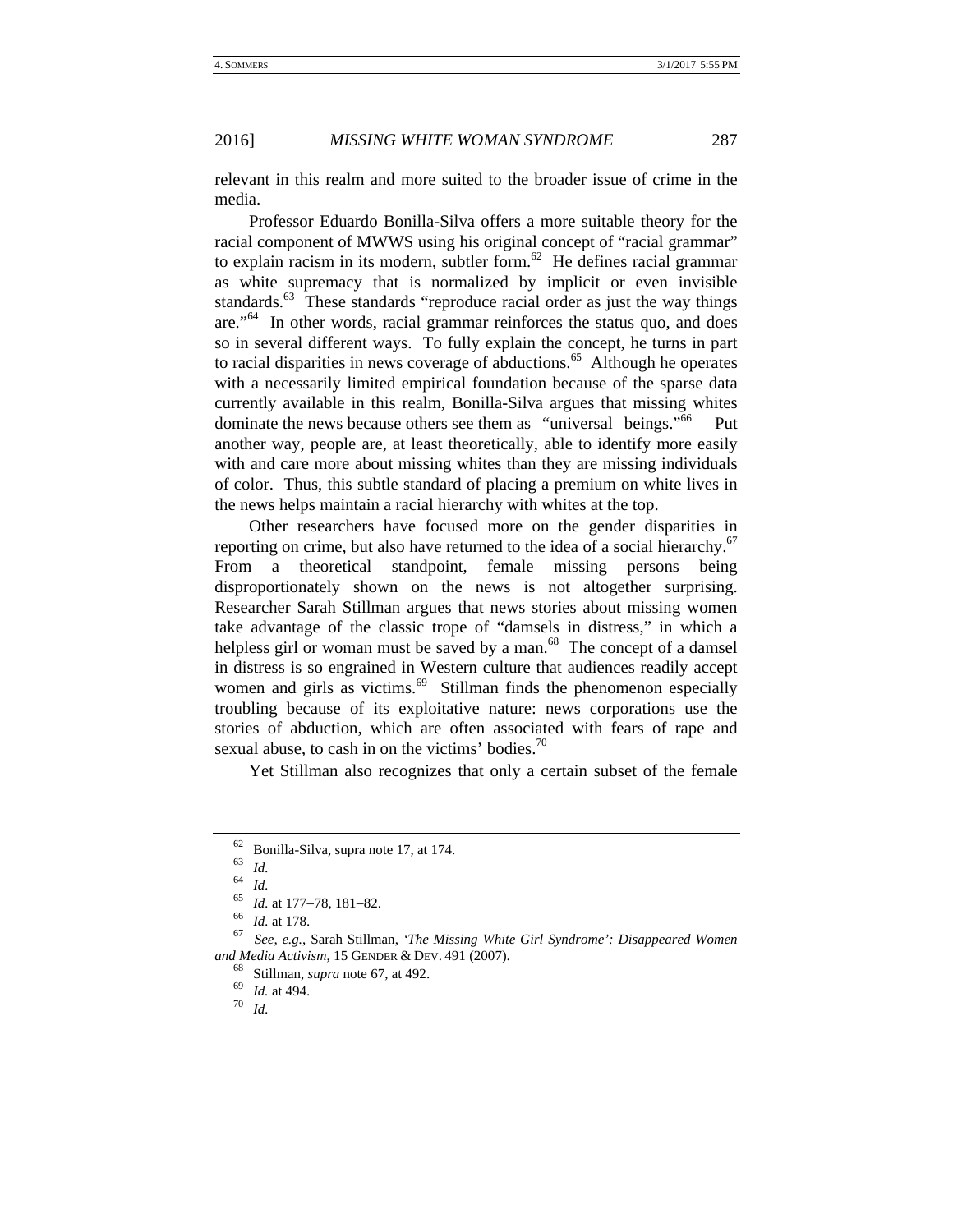#### 288 *SOMMERS* [Vol. 106

population is eligible to be considered a damsel in distress.<sup>71</sup> Noting that the victims that receive coverage are typically white, attractive, and wealthy, she posits, much like Bonilla-Silva, that the neglect of stories about other types of missing persons makes clear that there is a hierarchy in the value of abductees' lives.<sup>72</sup> Moreover, this hierarchy indicates that a more nuanced theoretical framework, such as an intersectional framework, is necessary to fully explain MWWS.

Intersectionality is the idea that members of multiple historically marginalized groups are subject to a unique type of subordination.<sup>73</sup> For example, black women are members of both a marginalized racial group and a marginalized gender group. Crucially, though, black women have an "intersectional experience [that] is greater than the sum of racism and sexism."<sup>74</sup> In other words, like white women, black women are subject to sexism, but the form of that sexism differs for black women because of the compounding effects of racial discrimination.<sup>75</sup> Likewise, the racism faced by black women differs from the experiences of black men because of the effects of sexism. Thus, to fully understand the manifestations of racism or sexism, researchers must account for the unique challenges faced by individuals in multiple intersecting groups that have been marginalized.

Some thinkers have endeavored to explain news coverage disparities using that exact type of framework, taking into account the intersection of race and gender.<sup>76</sup> For example, some have argued that the tone of media coverage of black female victims differs in that these women are more likely to be blamed for purportedly putting themselves in harm's way, either knowingly or unknowingly.<sup>77</sup> Victim blaming in this context suggests that these victims are not only less innocent, but also less worthy of rescue. Other observers lament the lack of publicity given to black female victims of police brutality, attributing the silence to a tradition of "sexism and patriarchy" in both the black community and American society

<sup>&</sup>lt;sup>71</sup> *Id.* at 492.<br><sup>72</sup> *Id.* at 491.<br><sup>73</sup> *See, e.g.*, ANGELA DAVIS, WOMEN, RACE, & CLASS (1983); PATRICIA HILL COLLINS, BLACK FEMINIST THOUGHT: KNOWLEDGE CONSCIOUSNESS, AND THE POLITICS OF EMPOWERMENT (2009); Kimberle Crenshaw, *Demarginalizing the Intersection of Race and Sex: A Black Feminist Critique of Antidiscrimination Doctrine, Feminist Theory, and Antiracist Politics*, 1989 U. CHI. LEGAL F., 139, 140 (1989).<br><sup>74</sup> Crenshaw, *supra* note 73, at 140.<br><sup>75</sup> BETH E. RICHIE, ARRESTED JUSTICE: BLACK WOMEN, VIOLENCE, AND AMERICA'S

PRISON NATION 128 (2012). 76 *See, e.g.*, Marian Meyers, *African American Women and Violence: Gender, Race, and* 

*Class in the News*, 21 CRITICAL STUD. MEDIA COMM. 95 (2004).  $^{77}$  *Id.* at 111.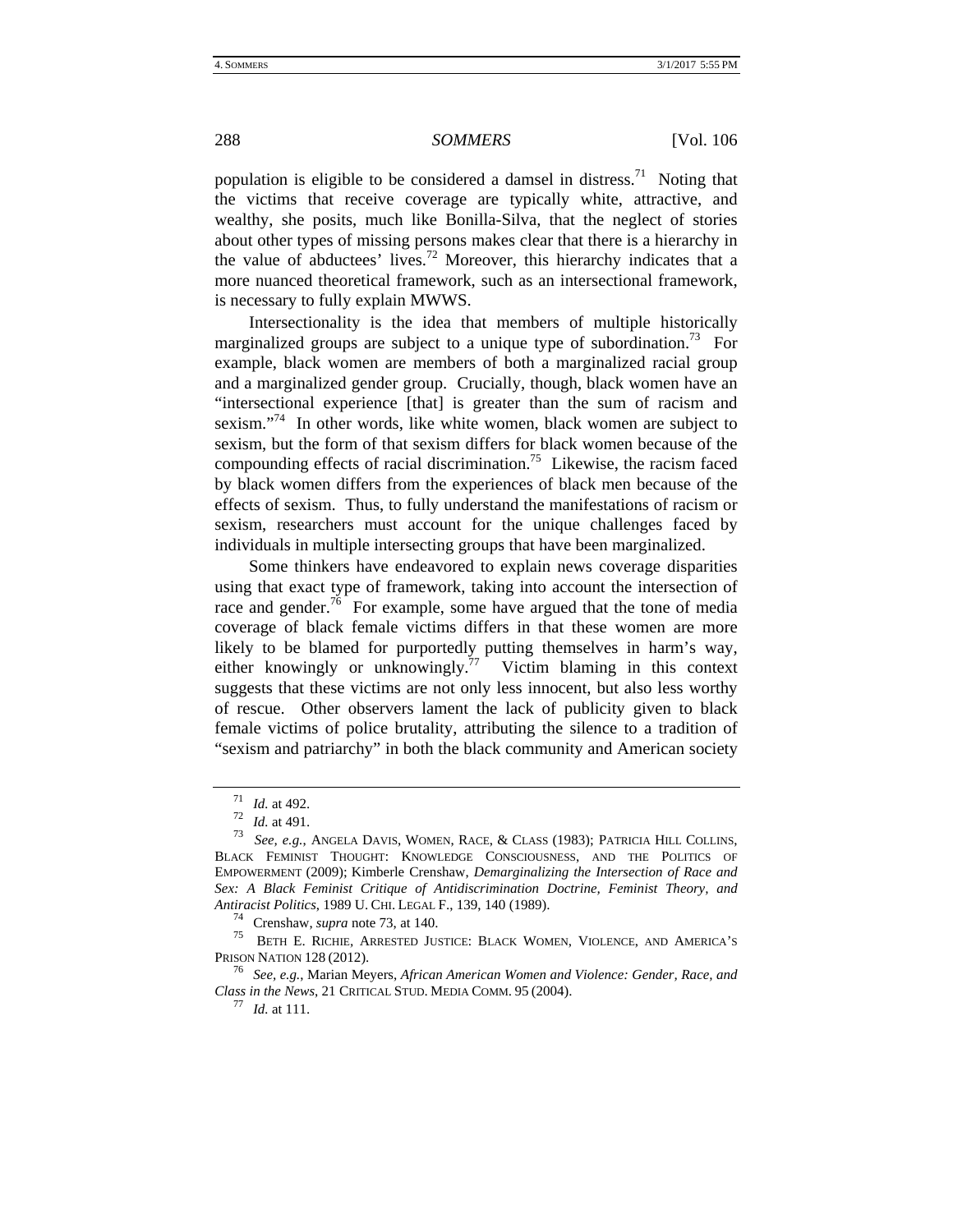at large.<sup>78</sup>

Taking a somewhat different approach, Grabe hypothesizes that white women, and particularly young and wealthy white women, are disproportionately highlighted in the news as crime victims because of their status as the biggest competition in the workplace for white men.<sup>79</sup> She suggests that by consistently portraying white women as victims of crime, especially of crime occurring in places of employment, they might be deterred from seeking the same employment opportunities as men because of the perceived dangers of the workplace. $80$  As a result, the news stories serve as a reinforcing mechanism for a gendered hierarchy, with men at the top.<sup>81</sup>

Bonilla-Silva and Professor Yvonne Jewkes, on the other hand, both hypothesize that coverage disparities are the result of determinations of what—or who—is and is not newsworthy. $82$  As part of that determination in the Canadian context, researchers have described how "Aboriginal women [are positioned] in the lowest rungs of the social order, thereby making them expendable and invisible, if not disposable."<sup>83</sup> Therefore, the Canadian media disproportionately ignore crimes against those women.<sup>84</sup> In contrast, white women occupy the peak of the social order and are, in turn, spotlighted by the media. $85$  Gilchrist builds upon this idea of a social hierarchy within different subgroups of women, but in more explicitly normative terms. $86$  She agrees that disproportionate news coverage of cases involving the victimization of certain types of women reinforces a social hierarchy by suggesting that those women are innocent, valuable, and worth saving. $8^7$  But she also describes how those disparities reflect the strand of intersectional thought that argues that women are often categorized into a

<sup>78</sup> Kali Nicole Gross, *Silence on Black Female Victims Weakens Fight Against Police Brutality*, THE HUFFINGTON POST (Apr. 19, 2015, 6:21 PM), http://www.huffingtonpost.com/ kali-nicole-gross/silence-on-black-female-victims\_b\_7092128.html.<br><sup>79</sup> Grabe, *supra* note 50, at 166.<br><sup>80</sup> *Id.* 81 *Id.* 82 MONNE JEWESS MEDIA AND CRAFE 52 (2004) ("If the

<sup>82</sup> YVONNE JEWKES, MEDIA AND CRIME 52 (2004) ("If the [missing] individual in question is young, female, white, middle-class and conventionally attractive, the media are more likely to cover the case than if the missing person is, say, a working-class boy or an older woman."); Bonilla-Silva*, supra* note 17, at 177 (describing the fact that kidnapping stories sell, but that such stories differ in their ability to garner interest).<br><sup>83</sup> Jiwani & Young, *supra* note 24, at 912.<br><sup>84</sup> *Id.* at 897.<br><sup>85</sup> Gilchrist, *supra* note 24, at 379.<br><sup>86</sup> *Id.* at 375.<br><sup>87</sup> *Id*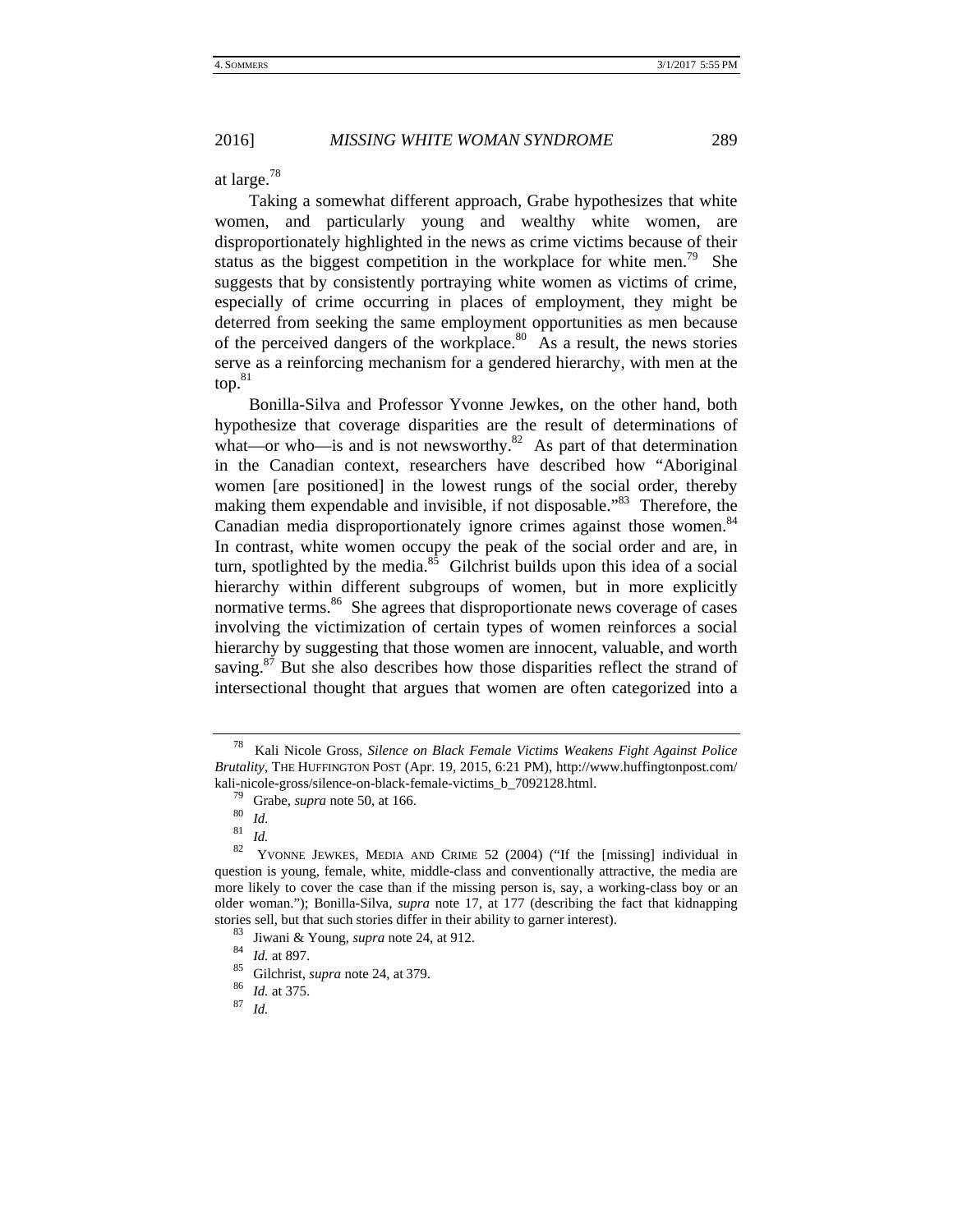simple dichotomy of "good" or "bad" based on how well they fit societal gender norms.<sup>88</sup> Predictably, white women are traditionally more likely to be placed in the "good" category, which is reflected in their overrepresentation as crime victims in the news.<sup>89</sup>

In short, many of the theories explaining race- and gender-based disparities in news coverage of crime assert that the disparities both reflect and reinforce social hierarchies. $90$  Women and girls are more readily accepted as victims that need saving, $91$  and white women and girls in particular are more easily seen as "universal" victims with whom all viewers and readers can identify.<sup>92</sup> Their outsized presence in the news as crime victims implies that they are inherently good and innocent. Conversely, the lack of media attention trained on victims of color denotes that their lives are less valuable and less of a priority for rescue. This intersectional toolkit helps to more fully explain and contextualize MWWS and can be used to help situate the findings of this study.

#### II. DATA AND METHODOLOGY

The data analysis consists of two stages to examine two different types of disparity in media coverage. Stage I addresses disparities in who receives media attention to any degree. In this stage of analysis, the missing individuals who appear in online news stories are compared to the overall missing person population, per data collated by the FBI. For the purposes of this stage of analysis, the unit of analysis was defined as a unique individual, meaning that multiple articles about the same person were combined into one data point.

Stage II of the analysis uses two steps to probe the issue of disparities in the intensity of news coverage received by individuals in the media subset. First, a slightly different comparison with the FBI data can be used to investigate the demographics of the subjects of every article, rather than the demographics of each unique individual. In this stage of the analysis, rather than defining each data point as a unique individual, each instance of a missing person appearing in an article constitutes a data point. In other words, a boy appearing in five separate articles would appear five times in the dataset.<sup> $93$ </sup> This weighted comparison illustrates general trends in the

<sup>88</sup> *Id.*<sup>89</sup> *Id.*

<sup>90</sup> *See id.* at 379; Grabe, *supra* note 50; Jiwani & Young, *supra* note 24, at 912; Meyers, *supra* note 76, at 111.

<sup>91</sup> Stillman, *supra* note 67, at 492.

<sup>92</sup> Bonilla-Silva, *supra* note 17, at 182.

 $93$  In Stage 1 of the analysis, the boy would appear in the data only once.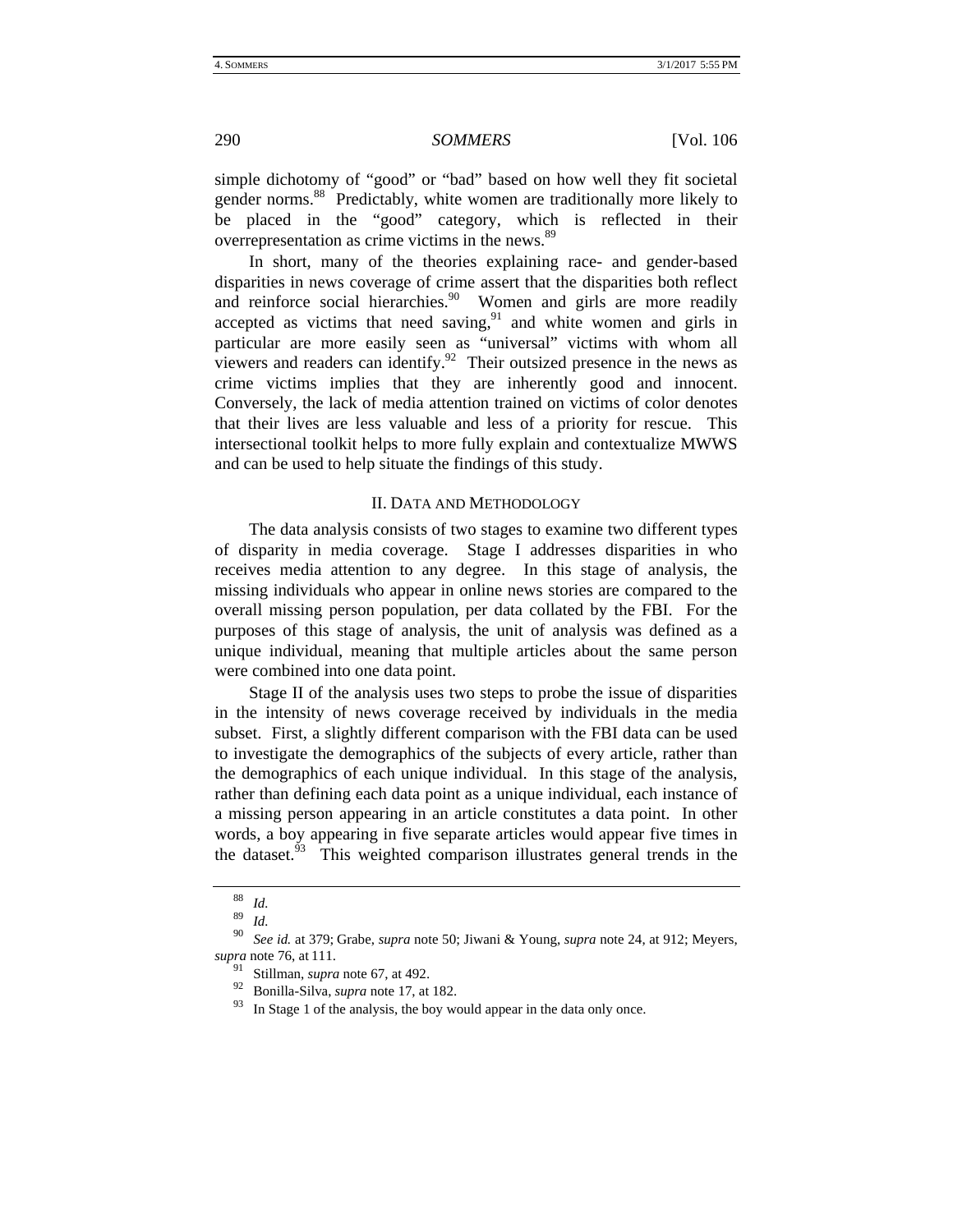amount of coverage each individual receives. For example, if this comparison reveals a population that is a higher percentage white than the Stage I analysis, the finding would indicate that whites are receiving a disproportionate amount of coverage even among the missing persons in the news. The second step of Stage II approaches the same issue from a different methodological perspective. Using the same media population used in Stage I, the Stage II analysis uses multiple regression to explore the effect of different factors on the number of articles produced about each individual.

These two stages of analysis together help paint a fuller picture of news coverage of missing persons. They shed light on both the threshold issue of who gains any attention in the news and the subsequent issue of how much attention news corporations give to those individuals who pass through that threshold. Part II.A describes the data and methodology used in Stage I of the analysis, and Part II.B explains the techniques used in Stage II.

# A. STAGE I ANALYSIS: WHO GARNERS MISSING PERSON MEDIA COVERAGE?

# *1. Subset of Missing Persons Covered by Internet News Sites*

To create the dataset of missing persons who received news coverage, four prominent websites were searched for any relevant news articles from the year 2013. The websites included one national news outlet (*CNN*) and three major news outlets in large cities with different racial compositions (*The Minneapolis Star Tribune*, *The Chicago Tribune*, and *The Atlanta Journal-Constitution*).<sup>94</sup> The combination of national and local sites provides more comprehensive data than either type could solely on its own,

<sup>94</sup> The *Atlanta Journal Constitution* website presented one noteworthy methodological challenge. Approximately half of the relevant articles concerned national stories lifted from Associated Press news releases (and were credited as such). Presumably as a result of a website update, the links to all of these articles no longer functioned. The headlines, dates, and bylines remained visible in the search results, but the articles themselves could not be accessed. To solve that issue, substitute articles from other news sources were located that contained the exact same headline on the exact same day, while also crediting the Associated Press for the story. This subset of articles is obviously a less direct measure of news coverage on ajc.com, so they are analyzed as an independent source (labeled *AJC*\*). For the purposes of the current project, there is no substantive impact on the analysis, as the variables of interest are derived from the cases themselves, rather than features of the articles (aside from the actual number of articles, which is not affected by this issue). Because the headlines and dates allow me to match the broken links with similar articles about the same story and individuals, the hurdle is a minor one. In some ways, the complication even adds depth to the data by supplying a second quasi-national sample of articles.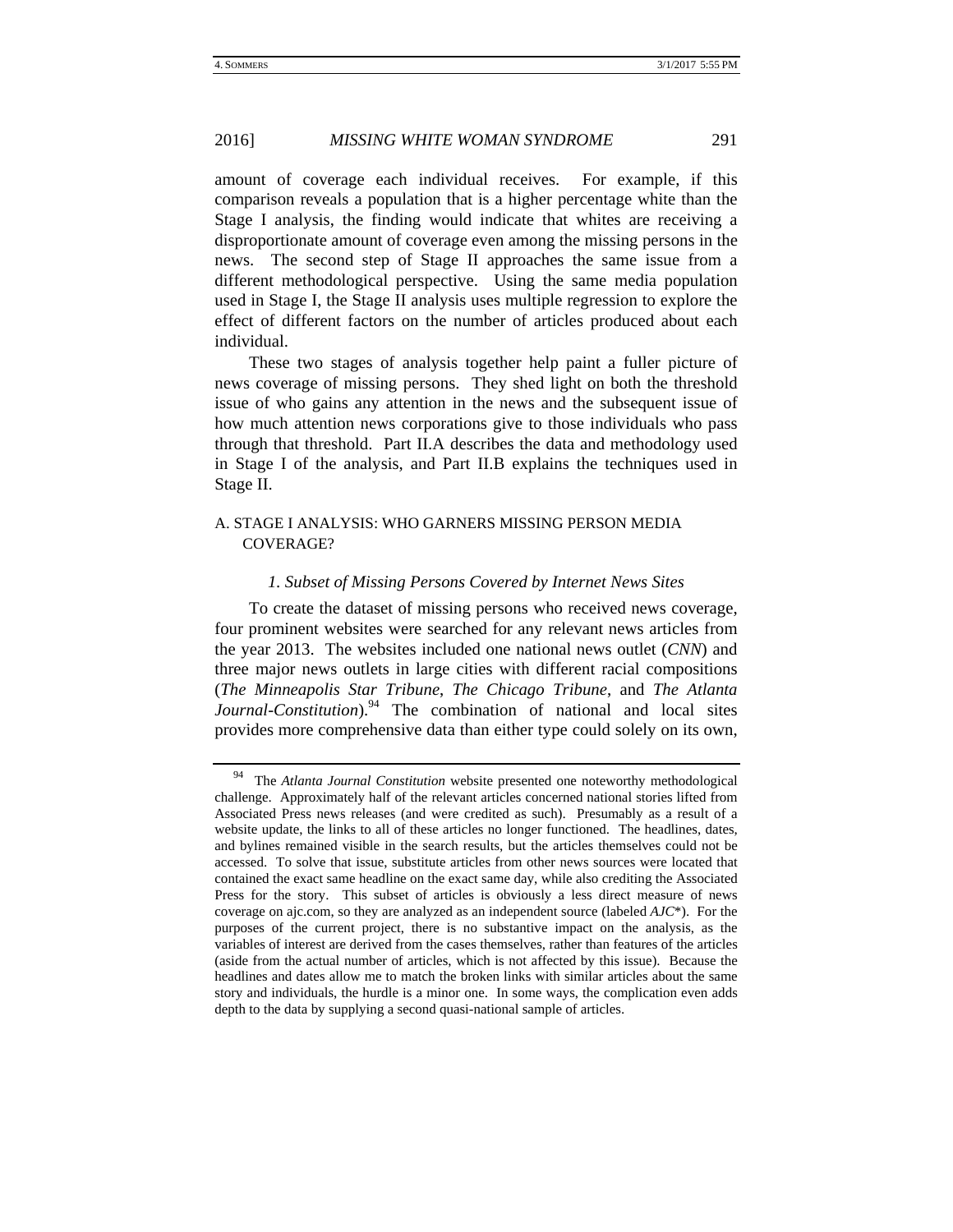preempting any claims that one type of news source was more prone to coverage disparities than the other.<sup>95</sup> CNN was chosen as the national site because it consistently ranks as one of the two most trafficked online news websites.<sup>96</sup> The three cities were chosen for two primary reasons. First, because abduction statistics are not tallied in any sort of systematic way, abduction rates are not available by city. Overall violent crime rates, however, are available by city through the FBI's Uniform Crime Reports  $(UCR).<sup>97</sup>$  Per the UCR, Chicago, Atlanta, and Minneapolis all have aboveaverage violent crime rates for large cities,<sup>98</sup> ensuring that all three metropolitan areas have a large and varied collection of abduction cases for news agencies to filter through.<sup>99</sup> The second reason for selecting these cities was to add a degree of racial and cultural diversity among the urban areas.100 Chicago and Minneapolis are relatively close geographically, yet have significantly different racial makeups—Minneapolis has a far higher proportion of white residents.<sup>101</sup> Atlanta has an even larger percentage of black residents than Chicago,  $102$  while also expanding the dataset to a part

news-intensify/digital-by-the-numbers. 97 THE FEDERAL BUREAU OF INVESTIGATION, CRIMINAL JUSTICE INFORMATION SERVICES DIVISION, CRIME IN THE UNITED STATES BY METROPOLITAN STATISTICAL AREA (2014), https://ucr.fbi.gov/crime-in-the-u.s/2014/crime-in-the-u.s.-2014/tables/table-6.

<sup>98</sup> "Large cities" here is defined as having a population of 250,000 or more.<br><sup>99</sup> *See* THE FEDERAL BUREAU OF INVESTIGATIONS, CRIMINAL JUSTICE INFORMATION

SERVICES DIVISION, *supra* note 97.<br><sup>100</sup> For a discussion of the impact of the demographics of these three cities on the results

of the analysis, see *infra* note 130.<br><sup>101</sup> According to the 2010 U.S. Census, Minneapolis is 63.8% white, 18.6% black, and 10.5% Latino/a, while Chicago is 45.0% white, 32.9% Black, and 28.9% Latino/a. UNITED STATES CENSUS BUREAU, STATE & COUNTY QUICKFACTS (2010), http://www.census.gov/ quickfacts/table/PST045215/2743000; UNITED STATES CENSUS BUREAU, STATE & COUNTY QUICKFACTS (2010), http://www.census.gov/quickfacts/table/PST045215/1714000.<br><sup>102</sup> According to the 2010 U.S. Census, Atlanta is 38.4% white, 54.0% black, and 5.2%

Latino/a. UNITED STATES CENSUS BUREAU, STATE & COUNTY QUICKFACTS (2010), http:// www.census.gov/quickfacts/table/PST045215/1304000,00.

<sup>95</sup> For instance, in response to the Scripps Howard News Service study (*see supra* note 23), an Associated Press managing editor claimed that disparities might be smaller for news on a more local level. Thomas Hargrove & Ansley Haman, *Media Focus on White, Wealthy in Missing-Child Cases*, SEATTLE POST-INTELLIGENCER (Nov. 23, 2005, 10:00 PM), http://www.seattlepi.com/national/article/Media-focus-on-white-wealthy-in-missing-child-1188288.php.<br><sup>96</sup> PEW RESEARCH CENTER, STATE OF THE NEWS MEDIA 2015 11 (2015),

http://www.journalism.org/files/2015/04/FINAL-STATE-OF-THE-NEWS-MEDIA1.pdf; Kenneth Olmstead, Amy Mitchell, & Tom Rosenstiel, *The Top 25*, PEW RESEARCH CENTER (May 9, 2011) http://www.journalism.org/2011/05/09/top-25; Jane Sasseen, Kenny Olmstead, & Amy Mitchell, *Digital: By the Numbers*, PEW RESEARCH CENTER (2013), http://www.stateofthemedia.org/2013/digital-as-mobile-grows-rapidly-the-pressures-on-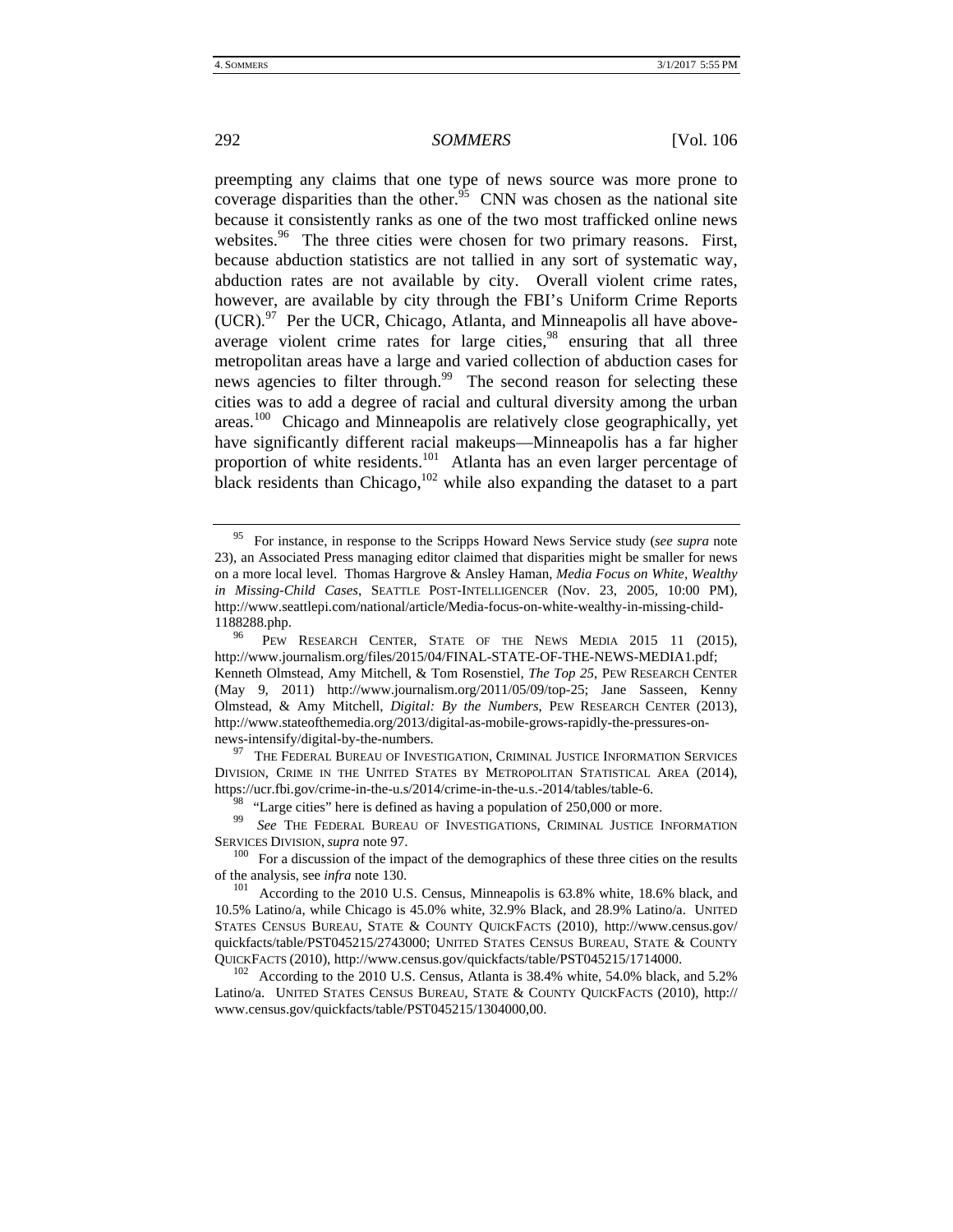of the country with a significantly different culture than the Midwest.

To compile the data, a set of thirteen comprehensive search terms<sup>103</sup> was used on each of the four sites' search functions. I then manually filtered out unrelated articles that did not concern missing persons or abductions, but happened to contain one or more of the search terms.<sup>104</sup> In addition, I disregarded stand-alone articles that described a person who had already been found after going missing, but who had turned out not to have been abducted.<sup>105</sup>

Once the articles were compiled, they were coded on a variety of dimensions, including race,<sup>106</sup> age,<sup>107</sup> and gender of the victim. The race

person case also did not qualify for inclusion into the dataset. To be eligible, a missing person case had to be the subject of at least two sentences in the article. Other, less relevant articles were also excluded. For example, I did not include stories about individuals missing after natural disasters or articles about people missing of their own volition. In addition, a handful of articles about faked or attempted abductions were filtered out. Broad stories about a series of unidentifiable abductions also were excluded from the analysis. This type of story might describe a gang that used to kidnap rival drug dealers without going into specifics of any individual case. Lastly, I omitted the few cases in which an individual was legally charged with kidnapping for actions that do not fit traditional definitions of abduction. For example, if an intruder detained an individual in her own bedroom for a short while, the intruder might be charged with kidnapping despite the fact that the victim was not carried away. Such cases are not part of this analysis.<br><sup>105</sup> Of course, some of the individuals that are a part of the dataset turned out to have

gone missing without being abducted. To be included in those circumstances, at least one article had to have been published while the individual was still missing. For a stand-alone article that described a missing person who had already been found to be eligible, the article had to specify that the recovered individual had been the victim of an abduction. Reframing the issue, for a case to be eligible, it had to be treated as a potential abduction at some point during the news coverage.<br><sup>106</sup> Most of the coding was relatively straightforward and lifted directly from

information provided in the article. Many of the articles, though, do not explicitly identify the victim's race. In these cases, I conducted Internet searches of missing person databases and other news agency websites to try and obtain race-identifying information. That was not possible for all cases, unfortunately—for the remaining cases, I used pictures of the missing person, if available, to code race. For those stories in which race was not stated and could not be coded, the individual's race was coded as unknown. These individuals either were presented without names (e.g., "a 13-year-old boy") or pictures to allow for coding. For the eighty-seven individuals whose race was coded, two additional coders also independently classified each individual using a picture to ensure an adequate level of inter-rater reliability. Comparing the three classifications results in a kappa coefficient of 0.78, indicating that the

 $107$  Age was coded as the individual's age at the time of disappearance.

<sup>&</sup>lt;sup>103</sup> The terms were: "abducted," "abduction," "abducting," "Amber alert," "kidnapped," "kidnapping," "missing boy," "missing child," "missing girl," "missing juvenile," "missing man," "missing person," and "missing woman."<br><sup>104</sup> Articles largely unrelated to abductions that made passing mention of a missing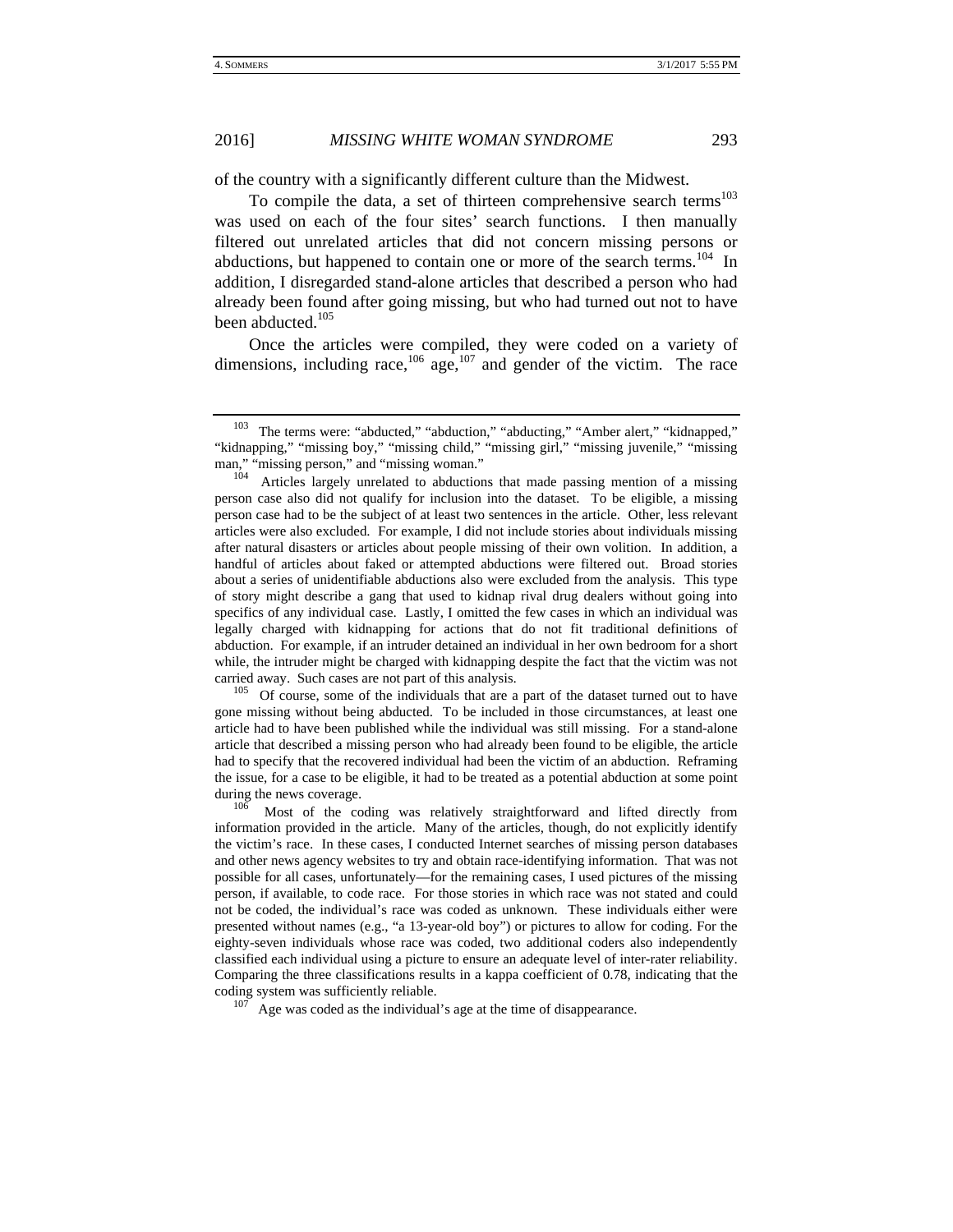categories employed were "Black," "Hispanic,"108 "White," and "Other."109 Consequently, the resulting dataset contained demographic details for the entire population of missing persons who received media coverage from any of these news sites in 2013. The search results produced a population of 445 unique missing persons who received news coverage across 1,093 distinct articles.

#### *2. Overall Missing Person Data: FBI Missing Person File*

In order to contextualize the media coverage findings resulting from the process described above in Part II.A.1, some sort of baseline group is needed for comparison. To that end, data were acquired from the FBI's National Crime Information Center (NCIC). The NCIC aggregates missing person information from police departments across the country into its Active Missing Person File, which is a comprehensive list of Americans currently classified as missing. Upon request, the NCIC provided a demographic breakdown of the file as of January 1, 2014, including summary statistics organized by age, race, $110$  and gender. $111$  The active file at that time contained  $84,136$  individuals.<sup>112</sup> These data serve as the statistical baselines $113$  with which the media coverage population can be

<sup>&</sup>lt;sup>108</sup> Academics and non-academics alike have long discussed the distinction of race and ethnicity and which category is a more appropriate classification for a Hispanic or Latino/a background. The media, though, overwhelmingly treats Latino/a or Hispanic individuals as a distinct racial group, and for that reason this analysis does so as well.

The Other category consisted of individuals initially coded as Asian, Native American, or some combination of multiple categories. Those groups were later collapsed

into the catch-all Other category because of their small sample size.<br><sup>110</sup> Unfortunately, race is not broken down by gender anywhere in the dataset, which means that direct comparisons cannot be made between specific subgroups within those two demographics (e.g., white women vs. black men). This limitation is suboptimal but can be worked around, as discussed more fully in Part III and Part IV.<br><sup>111</sup> Despite extensive efforts, the NCIC would not provide the file itself or any

individual-level data, even if de-identified. That information is available only to law enforcement personnel.<br><sup>112</sup> Another option for the baseline statistics would have been to use the demographics

of all individuals added to the file during the year 2013. The downside to that comparison group is that news agencies did not restrict themselves to covering individuals who only disappeared in 2013—older cases also received a significant amount of attention. On the other hand, the Active File might exhibit some survivor bias if certain demographics are more likely to stay on the file for long periods of time. Nevertheless, the Active File seemed more appropriate because it spanned more than just one year's worth of missingness. Fortunately, both options produce similar baseline rates, so the issue is not a crucial one.<br><sup>113</sup> Although these data are the closest thing to a true statistical baseline of abduction,

some commentators are skeptical that the data are a fully accurate representation of reality. For example, Natalie Wilson, cofounder of the Black and Missing Foundation, has described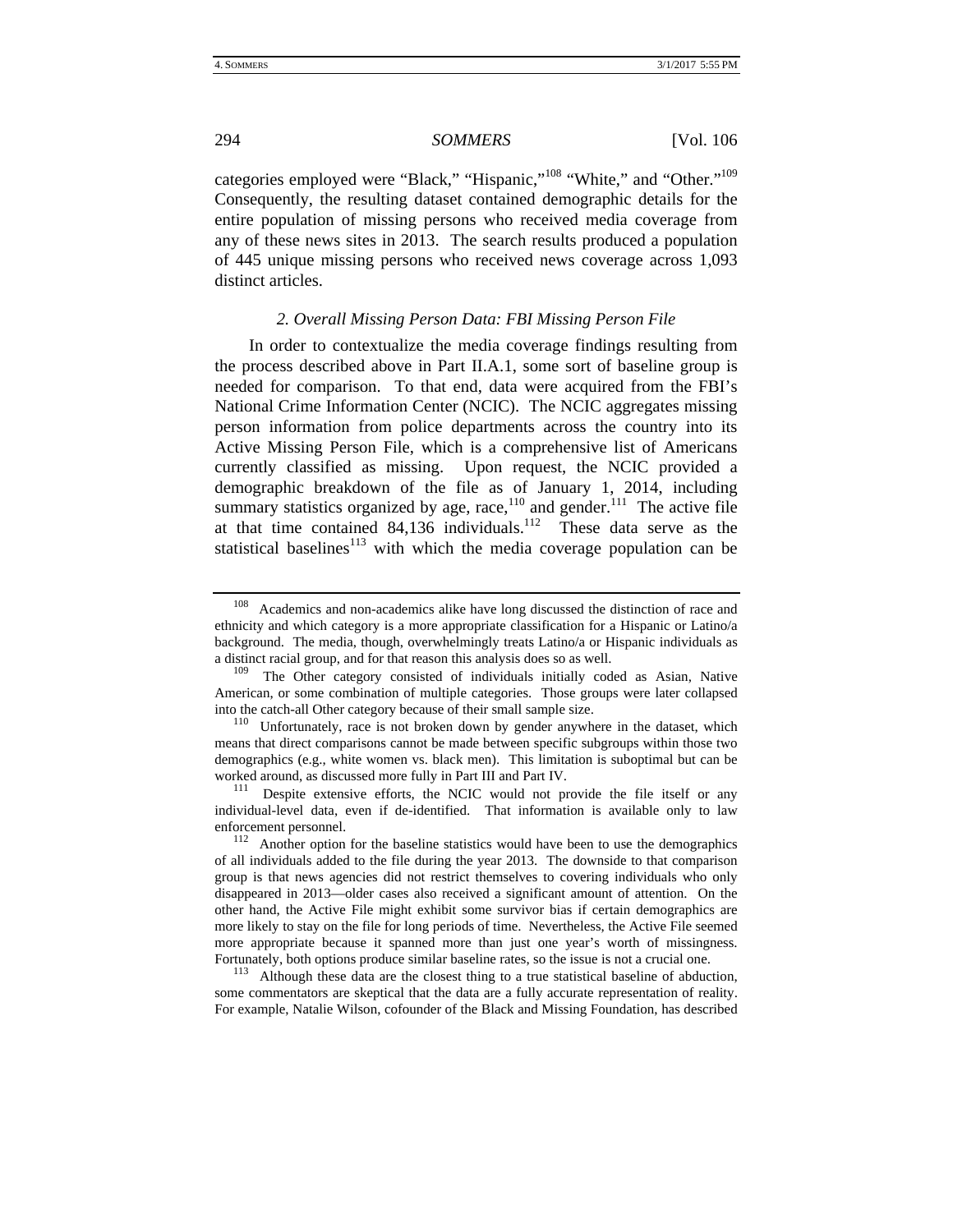compared.<sup>114</sup>

# *3. Comparative Analysis of Missing Individuals in the Media and Overall Missing Person Population*

To test for race and gender disparities between missing persons in the news and the FBI's overall missing person population, the race and gender makeup of the individuals found in the two datasets was compared. To test whether the measured differences would be expected due to chance, a z-test was used for two population proportions. For both race and gender, the formula was as follows:

$$
\frac{\left(\overline{p}_1 - \overline{p}_2\right) - 0}{\sqrt{\overline{p}(1 - \overline{p})\left(\frac{1}{n_1} + \frac{1}{n_2}\right)}}
$$

in which  $P_1$  was the gender or race proportion from the FBI population and  $P_2$  was the proportion from the media coverage population. comparisons using the z-test shed light on the issue of whether certain

that when people of color go missing, loved ones might be less likely to contact police, who in turn might be less likely to file a report even when they are contacted. *See* Rani Molla, *America's Missing Persons by Age, Race and Gender*, WALL ST. J. (Oct. 10, 2014, 9:54 AM), http://blogs.wsj.com/numbers/americas-missing-persons-by-age-race-and-gender-1814. As a result, the findings of this paper might actually be conservative estimates if the baseline rates of abduction for people of color are higher than those reported by the FBI data.<br><sup>114</sup> The racial classification system used by the NCIC is problematic, however.

Individuals are coded as "Asian," "Black," "Indian," "Unknown," or "White." Conspicuously, none of these categories take Latino/a or Hispanic ethnicity into account, and instead all individuals identified as such are included in the "White" category. As a result, as seen in both the Min and Feaster study and the Simmons and Woods study that made use of the same data, the only direct comparisons that can accurately be made are between black and non-black missing persons. Min & Feaster, *supra* note 18, at 211; Simmons & Woods, *supra* note 18, at 241–42; *see also supra* note 53 and accompanying text.

 Although Asian and Native American missing persons could also be compared, these groups represent a tiny fraction of both the FBI data (about four percent combined) and the media data (about two percent). As a result, analysis of these groups is largely beyond the scope of this project. That is not to say, though, that those issues are sociologically uninteresting or unimportant, and further research into these groups that can produce larger and more meaningful sample sizes is warranted. However, for the purposes of this article, in the context of the comparisons with the FBI data, all non-black racial groups can only be aggregated into a single "non-black" category.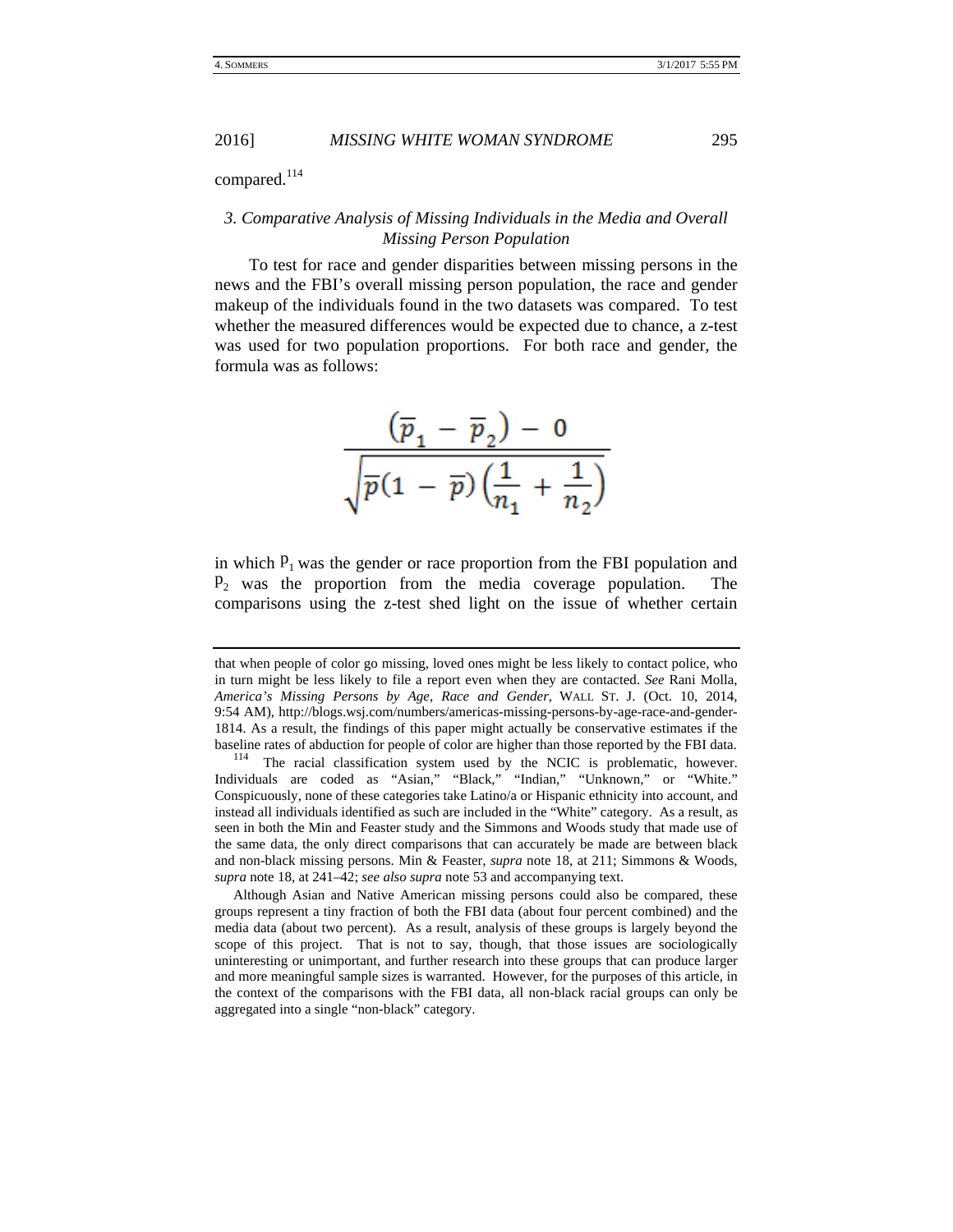groups of missing persons are more likely to receive any amount of news coverage.

#### B. STAGE II ANALYSIS: DO CERTAIN GROUPS RECEIVE A HIGHER INTENSITY OF NEWS COVERAGE?

The second stage of analysis consists of a two-step process designed to determine whether the intensity or amount of coverage differed for missing persons who garnered media attention in Stage I. The first step utilizes a comparison with the same media and FBI data described in Part II.A.1 and Part II.A.2 with one small change. Rather than focusing on the individuals in the media data, this comparison explores every article in the dataset. As discussed previously,<sup>115</sup> the unit of analysis in this comparison is the subject(s) of each news article, even if duplicative with other articles' subjects. Consequently, there are  $1,671$  data points in Stage II.<sup>116</sup>

As in Stage I of the analysis, a z-test was used to compare the findings of the comparison. The same formula was used:

$$
\frac{\left(\overline{p}_1-\overline{p}_2\right)-0}{\sqrt{\overline{p}(1-\overline{p})\left(\frac{1}{n_1}+\frac{1}{n_2}\right)}}
$$

in which  $P_1$  was again the gender or race proportion from the FBI population and  $P_2$  was the proportion from the news article subjects. Comparing these findings to those in Stage I of the analysis allow for inferences as to how the amount of news coverage differs across groups.

The second step of this analytic stage approaches the problem using regression. Pooled binomial regression models explore the effect of race and gender on the number of articles published about each individual missing person included in the media population of the Stage I analysis while controlling for a variety of factors.<sup>117</sup> The first model controls for

<sup>&</sup>lt;sup>115</sup> *See supra* note 93 and accompanying text.<br><sup>116</sup> As discussed previously in Part II.A.2, the media data include 445 missing persons and 1,093 distinct articles. Some articles discuss multiple missing persons, however, which resulted in the increased sample size in Stage II.<br><sup>117</sup> The outcome variable, the number of articles, is a count outcome, meaning that it is

an expression of the number of times that something happened. It also is over-dispersed, or contains a high level of variability, rendering it best suited to negative binomial regression models. The models pool together the data from all of the news sources into one pooled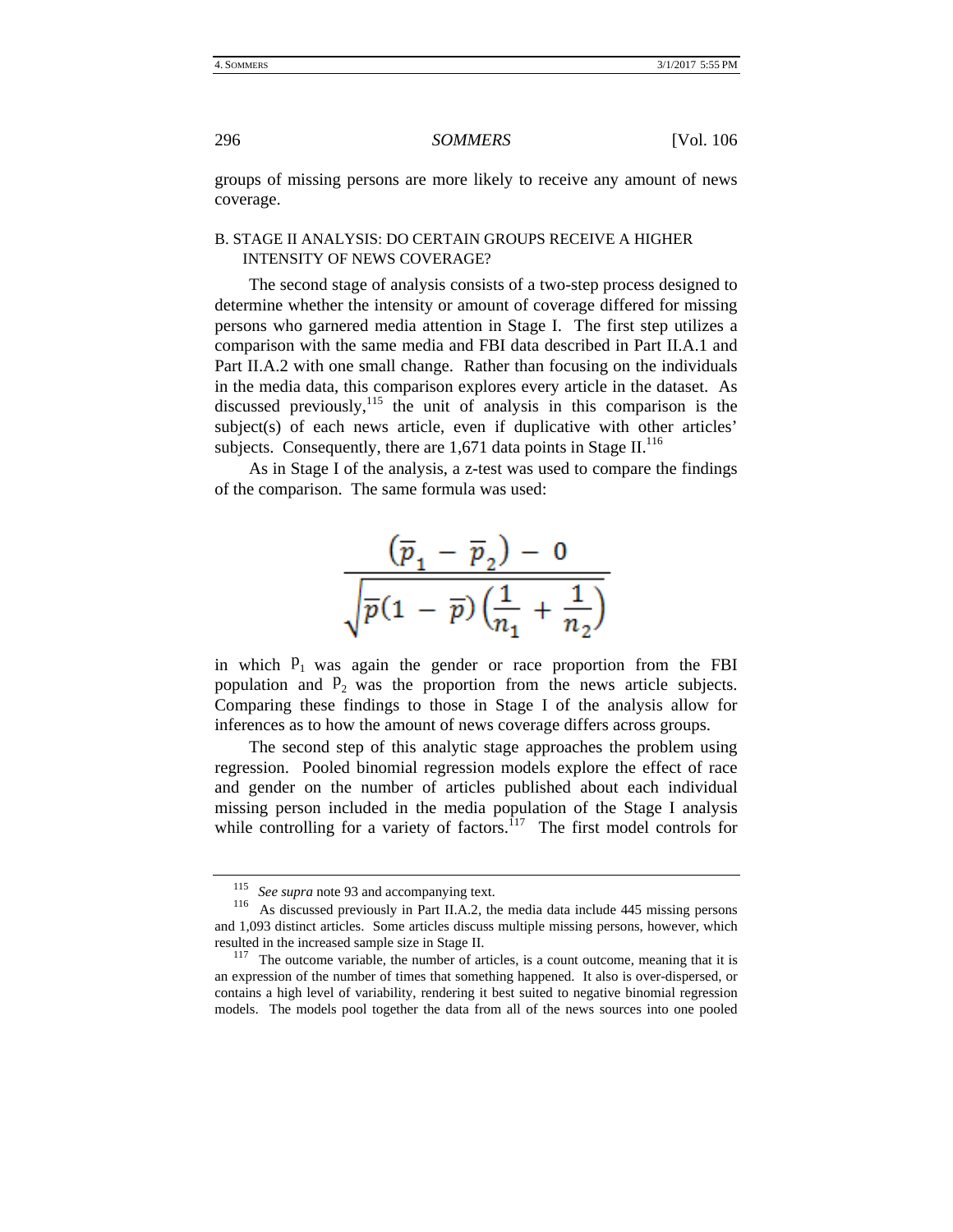age, while the second, more complex model also controls for racial composition and economic characteristics of the missing person's hometown. These controls are included to help rule out alternative explanations based on geography. By incorporating these hometown features, the model can account for the possibility that the racial makeup or relative wealth of a missing person's hometown<sup>118</sup> might affect the amount of coverage that he receives.<sup>119</sup> Finally, a third and separate model examines the interaction effect between race and gender when using the same controls. This model allows for comparisons of coverage intensity across specific race and gender groups, such as white women versus black men. The results of all of the models can subsequently be used to confirm the trends in coverage intensity seen in the first step of Stage II of the analysis.

#### III. RESULTS

#### A. STAGE I: RACE ACROSS INDIVIDUALS

Table 1 contains the race statistics of all individuals in the overall media coverage population, as well as the comparison base rates from the FBI data.

Depending on the results, these variables would illustrate, for example, whether Hannah Anderson was more or less likely to receive more coverage than Aaron Hubbard because she came from a wealthier and whiter town.

dataset.<br><sup>118</sup> Hometowns were defined as the place of residence of the individual at the time of disappearance and were coded from the articles in the dataset. If the hometown was not documented in any of the articles, Internet searches of other news sites quickly revealed the information in all cases but one. That case was excluded from this portion of the analysis, along with cases of three individuals who lived in other countries.

Once the hometown had been identified, I used 2010 U.S. Census data to code the relevant information about the hometowns. For the economic measure, I used each locality's median household income, while the race measure consisted of the percentage of the population that identified as white, black, and Hispanic. The racial demographics are not a perfect match for the media data, as the Census treats Hispanic heritage as an ethnicity, not a race. Nevertheless, the data still provide a good representation of the racial makeup of each locality.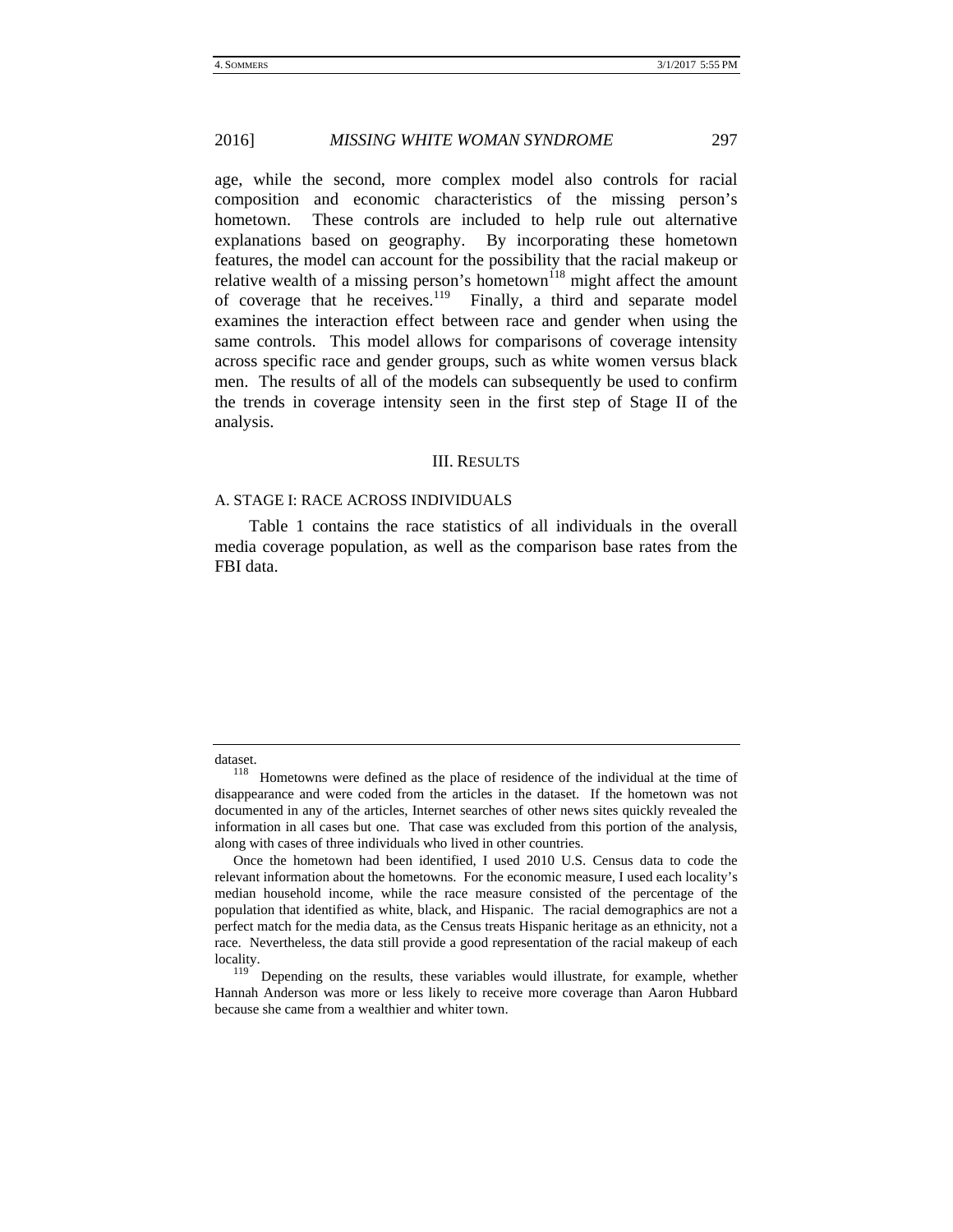| Race     | Media        | FBI             |
|----------|--------------|-----------------|
| Black    | 22.97% (85)  | 35.25% (27,797) |
| Hispanic | 12.43% (46)  |                 |
| Other    | 4.05% (15)   | 4.43% (3,489)   |
| White    | 60.54% (224) | 60.32% (47,560) |

Table 1. Racial Composition of Individuals in Media and FBI Populations

 $n (Media) = 370$ 

 $n (FBI) = 78,846$ 

The table illustrates that the media population contains a disproportionately low number of black individuals when compared to the FBI population, as confirmed by a one-tailed z-test ( $z = 4.94$ ,  $p < .001$ ). Likewise, non-blacks $120$  are overrepresented in the media population to a statistically significant extent ( $z = -4.94$ ,  $p < .001$ ).

Table 2 presents a more detailed breakdown of the race data by media source.

| Race         | AJC    | $AJC*$ | Chicago<br>Trib. | <b>CNN</b> | Minn.<br><b>Star</b> |
|--------------|--------|--------|------------------|------------|----------------------|
| <b>Black</b> | 23.66% | 16.88% | 35.04%           | 14.14%     | 10.48%               |
|              | (22)   | (13)   | (41)             | (14)       | (11)                 |
| Hispanic     | 10.75% | 10.39% | 21.37%           | 9.09%      | 9.52%                |
|              | (10)   | (8)    | (25)             | (9)        | (10)                 |
| Other        | 2.15%  | 1.30%  | 4.27%            | 3.03%      | 7.62%                |
|              | (2)    | (1)    | (5)              | (3)        | (8)                  |
| White        | 63.44% | 71.43% | 39.32%           | 73.74%     | 72.38%               |
|              | (59)   | (55)   | (46)             | (73)       | (76)                 |

Table 2. Race of Individuals Across Media Source

 $n(AJC) = 93$ 

 $n(AJC^*) = 77$ 

n (Chicago Tribune) = 117

 $n (CNN) = 99$ 

 $120$  This category for the media subset is the combination of white, Hispanic, and other individuals, whereas for the FBI data it is the combination of white and other individuals. *See supra* Part II.A.2 for a more a thorough discussion of this issue.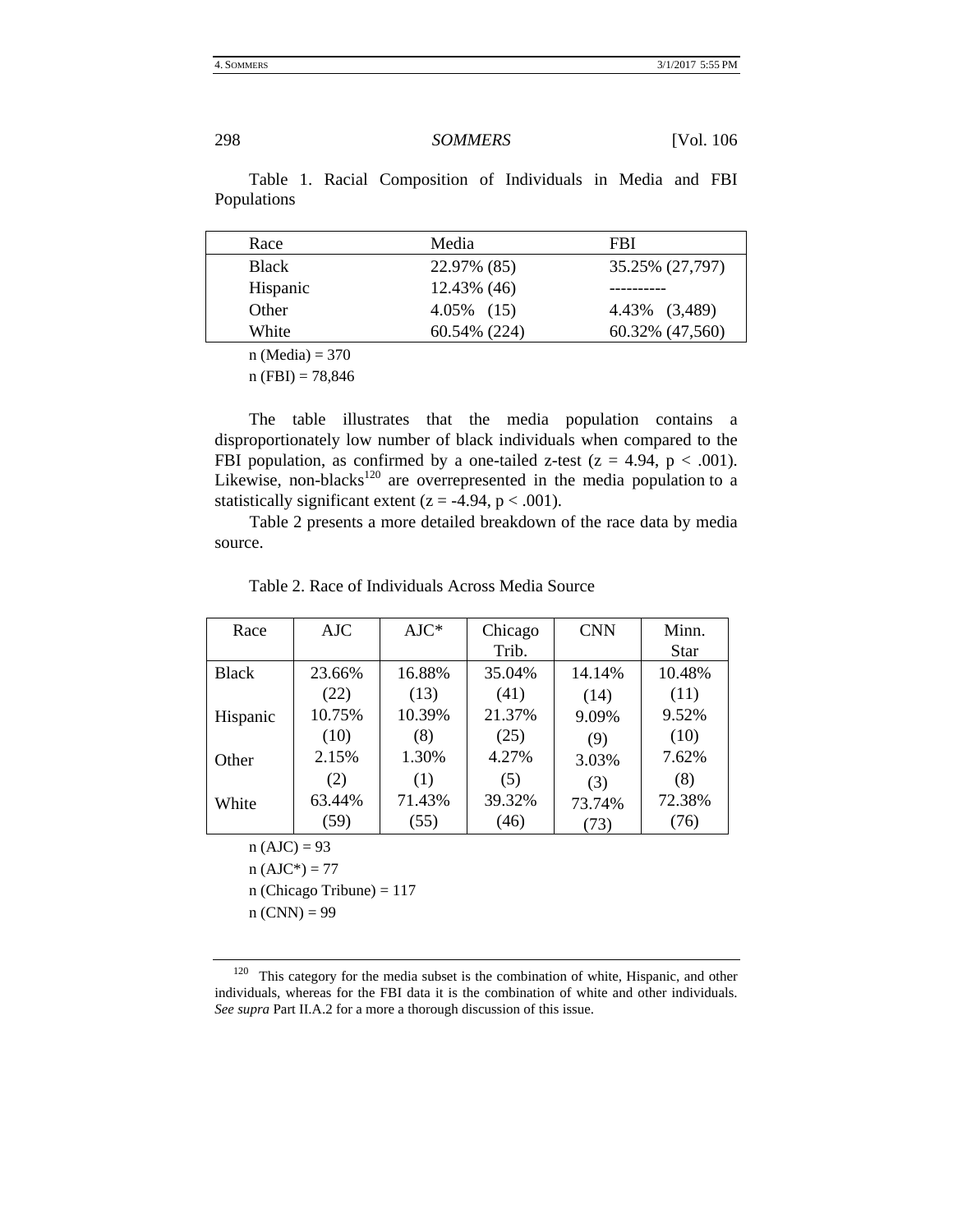n (Minn. Star Tribune)  $= 105$ 

Per Table 2, CNN, *The Minneapolis Star Tribune*, and the *AJC*\* subset<sup> $121$ </sup> are the three sources with the highest percentage of white missing persons. *The Chicago Tribune*, on the other hand, has a much more balanced racial composition of individuals.

## B. STAGE I: GENDER ACROSS INDIVIDUALS

Table 3 contains the gender breakdown by individual across both the media subset and the FBI population.

Table 3. Gender Composition of Individuals in Media and FBI Populations

| Gender            | Media        | FBI             |
|-------------------|--------------|-----------------|
| Female            | 56.11% (248) | 48.48% (40,783) |
| Male              | 43.89% (194) | 51.52% (43,348) |
| $n (Media) = 442$ |              |                 |

 $n$  (FBI) = 84,131

With respect to gender, Table 3 demonstrates that women are overrepresented in the media population when compared to the women in the FBI Active Missing Person File ( $z = -3.20$ ,  $p < .001$ ). Predictably, men see a reciprocal underrepresentation ( $z = 3.20$ ,  $p < .001$ ).

Table 4 presents the gender composition of the populations in each of the five sources.

Table 4. Gender of Individuals Across Media Source

| Gender | AJC            | $AJC*$ | Chicago | <b>CNN</b> | Minn.       |
|--------|----------------|--------|---------|------------|-------------|
|        |                |        | Trib.   |            | <b>Star</b> |
| Female | 43.70%         | 63.95% | 54.61%  | 54.78%     | 62.71%      |
|        | (52)           | (55)   | (77)    | (63)       | (74)        |
| Male   | 56.30%         | 36.05% | 45.39%  | 45.22%     | 37.29%      |
|        | (67)           | (31)   | (64)    | (52)       | (44)        |
|        | $n(AJC) = 119$ |        |         |            |             |

 $n(AJC^*) = 86$ 

<sup>121</sup> *See supra* note 94 for an explanation of this subset.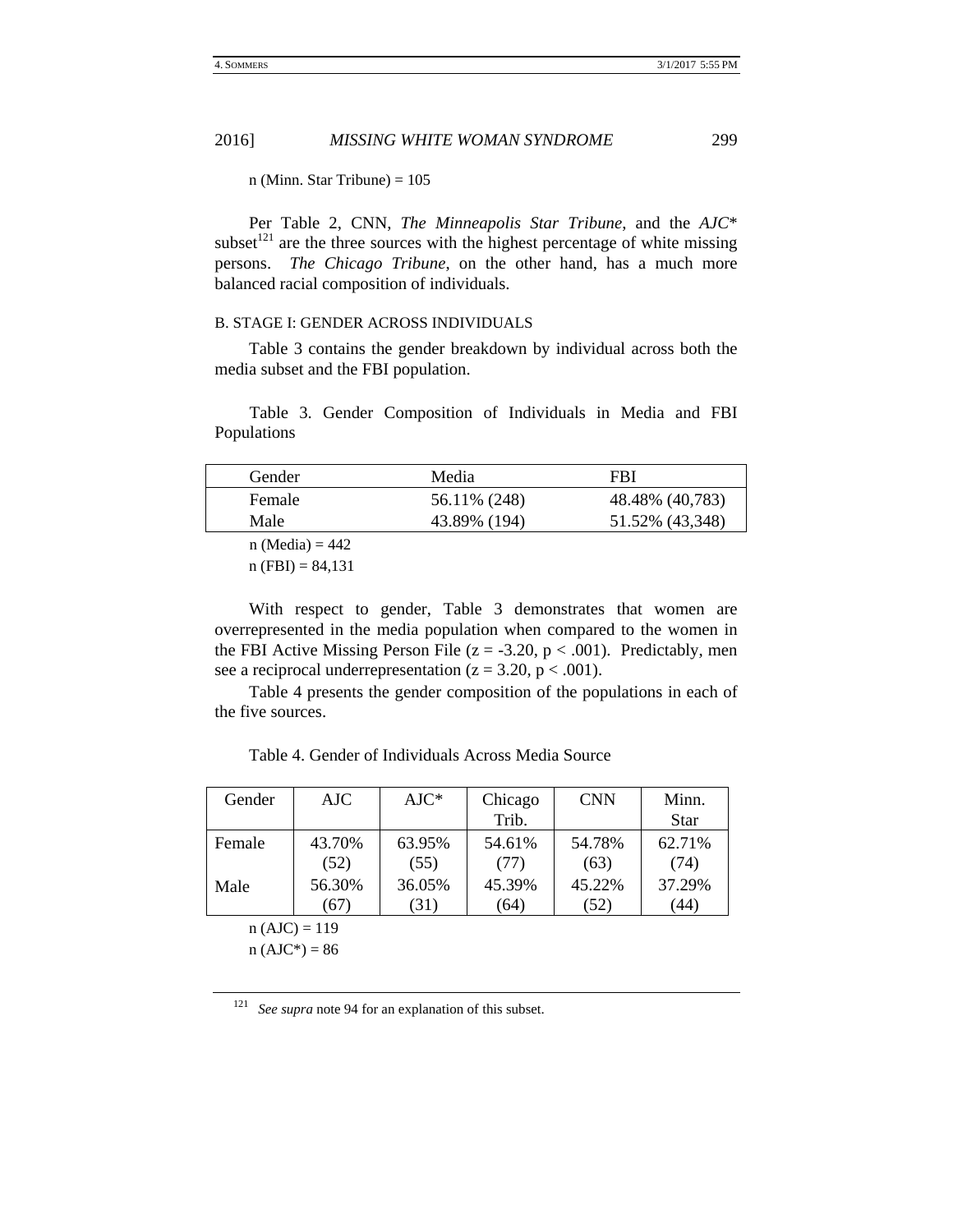n (Chicago Tribune)  $= 141$  $n (CNN) = 115$ n (Minn. Star Tribune)  $= 118$ 

Table 4 makes clear that women are most heavily represented in the *AJC*\* subset and the *Star Tribune*. The *AJC* is the only source that covered more missing men than women.

# C. STAGE I: THE INTERSECTION OF RACE AND GENDER ACROSS INDIVIDUALS

Table 5 presents the subgroup composition across race and gender for the media data.

| Group               | N             |
|---------------------|---------------|
| <b>Black Female</b> | 14.32% (53)   |
| <b>Black Male</b>   | 8.65% (32)    |
| Hispanic Female     | 5.95% (22)    |
| Hispanic Male       | 6.49% (24)    |
| <b>Other Female</b> | $2.97\%$ (11) |
| Other Male          | $1.08\%$ (4)  |
| White Female        | 32.97% (122)  |
| White Male          | 27.57% (102)  |

Table 5. Race by Gender Composition of Individuals in Media Data

Total  $n = 370$ 

Unfortunately, because the FBI data are not broken down into race and gender combinations, $122$  they do not allow for difference in proportion tests for specific race by gender groups, like white women. The overrepresentation of both non-blacks and women provides some circumstantial evidence to imply that white women are also overrepresented, but only indirectly. However, given the differences across race and gender, there is another reasonable (if hypothetical) basis for assuming that the predicted difference would be found if the data were available. As seen in Table 5, white women comprised the largest subgroup in the media coverage data at 32.97%. The Active Missing Person File, on the other hand, is 48.48% female and 60.32% white. If the overall gender

<sup>122</sup> *See supra* note 110.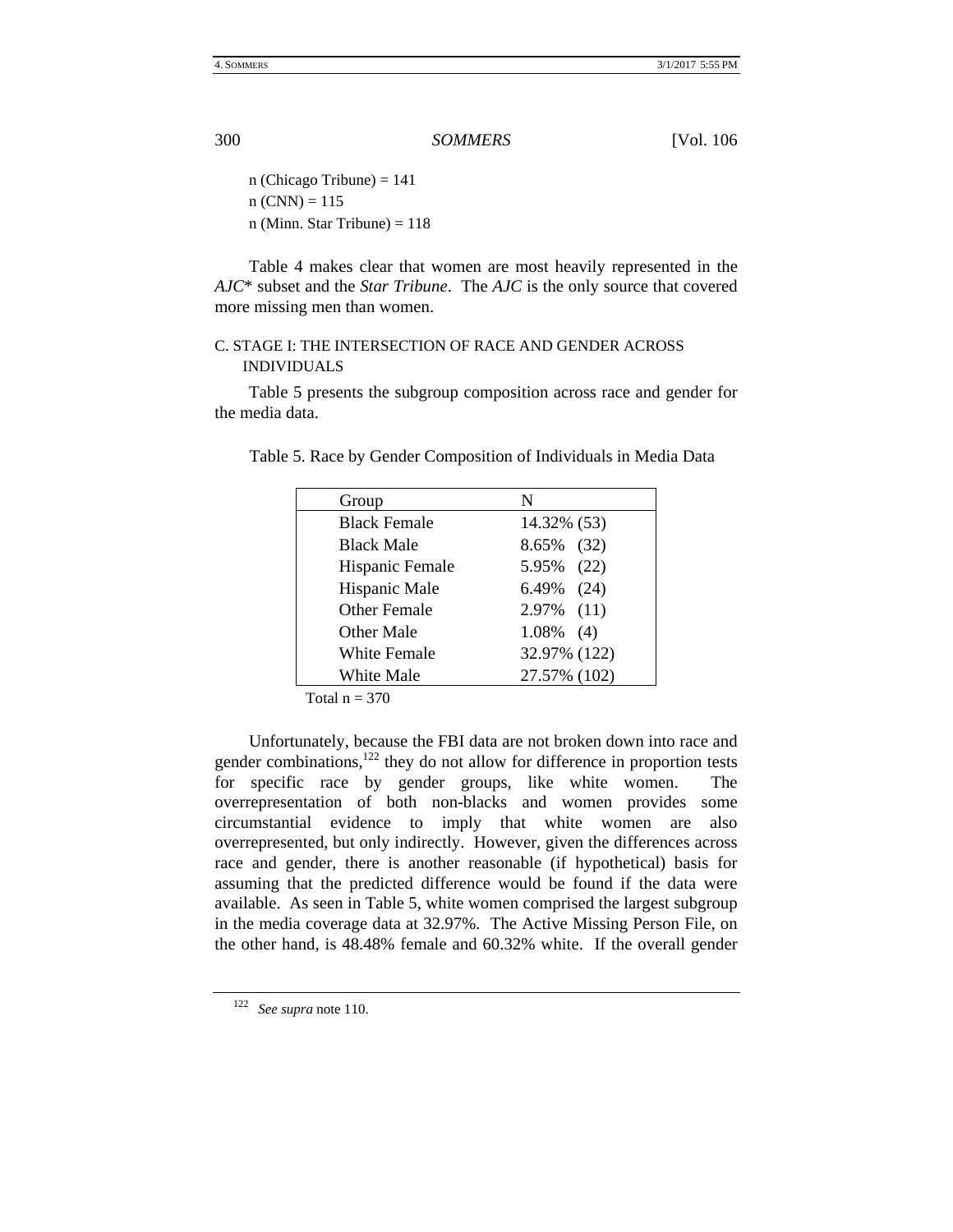composition of the File mapped onto the white category of the File, which is obviously not a certainty, the FBI data would be made up of 29.24% white women. Using that hypothetical proportion, the disparity would approach, but not quite reach, statistical significance per a z-test ( $z = -1.57$ ,  $p < .06$ ). Keep in mind, though, that the FBI's white category includes all individuals of Latino/a ethnicity, $123$  thus inflating the proportion.<sup>124</sup> Therefore, with a couple (major) assumptions, there is some evidence to suggest that white women might be overrepresented in the media. Part III.G puts forth a more direct examination of the intersection of race and gender.

#### D. STAGE II: RACE AND COVERAGE INTENSITY

Stage II shifts the analysis to coverage intensity using comparisons of all article subjects and the FBI data. Table 6 presents the differences in racial compositions across the two groups.

Table 6. Coverage Intensity: Race of Article Subjects as Compared to FBI Population

| Race     | Media          | FBI             |
|----------|----------------|-----------------|
| Black    | 12.73% (196)   | 35.25% (27,797) |
| Hispanic | 18.44% (284)   |                 |
| Other    | $1.69\%$ (26)  | 4.43% (3,489)   |
| White    | 67.73% (1,034) | 60.32% (47,560) |
|          |                |                 |

 $n (Media) = 1,540$ 

 $n (FBI) = 78,846$ 

When using articles as the unit of analysis rather than individuals, the media coverage sample drops from 22.97% black to 12.73%. Predictably, the difference in proportions of articles about blacks in the media coverage population and FBI population is highly significant using another one-tailed z-test ( $z = 18.84$ ,  $p < .001$ ). Interestingly, the difference for articles about whites also becomes significant, even with the FBI's expanded definition of whiteness ( $z = -5.89$ ,  $p < .001$ ). That difference would only grow in magnitude if Hispanic individuals were not uniformly included in the FBI's

<sup>&</sup>lt;sup>123</sup> *See supra* Part II.A.2.<br><sup>124</sup> Estimates of the proportion of missing children who are white have generally fallen around 53–54%, further suggesting that the FBI's figure is inflated for whites. *See supra* note 30 and accompanying text. A finding previously discussed from: Scripps Howard News Service, *supra* note 22.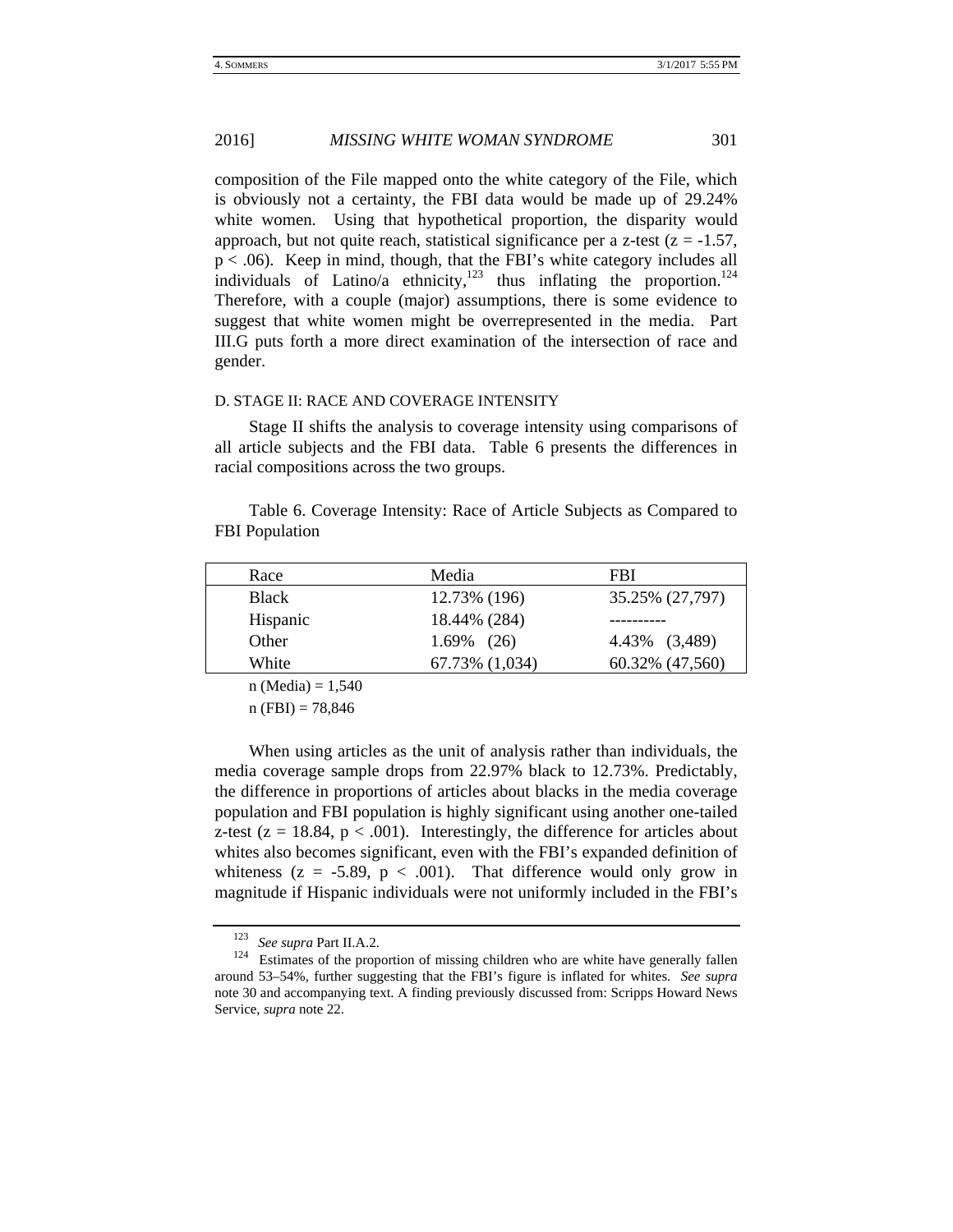"White" category. Therefore, even though the comparison is inexact, the results imply that whites benefit from increased coverage intensity. As a final note, the proportion of Hispanic individuals actually increases from Stage I to Stage II,<sup>125</sup> which is largely the result of one major outlier.<sup>126</sup>

Table 7 illustrates the racial composition of article subject(s) by news source, along with the percentage point difference in each category compared to the individual level analysis (Table 2).

|        |  | Table 7. Coverage Intensity: Race of Article Subjects Across Media |  |  |  |  |
|--------|--|--------------------------------------------------------------------|--|--|--|--|
| Source |  |                                                                    |  |  |  |  |

| Race         | AJC         | $AJC^*$    | Chicago<br>Trib. | <b>CNN</b> | Minn.<br>Star |
|--------------|-------------|------------|------------------|------------|---------------|
| <b>Black</b> | 17.0%       | 9.6%       | 26.6%            | 9.8%       | 8.8%          |
|              | $(-6.7\%)$  | $(-7.2\%)$ | $(-8.5\%)$       | $(-4.3\%)$ | $(-1.7%)$     |
| Hispanic     | 23.8%       | 19.3%      | 18.1%            | 18.5%      | 14.0%         |
|              | $(+13.1\%)$ | $(+8.9\%)$ | $(-3.3\%)$       | $(+9.4\%)$ | $(+4.7%)$     |
| Other        | 0.7%        | 0.8%       | 3.4%             | 1.8%       | 2.3%          |
|              | $(-1.4\%)$  | $(-0.5\%)$ | $(-0.9\%)$       | $(-1.2\%)$ | $(-5.3\%)$    |
| White        | 58.5%       | 70.3%      | 52.0%            | 69.9%      | 74.9%         |
|              | $(-5.0\%)$  | $(-1.2\%)$ | $(+12.7)$        | $(-3.8\%)$ | $(+2.6\%)$    |

 $n(AJC) = 277$ 

 $n(AJC^*) = 363$ 

n (Chicago Tribune)  $= 177$ 

 $n (CNN) = 336$ 

n (Minn. Star Tribune) = 387

Percent Point Difference from Individuals to Articles in Parentheses

This table helps explain which sources are driving the race disparities in articles. Again, the *AJC*\* subset, CNN, and *Star Tribune* are responsible for heavily white distributions. Breaking down the shifts from individuals to articles is made easier by the parentheticals in Table 7, which present each source's raw percentage point difference between Table 2 and Table 7. In other words, a positive value in the parentheses indicates that a given group is the subject of more articles per person than would be expected with an even distribution of articles. Interestingly, only two sources see an

<sup>&</sup>lt;sup>125</sup> This difference can be seen by comparing Table 1 and Table 6. <sup>126</sup> The outlier was Gina DeJesus, one of the three women abducted and held captive by Angel Castro. *See infra* Part IV for a more detailed engagement of this issue.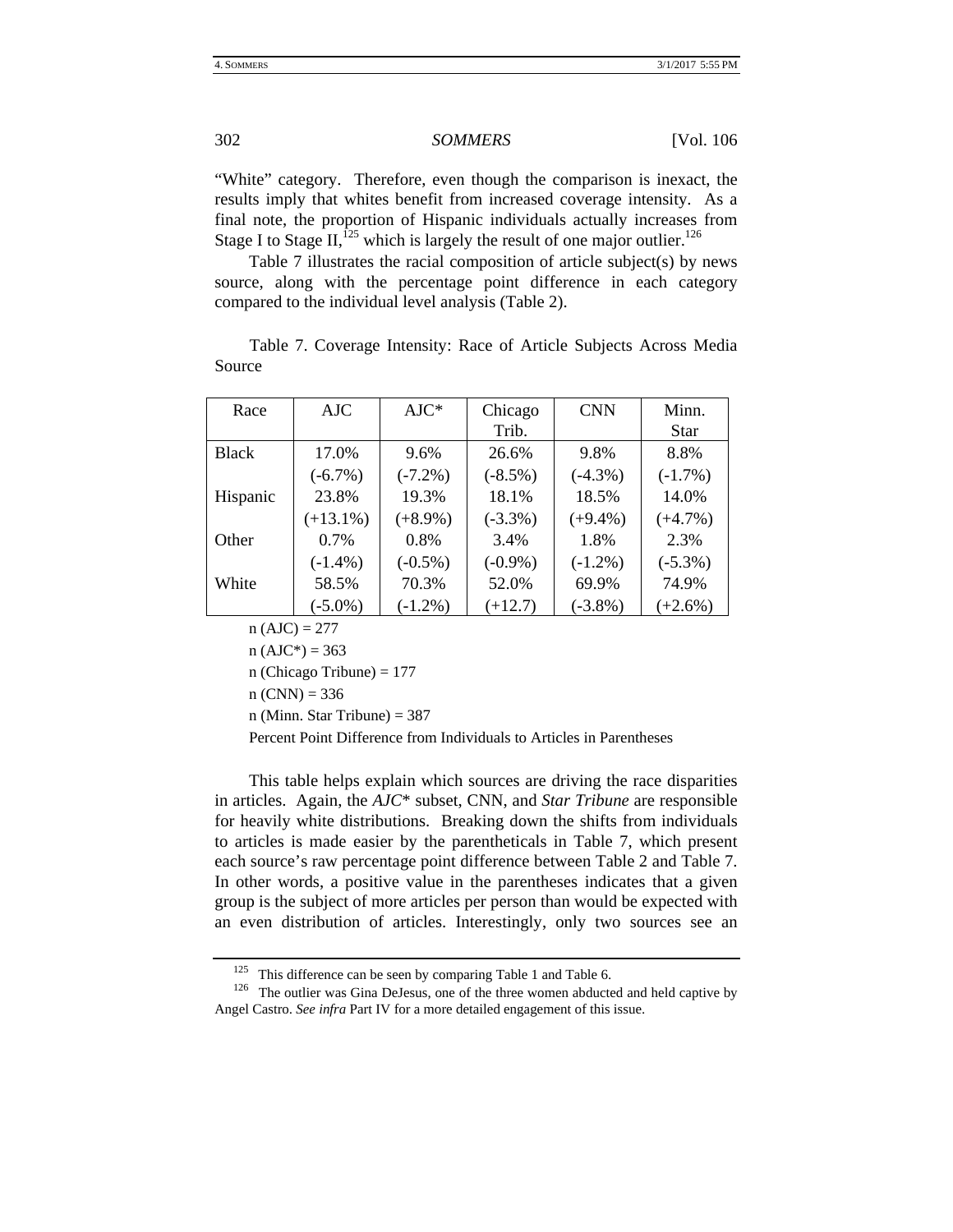increase from individuals to articles in their percentage white: *The Chicago Tribune* and *The Minneapolis Star Tribune*. The overall increase in this regard seen in Table 6 seems to be driven by the *Chicago Tribune*. The decline in black representation is more evenly distributed, with all five sources seeing a decrease in black representation in articles as compared to individuals.

#### E. STAGE II: GENDER AND COVERAGE INTENSITY

Table 8 shows that women are considerably overrepresented as the subjects of articles.

Table 8. Gender of Article Subjects as Compared to FBI Population

| Gender              | Media          | FBI             |
|---------------------|----------------|-----------------|
| Female              | 73.36% (1,217) | 48.48% (40,783) |
| Male                | 26.64% (442)   | 51.52% (43,348) |
| $n (Media) = 1,659$ |                |                 |

 $n$  (FBI) = 84,131

The gender differences expand when looking at coverage intensity, as women represent 73.36% of the population, up from 56.11% in the Stage I analysis. The difference between the article subject composition and the FBI data composition is highly significant ( $z = -20.08$ ,  $p < .001$ ).

Table 9 provides a similar visual breakdown by source for gender as seen before for race.

Table 9. Gender of Article Subjects Across Media Source

| Gender                      | $A$ JC                         | $AIC^*$    | Chicago<br>Trib. | <b>CNN</b> | Minn.<br>Star |  |  |
|-----------------------------|--------------------------------|------------|------------------|------------|---------------|--|--|
| Female                      | 60.3%                          | 81.6%      | 59.4%            | 76.3%      | 80.7%         |  |  |
|                             | $(+16.6\%)$                    | $(+17.7%)$ | $(+4.8\%)$       | $(+21.5%)$ | $(+17.9\%)$   |  |  |
| Male                        | 39.7%                          | 18.4%      | 40.6%            | 23.7%      | 19.4%         |  |  |
|                             | $(-16.6%)$                     | $(-17.7%)$ | $(-4.8\%)$       | $(-21.5%)$ | $(-17.9\%)$   |  |  |
|                             | $N(AJC) = 315$                 |            |                  |            |               |  |  |
|                             | $n(AJC^*) = 375$               |            |                  |            |               |  |  |
| n (Chicago Tribune) = $212$ |                                |            |                  |            |               |  |  |
| $n (CNN) = 354$             |                                |            |                  |            |               |  |  |
|                             | n (Minn. Star Tribune) = $403$ |            |                  |            |               |  |  |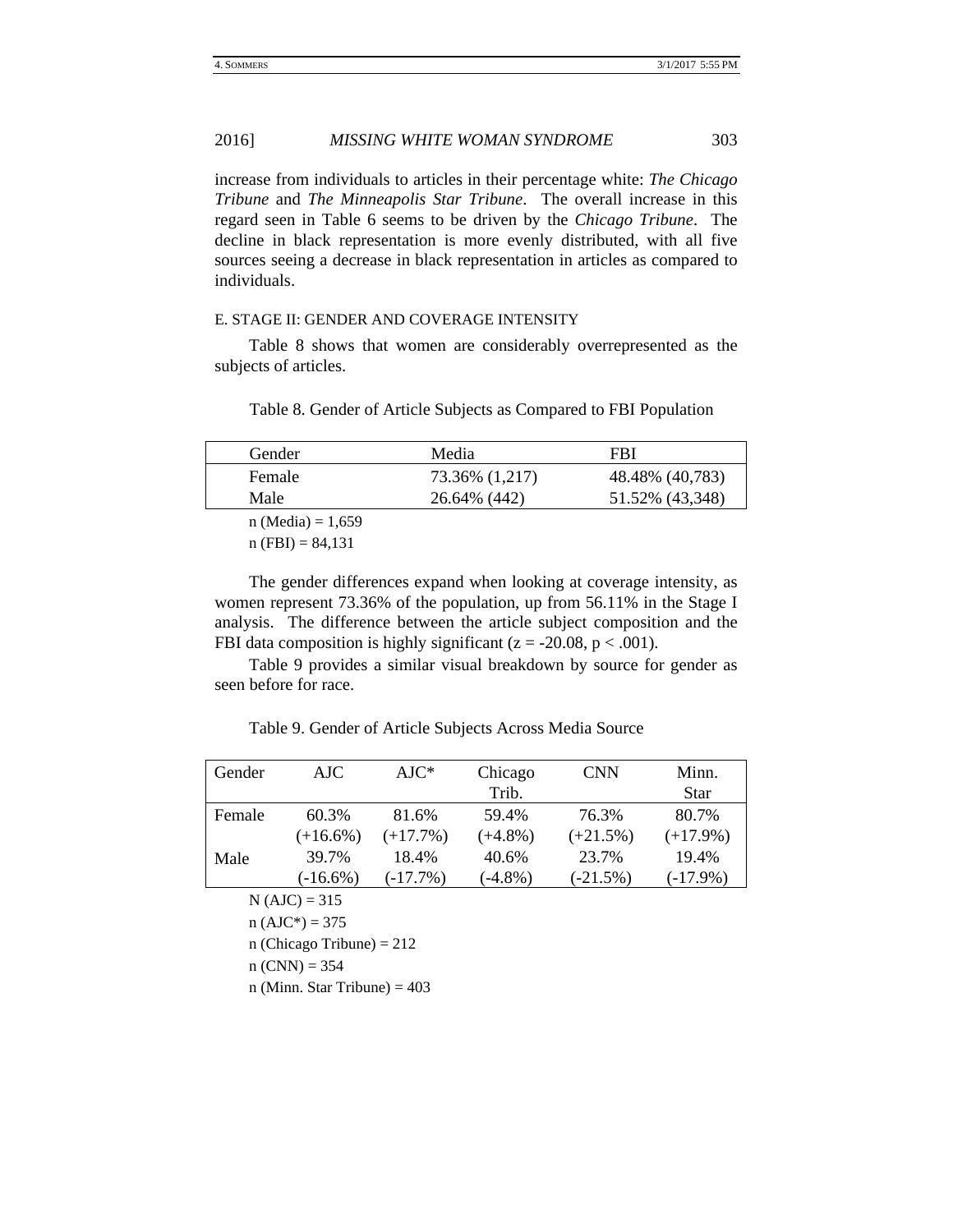Percent Point Difference from Individuals to Articles in Parentheses

The table demonstrates that each of the five sources published a disproportionately high number of articles about women. With the exception of *The Chicago Tribune*, each source sees a sizeable increase of at least sixteen percentage points in female representation in articles.

# F. STAGE II: THE INTERSECTION OF RACE AND GENDER AND COVERAGE INTENSITY

Table 10 breaks down the article subject population by race and gender.

Table 10. Race by Gender Composition of Article Subjects in Media Data

| Group               | N             |
|---------------------|---------------|
| <b>Black Female</b> | 9.03% (139)   |
| <b>Black Male</b>   | 3.70% (57)    |
| Hispanic Female     | 14.94% (230)  |
| Hispanic Male       | 3.51% (54)    |
| <b>Other Female</b> | $1.17\%$ (18) |
| Other Male          | $0.52\%$ (8)  |
| <b>White Female</b> | 49.74% (766)  |
| White Male          | 17.40% (268)  |

Total  $n = 1,540$ 

As discussed in Part III.C, the FBI data do not allow for a direct comparison of race and gender subgroups. The media data, on the other hand, allow for comparisons of coverage intensity across race and gender subgroups. The disparities, illustrated by Table 10, are striking. White women alone account for almost half of all articles in the data. That figure is likely substantially higher than the number of white women in the overall missing person population. There is even more compelling circumstantial evidence in the Stage II analysis than there was with Stage I—women are even more overrepresented as article subjects, and this time whites are statistically significantly overrepresented even when using the FBI's liberal definition of whiteness. With both the white and female categories exhibiting disproportionately high coverage intensities, it seems fair to infer that white women are also overrepresented. Regrettably, more concrete evidence is not available.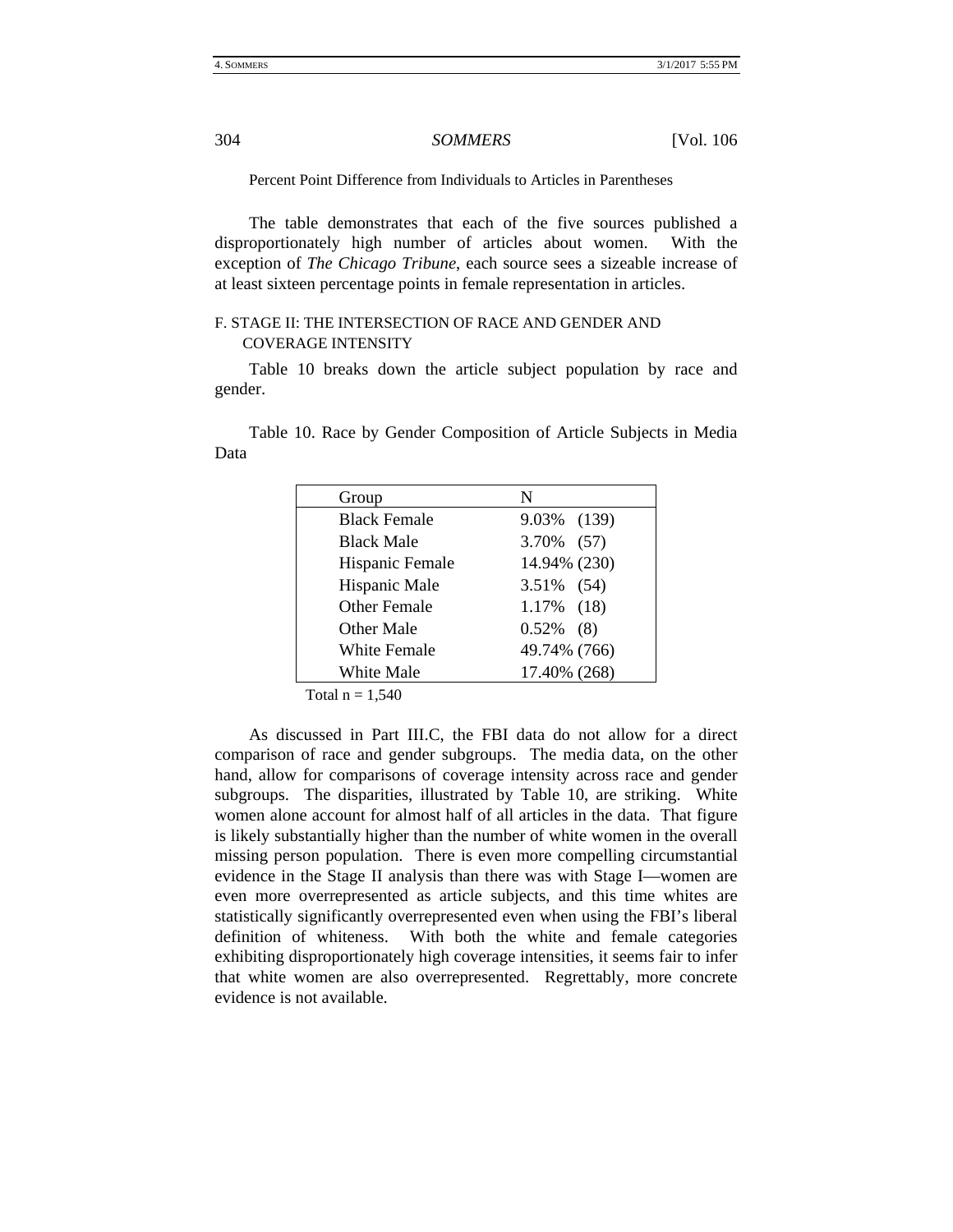#### G. STAGE II: REGRESSION ANALYSIS AND COVERAGE INTENSITY

Table 11 contains the results for the first two pooled negative binomial regression models using the same population of abductees in the news that was used in the Stage I and previous Stage II analyses. The first model assesses the effect of race and gender, controlling for age, on the number of articles per person across all five sources, and the second model incorporates the hometown race and income variables.<sup>127</sup> Exactly 361 individuals had discernible race, gender, age, and hometown information, and there were 208 distinct hometowns.<sup>128</sup>

Table 11. Pooled Negative Binomial Regressions of Number of Articles Published on Race, Gender, Age, and City Characteristics

|              | Model 1              | Model 2             |
|--------------|----------------------|---------------------|
|              | (95% CI)             | (95% CI)            |
|              |                      |                     |
| <b>Black</b> | $0.656*$             | ***<br>0.410        |
|              | $(0.441 - 0.975)$    | $(0.268 - 0.627)$   |
| Hispanic     | 1.345                | 1.002               |
|              | $(0.602 - 3.02)$     | $(0.556 - 1.81)$    |
| Other        | $0.426***$           | $0.465***$          |
|              | $(0.278 - 0.653)$    | $(0.322 - 0.671)$   |
|              |                      |                     |
| Female       | $2.000***$           | $1.670**$           |
|              | $(1.36 - 2.93)$      | $(1.24 - 2.26)$     |
|              |                      |                     |
| Age          | 0.997                | 0.997               |
|              | $(0.992 - 1.00)$     | $(0.992 - 1.002)$   |
|              |                      |                     |
| $A$ JC       | 486.25***            | 371.63***           |
|              | $(115.88 - 2040.49)$ | $(90.42 - 1527.48)$ |
|              |                      |                     |

 $127$  Dummy variables for each media source were also included as part of the pooling procedure, and each individual had one data point for each of the five sources. To account for the fact that the same individuals often appeared across sources, standard errors were clustered by individual. 128 There were 361 individuals and only 208 distinct hometowns because of duplicate

hometowns. In other words, multiple missing persons went missing from some of the same hometowns.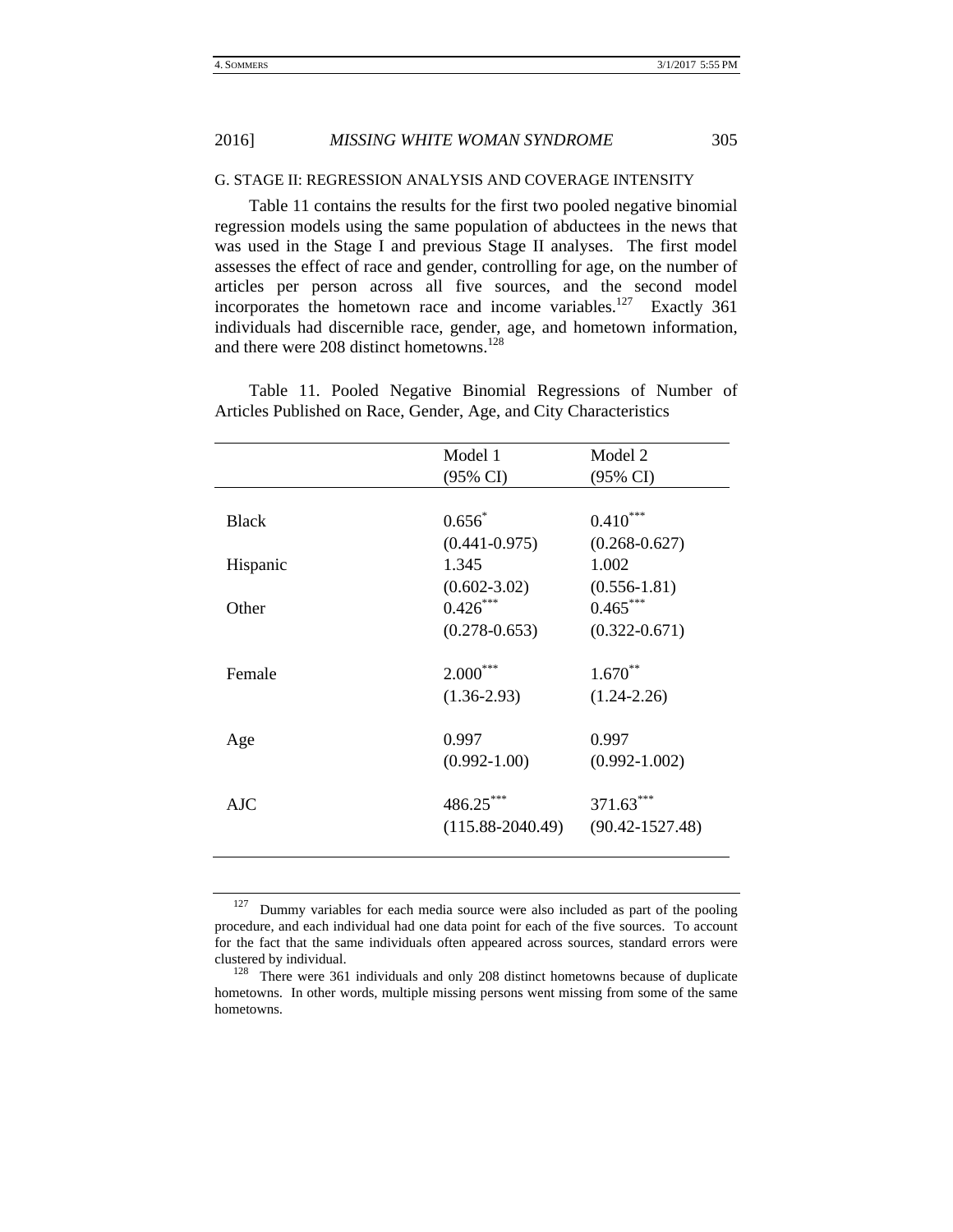| Model 1              | Model 2                                                                                                                |
|----------------------|------------------------------------------------------------------------------------------------------------------------|
| (95% CI)             | (95% CI)                                                                                                               |
|                      | 627.42***                                                                                                              |
|                      | $(152.44 - 2582.43)$                                                                                                   |
| 507.87***            | 461.99***                                                                                                              |
| $(121.11 - 2129.81)$ | $(111.90-1907.31)$                                                                                                     |
| 558.27***            | 556.03***                                                                                                              |
| $(132.56 - 2351.16)$ | $(130.36 - 2371.56)$                                                                                                   |
| 280.96***            | 315.05***                                                                                                              |
| $(66.77 - 1182.26)$  | $(76.09 - 1304.40)$                                                                                                    |
|                      | 3.814                                                                                                                  |
|                      | $(0.527 - 27.58)$                                                                                                      |
|                      | 0.356                                                                                                                  |
|                      | $(0.104 - 1.22)$                                                                                                       |
|                      | 0.449                                                                                                                  |
|                      | $(0.075 - 2.68)$                                                                                                       |
|                      | 1.000                                                                                                                  |
|                      | $(1.000-1.000)$                                                                                                        |
|                      | $0.010^{\circ}$                                                                                                        |
|                      | $(0.001 - 0.112)$ ***                                                                                                  |
| 0.420                | 0.444                                                                                                                  |
| 1805                 | 1805                                                                                                                   |
|                      | 677.95***<br>$(161.22 - 2850.84)$<br>$0.004***$<br>$(0.001 - 0.019)$<br>Coefficients Expressed as Incident Rate Ratios |

Standard errors clustered by Individual

\* p < 0.05, \*\* p < 0.01, \*\*\* p < 0.001

Reference groups, with category in parentheses: White (Race), Male (Gender)

The coefficients of the models are expressed as incident rate ratios, meaning that any coefficient less than one indicates that the variable's incidence rate is less than that of the reference group. So, for example, the statistically significant coefficient of 0.656 for black individuals in Model 1 suggests that blacks see a rate of article exposure that is only 65.6% of the rate of whites, the reference group for race in the model. There is no statistically significant difference between whites and Hispanics in Model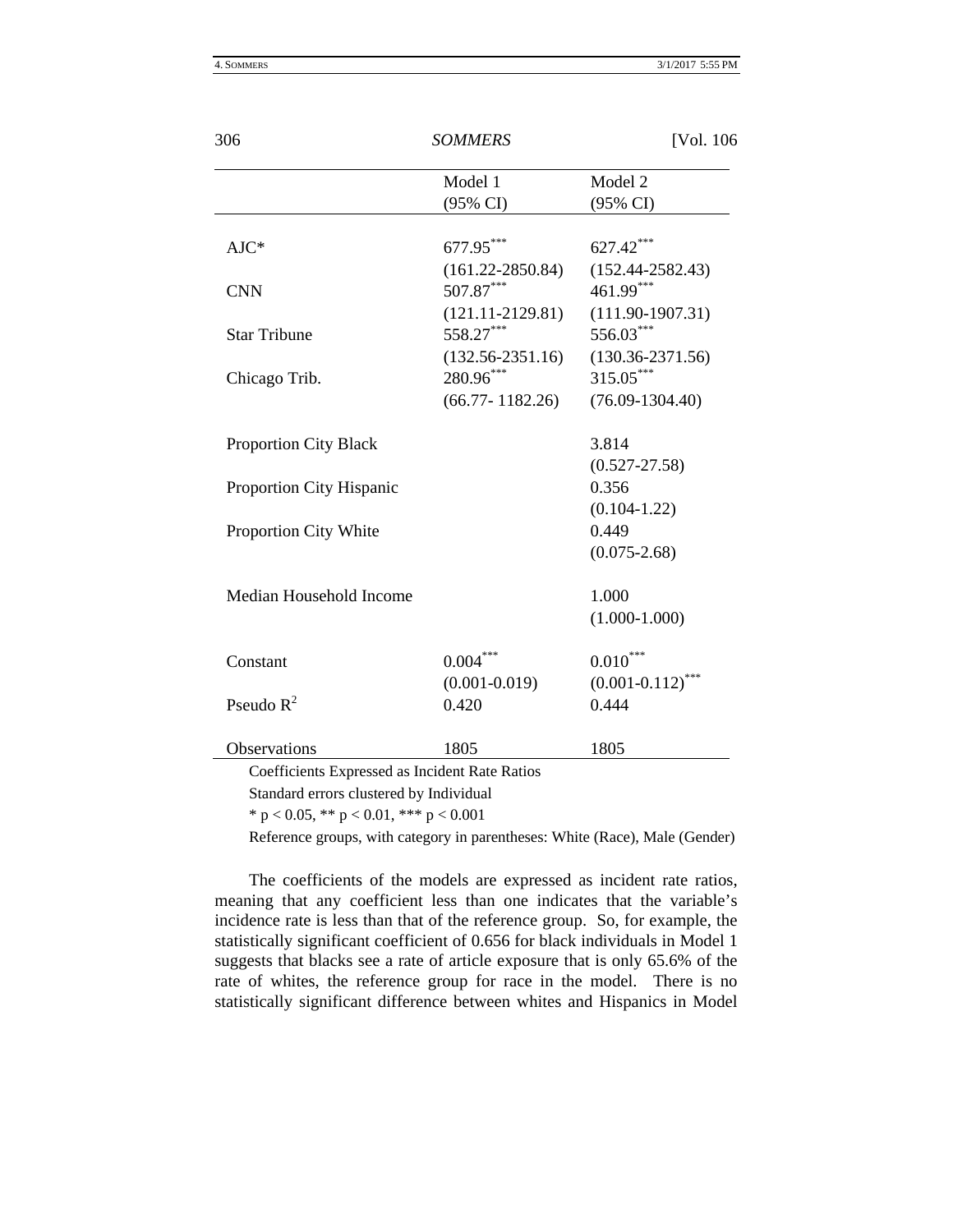1, and the coefficient is actually greater than one—a coefficient being driven by the same outlier mentioned previously.<sup>129</sup> We also can see that the rate for individuals in the "Other" category is statistically significant and less than half of the rate of whites in this model. Conversely, women see a statistically significant rate that is twice the rate of men, the reference group for gender in this model. Age does not have a statistically significant effect.

When the locality characteristics are incorporated into Model 2, the results do not change dramatically. None of the race or income variables for hometowns are significant, $130$  and the same predictors are significant in Model 2 that were in Model 1. The rate for women drops slightly from Model 1 to Model 2, as does the rate for blacks, which also becomes more significant. Otherwise, though, the results look largely the same.<sup>131</sup>

Lastly, because Missing White Woman Syndrome predicts that there is an intersectional effect of race and gender, I also ran a third and final model using a race and gender interaction term, controlling for age and city characteristics. Those results, which allow for more specific comparisons across different subgroups, are in Table 12.

The interaction term in this regression model allows me to compare coverage intensity for white women to all other race and gender subgroups. Table 12 indicates that, when controlling for age and city characteristics, three subgroups see statistically significantly lower rates of article publication than do white women: black women, other women, and white men. Interestingly, the difference in coverage intensity between white

<sup>&</sup>lt;sup>129</sup> For further information on the coverage of Gina DeJesus in connection with the Angel Castro case, *see supra* note 126 and accompanying text.<br><sup>130</sup> As a secondary check, the populations of the individuals found in the three non-

national sites were compared to the demographics of Chicago, Minneapolis, and Atlanta. The *Star Tribune* might, for instance, run more stories about white victims because Minneapolis has a larger white population. The z-tests revealed that the populations in both the *Star Tribune* and *Atlanta Journal Constitution* are statistically significantly more female and whiter than their respective city populations, both on the individual and article levels. The *Chicago Tribune* population mapped more directly onto the city population. At the individual level, there were no statistical differences in gender or race between the two populations. At the article level, the increased number of whites only approaches significance, but the disproportionate number of women is indeed significant. Overall, these results demonstrate that the three sources are, to varying degrees, producing news content

independently of the demographics of the cities in which they operate.<br><sup>131</sup> In both models the media source dummy variables are all highly significant. This finding is not particularly surprising, as it implies the obvious conclusion that being included in each of those sources increases the number of articles about an individual. These variables are included as part of the pooling procedure to more accurately aggregate the data from all five sources, but their analytic value is limited.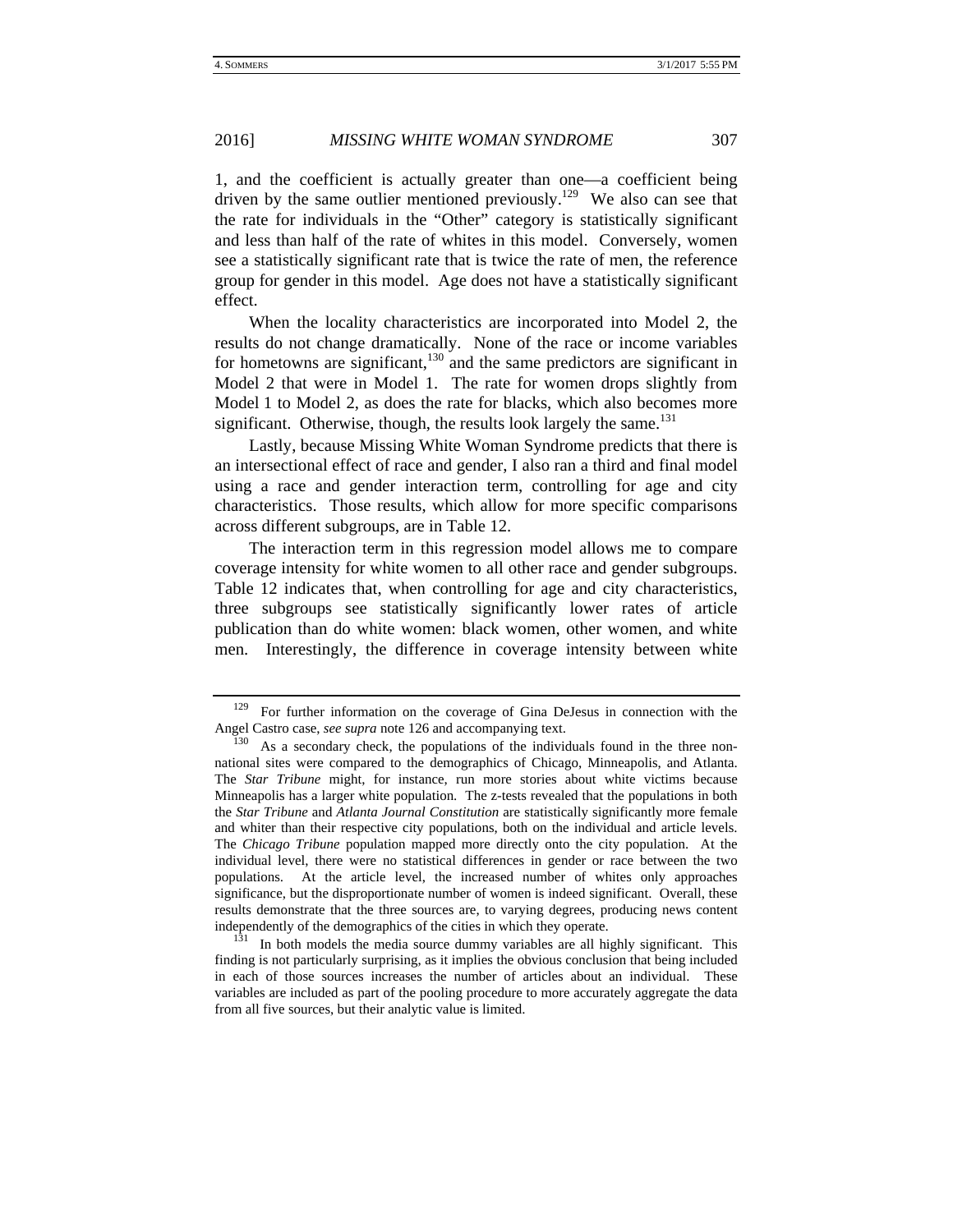women and black men is not significant, and other men have a higher incidence rate than white women. As with the previous two models, age and the city characteristics do not have a statistically significant effect on the number of articles.

|                              | Pooled Model | 95% Confidence       |
|------------------------------|--------------|----------------------|
|                              |              | Intervals            |
| <b>Black Female</b>          | 0.361        | $(0.211 - 0.617)$    |
| Hispanic Female              | 1.14         | $(0.487 - 2.678)$    |
| <b>Other Female</b>          | $0.377***$   | $(0.234 - 0.608)$    |
| <b>Black Male</b>            | 1.52         | $(0.889 - 2.596)$    |
| Hispanic Male                | 0.719        | $(0.305 - 1.693)$    |
| Other Male                   | $1.98***$    | $(1.064 - 3.693)$    |
| White Male                   | $0.572*$     | $(0.373 - 0.879)$    |
| Age                          | 0.997        | $(0.992 - 1.002)$    |
| <b>AJC</b>                   | 368.67       | $(89.26 - 1522.64)$  |
| $AJC*$                       | 630.09       | $(152.75 - 2599.03)$ |
| <b>CNN</b>                   | 462.74***    | $(111.87-1914.02)$   |
| <b>Star Tribune</b>          | 566.21       | $(132.65 - 2416.85)$ |
| Chicago Trib.                | 309.02***    | $(74.88 - 1275.24)$  |
| <b>Proportion City Black</b> | 3.95         | $(0.532 - 29.34)$    |
| Proportion City Hispanic     | 0.421        | $(0.122 - 1.456)$    |
| Proportion City White        | 0.489        | $(0.083 - 2.900)$    |
| Median Household Income      | 1.00         | $(1.000-1.000)$      |
| Constant                     | 0.015        | $(0.001 - 0.159)$    |
| Pseudo $R^2$                 | 0.445        |                      |
| Observations                 | 1805         |                      |

 Table 12. Pooled Negative Binomial Regression of Number of Articles Published on Interaction of Race and Gender

Coefficients Expressed as Incident Rate Ratios Standard errors clustered by individual  $p < 0.05$ ,  $p < 0.01$ ,  $p < 0.001$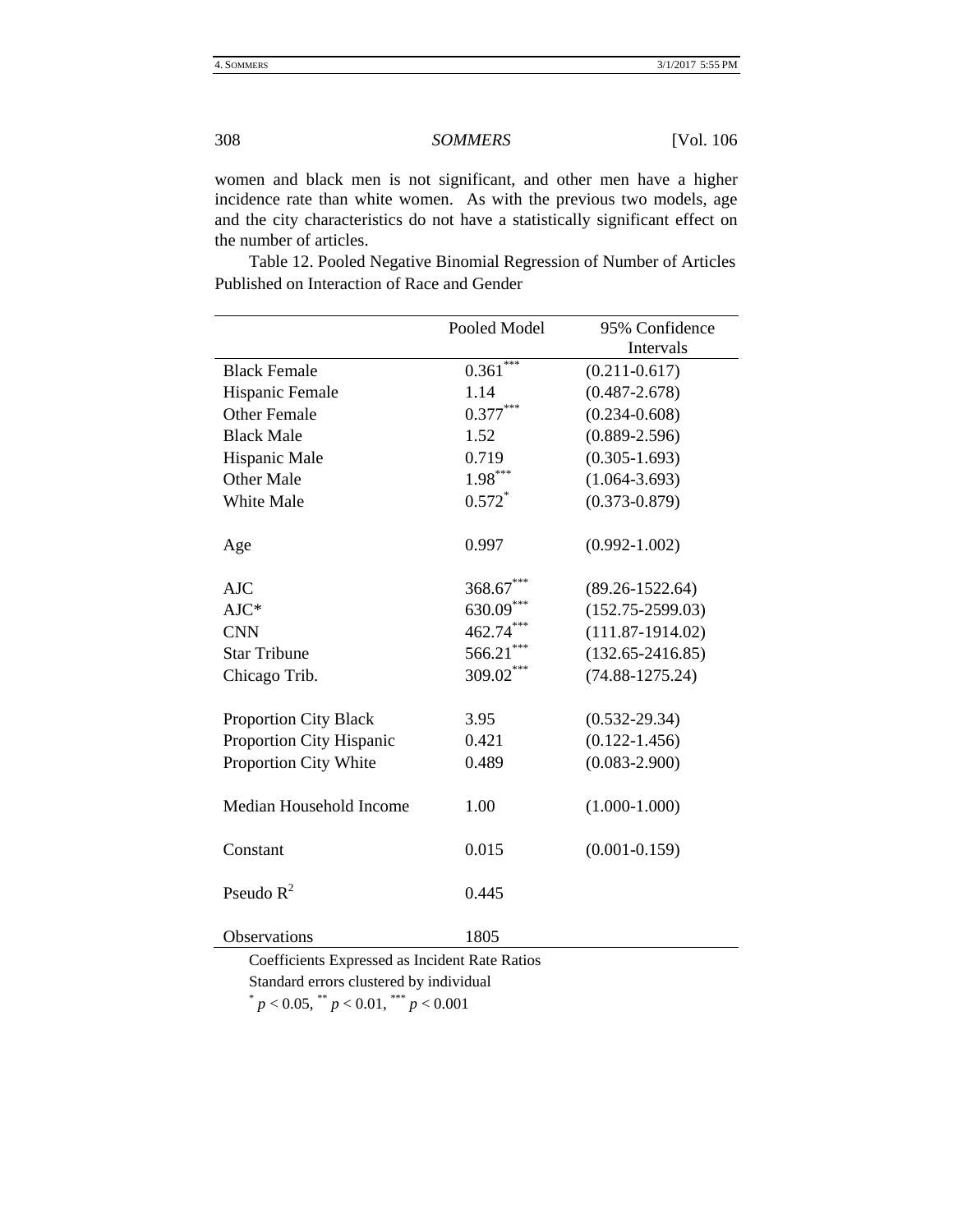Reference group: White Female

#### IV. DISCUSSION

On the whole, the results provide striking support for Missing White Woman Syndrome. In Stage I of the analysis, blacks are significantly underrepresented in the population of missing persons who received coverage from these four websites when compared to the black subset of the FBI population. The gender results of Stage I are also in line with MWWS. Women are overrepresented on the individual level, with four of the five sources overrepresenting female missing persons.<sup>132</sup> The intersectional comparisons in Stage I are murkier due to data limitations. The comparisons for subgroups such as white women are speculative, but there is some circumstantial and hypothetical evidence that supports the idea that white women are overrepresented.

Stage II of the analysis, investigating coverage intensity by way of the demographics of all article subjects, provides even stronger evidence for MWWS. When looking at the number of articles published about the individuals in Stage I, black missing persons are underrepresented to an even greater extent than seen in Stage I. The data in Stage II on Hispanic missing persons are a bit more complicated. Unlike the decrease seen for blacks, Hispanics actually see an increase in the proportion of articles as compared to the individual level. This change is primarily the product of one outlier. One news story in particular received the most coverage in the dataset: the Ariel Castro case in Cleveland. Media attention exploded in the spring of 2013 when three women, missing for over a decade, were discovered in Cleveland after one of them escaped from Castro's house.<sup>133</sup> Even Castro's neighbor, Charles Ramsey, received news coverage. Ramsey helped the escaped victim call the police and then later memorably commented: "I knew something was wrong when a little, pretty white girl ran into a black man's arms. Something is wrong here. Dead giveaway."<sup>134</sup> Two of the women are white, but one, Gina DeJesus, is Hispanic. The coverage of DeJesus alone is responsible for the elevated articles numbers

<sup>&</sup>lt;sup>132</sup> The *AJC* was a bit more balanced than the other sources in terms of gender in Stage I, but that balance disappears when the *AJC* and *AJC\** subsets are combined, since the stories in both subsets did, after all, appear on the same site.<br><sup>133</sup> *See* 3 *Long-Missing Women Freed in Cleveland: The Latest*, CNN (May 8,

<sup>2013, 5:54</sup> AM), http://www.cnn.com/2013/05/07/justice/cleveland-missing-women-latest-

developments. 134 Josh Levs et al., *Charles Ramsey: I'm No Hero in Freeing of Captive Women*, CNN (May 9, 2013, 9:53 AM), http://www.cnn.com/2013/05/07/us/ohio-cleveland-ramsey.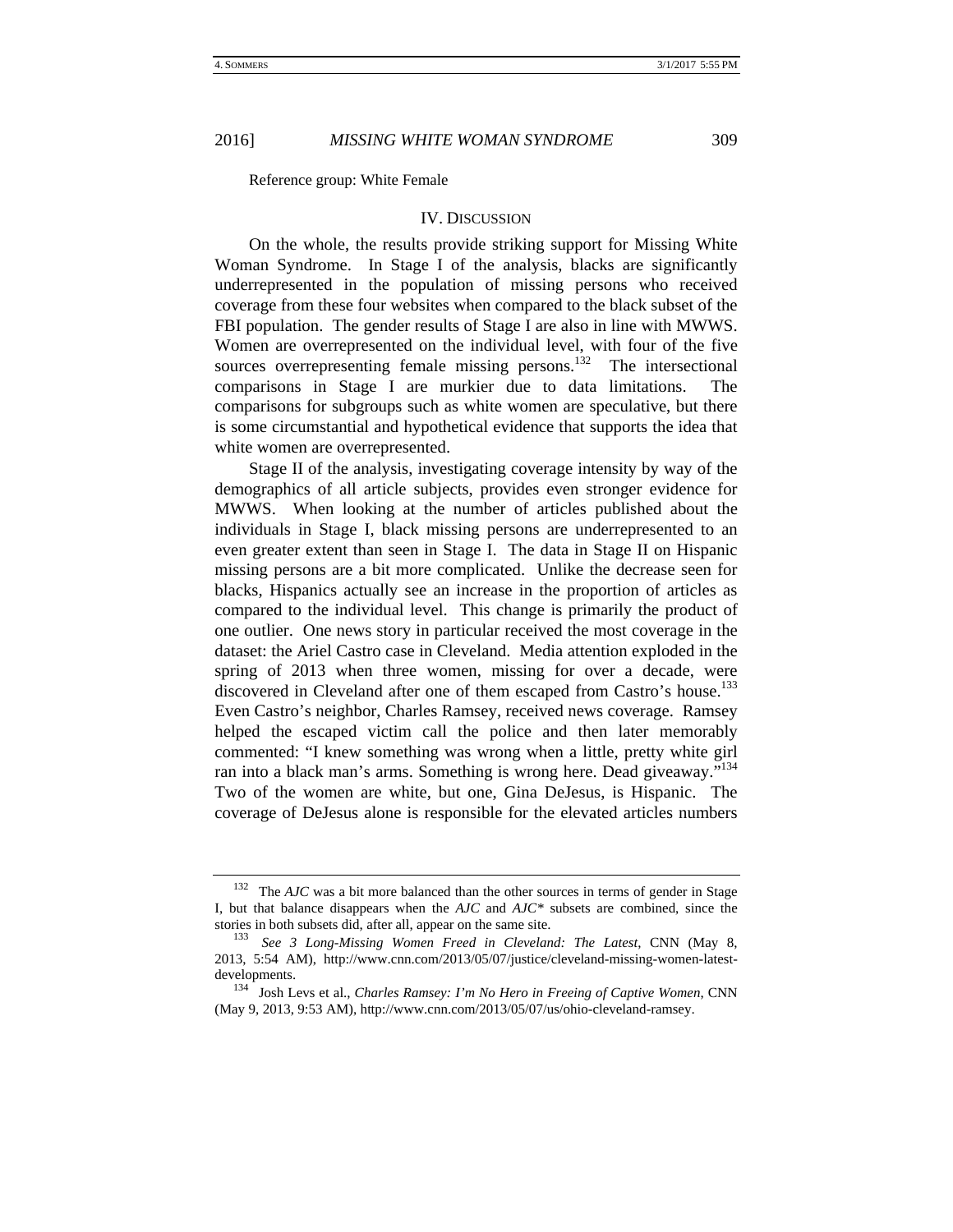for Hispanics.<sup>135</sup>

With respect to gender in Stage II, women, like non-blacks, see a spike in their proportion of articles. The fact that women are consistently overrepresented on both the individual and article levels and across all sources provides compelling evidence in support of the gender component of MWWS.

The intersectional comparisons in Stage II are speculative, just as they were in Stage I. Yet the coverage intensity context does strengthen the circumstantial evidence suggesting that white women are overrepresented. White women make up almost half of the article population, which is disproportionately white even when compared to the FBI's over-inclusive definition of whiteness. Taken together, the race, gender, and intersectional findings in Stage II reveal that whites, women, and likely white women in particular benefit from a higher intensity of coverage than other missing persons.

The regression analyses corroborate the more tentative intersectional findings. The models illustrate that black and "other" missing persons suffer from lower rates of articles published about them than whites, as do men compared to women. The rate for Hispanics is no different, statistically, from whites, but this again is mostly due to Gina DeJesus.<sup>136</sup> When looking at the interaction of gender and race, the third regression model reveals that white women experience higher rates of article publication than several other groups. Somewhat surprisingly though, the only male subgroup that experiences significantly lower article incidence rates are white men, suggesting that more of the filtering effects for men of color occurs at the threshold decision of whether or not to cover the case at all. The small sample size of men of color in the dataset also could be playing a role in the non-finding. The results comparing white women to non-white women are less surprising, especially in light of the effect of

<sup>&</sup>lt;sup>135</sup> When DeJesus is removed from the datasets, the proportion of articles about Hispanics declines to less than the proportion of overall individuals.

 $^{136}$  The incidence rate in the regressions drops to below one (but remains statistically insignificant) if DeJesus is removed. Removing the entirety of the Cleveland case data from the analysis is another option, but that offers a less complete version of the data. Signal crimes like the Cleveland case that receive a substantial amount of media coverage can have an outsized effect on public consciousness, as well as public policy. There is a reason that many people still remember the Cleveland case, and also a reason that so many of those exceptional cases revolve around whites. If all three women had been Hispanic, would the case have achieved such notoriety? It is impossible to know, but that question at the very least casts some doubt on the meaningfulness of the DeJesus data. Still, there is no evidence definitive enough to justify removing DeJesus and her two fellow captives from the data entirely.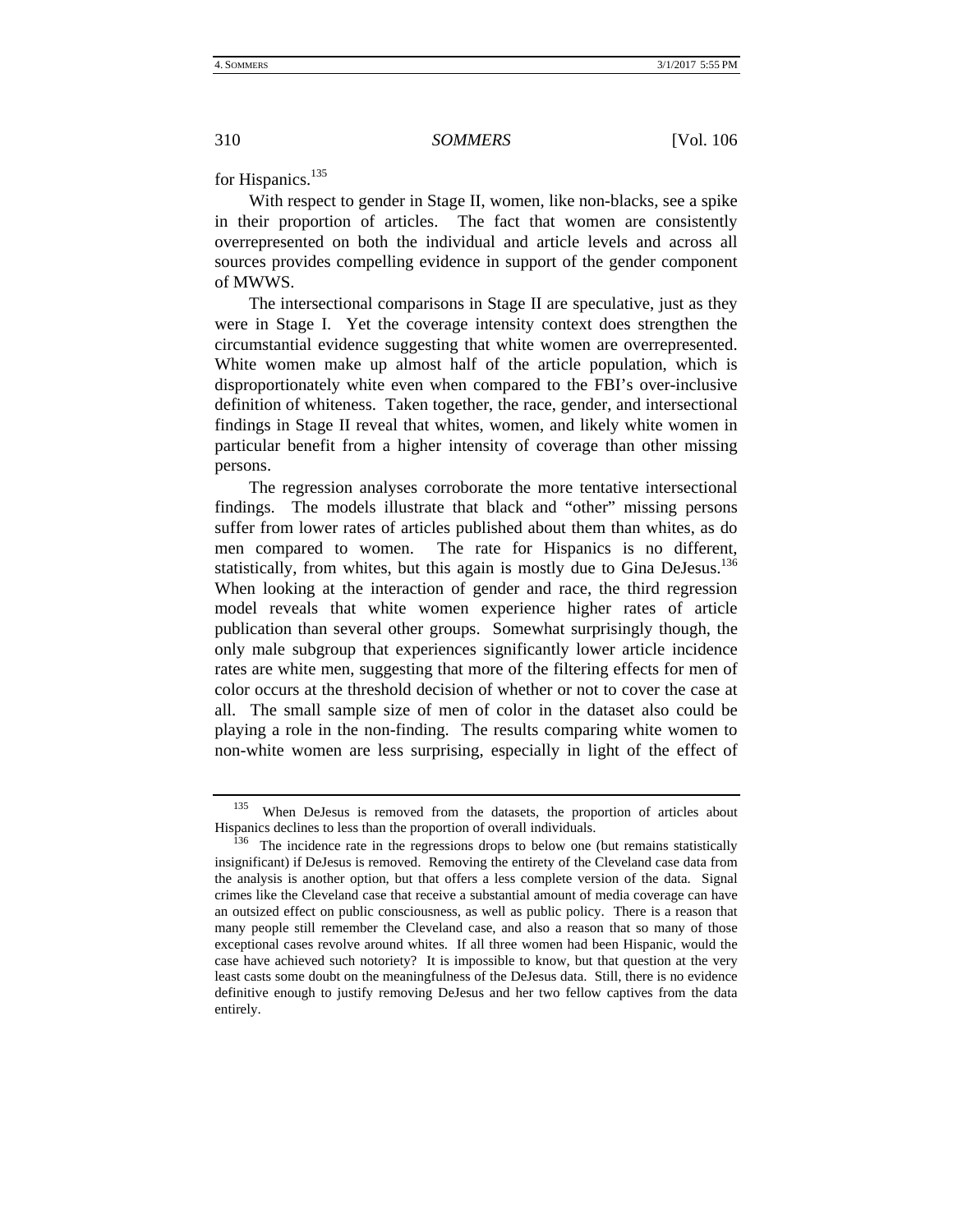Gina DeJesus on the Hispanic women subgroup. Overall, though, the regression analyses endorse the existence of MWWS.

In short, there are disparities at both stages. Blacks definitively face dual types of disparity, as they are both less likely to appear in the news at all and also tend to receive less coverage even when they do appear. Looking across the different news sites, each source contributed to the disparities in some way. Each source tended to filter out missing persons of color in at least one of the two stages. The *Chicago Tribune*, for instance, was relatively balanced in terms of the threshold decision of whom to cover, but dramatically unbalanced when it came to coverage intensity. To the contrary, women consistently benefitted at both stages across each source. White women specifically seem more likely to receive any news coverage and benefit from higher coverage intensity, although the latter findings are more definitive. In all, the findings provide a basis for an empirical foundation of MWWS.

Intersectional theory helps make sense of the disparities and illustrates their potential consequences. The dramatic overrepresentation of missing women is in line with the idea that audiences readily accept the narrative of a damsel in distress.<sup>137</sup> The fortification of that narrative in turn reinforces gender stereotypes of women as more dependent than men. However, the two-stage filtration process that occurs meshes well with the idea that there also is a hierarchy of victims within the female subgroup. Media corporations aim to create content that will appeal to their consumers, and those decisions reflect underlying judgments of value and worth. Those judgments in turn can have an outsized effect on viewers,<sup>138</sup> whose views are easily colored by news reports.<sup>139</sup> By choosing to disproportionately highlight the experiences of whites and women, these four news websites are implicitly—or perhaps explicitly—intimating that the cases of those individuals matter more. At the very least, the disparities imply that these companies believe their audiences will care more about or will more readily identify with those kinds of victims. And given the serious nature of missing persons and abduction cases, that differential suggests that the lives

<sup>&</sup>lt;sup>137</sup> *See supra* notes 68–72 and accompanying text. For previous discussion of this idea, see Stillman, *supra* note 67, at 491–94.

See, e.g., Michael McCann et al., *Java Jive: Genealogy of a Juridical Icon*, 56 U. MIAMI L. REV. 113, 159–61 (2001) (illustrating how dramatically public opinion changed with respect to the McDonald's hot coffee case after news media began presenting the story in a more negative (and often factually incorrect) light).<br> $\frac{139}{139}$  See e.g. Noah L. Fritz, & David Altheida

<sup>139</sup> *See, e.g.*, Noah J. Fritz & David Altheide, *The Mass Media and the Social Construction of the Missing Children Problem*, 28 SOC. Q. 473, 488 (1987) ("The evidence suggests that people's perceptions can reflect the media messages that they receive.").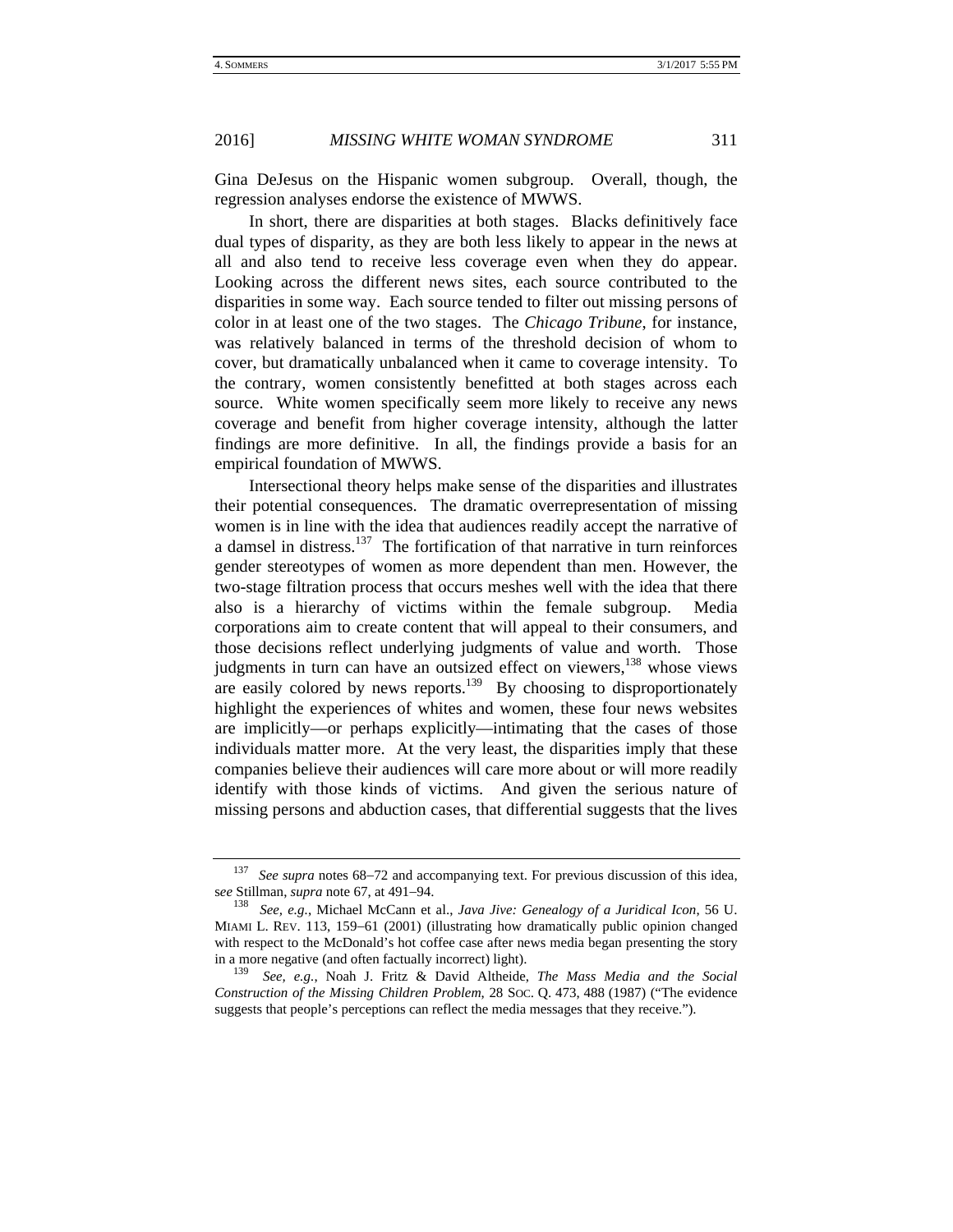of those missing persons *not* covered, who are disproportionately nonwhite, are worth less. Taken a step further, this hierarchy could have wideranging consequences, and "[a]t its most powerful . . . creates an underclass of victims that could signal to offenders that [that underclass] can be easily brutalized because they are so readily dismissed."<sup>140</sup>

#### **CONCLUSION**

This study takes a major step toward filling four major holes in the relevant literatures. First, it uses both national and local data to establish grounds for the claim that Missing White Woman Syndrome is an empirical fact for abductees of all ages. Second, it emphasizes an intersectional approach to the issue of crime and the media. Third, it extends the literature on the nexus of violent crime and the media to the Internet age by scraping data from online news sources. Fourth, it considers not only the issue of which individuals receive news coverage, but also disparities in coverage intensity.

Still, there are some limitations to the findings. First, and most conspicuous, are the FBI data's limitations. The racial coding system and lack of subgroups by race and gender are less than ideal, but the Active Missing Person File is currently the most complete dataset available on the subject. The FBI could take a series of quick and easy steps to dramatically increase the utility of the File moving forward. First, the racial categories could be revised to more accurately and consistently take into account Latino/a ethnicity in a transparent manner. Second, the File itself could be made available to researchers, rather than just the summary demographic statistics. This would allow for analysis based on the actual individuals present in the Active Missing Person File. To allay any concerns about complications for ongoing investigations, the data could be anonymized and still remain useful to empiricists. Third, even if the Active Missing Person File is not made available, the FBI could at least provide cross-tabulations by race and gender. Such information would allow for more direct testing of the intersectional element of MWWS. A final, more ambitious solution to the data shortcomings would be to add abduction to the list of crimes included in the UCR.

Another limitation of this study is scope of the media dataset. Only one national source is examined, leaving room for investigation of additional national sources moving forward. Likewise, the three regional sites cover a relatively small geographic portion of the U.S. While each regional source in this study independently exhibited evidence of MWWS,

<sup>140</sup> Gilchrist, *supra* note 24, at 387.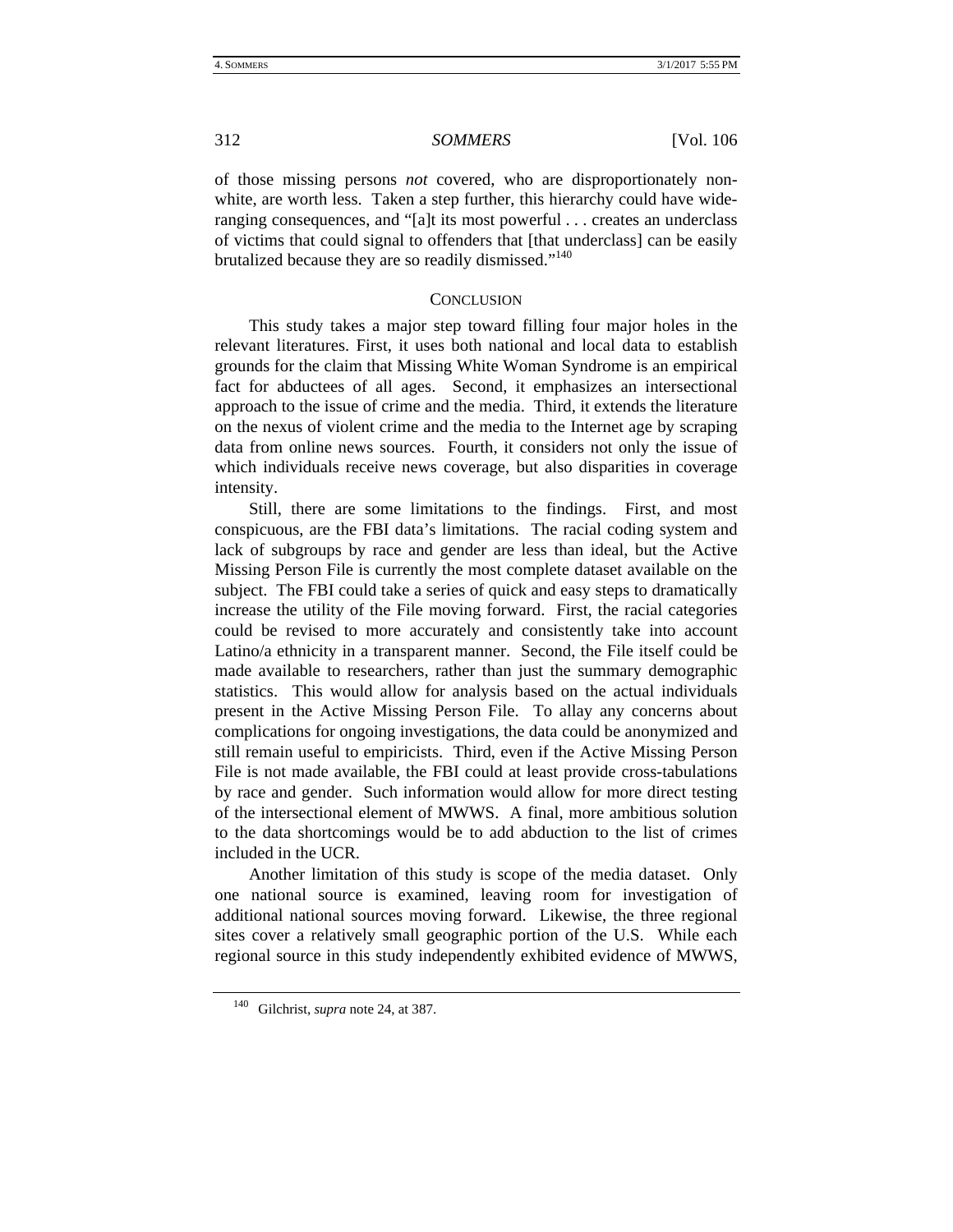looking at other cities and regions would only strengthen the empirical foundation in this area.

In addition, the study took several steps to try to eliminate alternative explanations for the disparities seen in news coverage, but it is always possible that the findings are at least somewhat due to another cause. For example, the Stage II regression analysis controlled for socioeconomic status, but only broadly in terms of local median household income. Perhaps a more granular measure would prove more consequential in future analyses. This analysis also tables the issue of physical attractiveness, which could quite possibly play a major role in the phenomenon. For example, if being attractive is a prerequisite for status as a damsel in distress, which some commenters have alleged,<sup>141</sup> then an entirely new set of concerns comes to the forefront. It also would be valuable to compare measures of physical attractiveness across gender to see if the standards differ. If, for example, physical attractiveness is more important in determining newsworthiness of missing women than missing men, Stillman's concerns about the exploitation of women's bodies become even more relevant.<sup>142</sup> Physical attractiveness and race might also interact in significant ways. Alternatively, maybe circumstances of the abduction are crucially important in determining newsworthiness. Do missing white girls and women happen to find themselves the victims of abductions with unique or newsworthy characteristics more than other types of abductees? If so, that trend could also explain at least some of the disparities.

Future studies could also add depth in other ways to the current analysis. More research investigating the effect of media coverage on police investigation outcomes would help clarify some of the tangible consequences of coverage disparities. For instance, there is some evidence suggesting that media attention on an open criminal case leads to increased speed and success in police investigation of that case, $143$  but further scholarship in that area is still needed.

However, even when taking these limitations into account, the findings of this study remain persuasive. The race and gender disparities are evident across multiple sources and using multiple methods of analysis. The disparities are also quite large and, for the most part, consistent with the differences predicted by MWWS. As always, future research that can

<sup>141</sup> *See, e.g.*, Stillman, *supra* note 67, at 491. 142 *See supra* note 70 and accompanying text. 143 *See, e.g.*, Catherine Lee, *The Value of Life in Death: Multiple Regression and Event History Analyses of Homicide Clearance in Los Angeles County,* 33 J. CRIM. JUST. 527, 531 (2005); Thomas J. Miles, *Estimating the Effect of* America's Most Wanted: *A Duration Analysis of Wanted Fugitives,* 48 J. L. & ECON. 281 (2005).